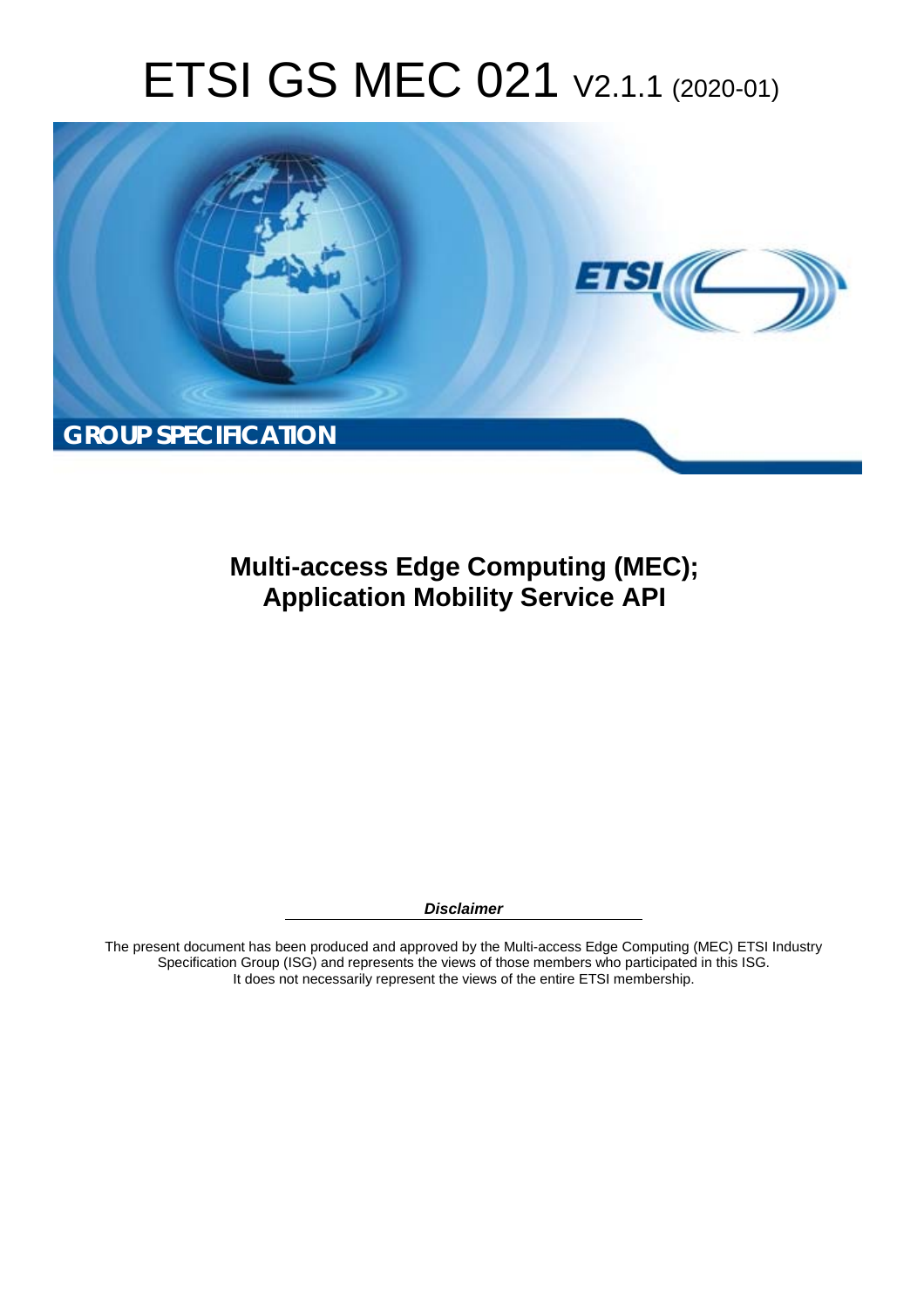Reference DGS/MEC-0021AppMobility

Keywords

application, MEC, mobility

#### *ETSI*

#### 650 Route des Lucioles F-06921 Sophia Antipolis Cedex - FRANCE

Tel.: +33 4 92 94 42 00 Fax: +33 4 93 65 47 16

Siret N° 348 623 562 00017 - NAF 742 C Association à but non lucratif enregistrée à la Sous-Préfecture de Grasse (06) N° 7803/88

#### *Important notice*

The present document can be downloaded from: <http://www.etsi.org/standards-search>

The present document may be made available in electronic versions and/or in print. The content of any electronic and/or print versions of the present document shall not be modified without the prior written authorization of ETSI. In case of any existing or perceived difference in contents between such versions and/or in print, the prevailing version of an ETSI deliverable is the one made publicly available in PDF format at [www.etsi.org/deliver](http://www.etsi.org/deliver).

Users of the present document should be aware that the document may be subject to revision or change of status. Information on the current status of this and other ETSI documents is available at <https://portal.etsi.org/TB/ETSIDeliverableStatus.aspx>

If you find errors in the present document, please send your comment to one of the following services: <https://portal.etsi.org/People/CommiteeSupportStaff.aspx>

#### *Copyright Notification*

No part may be reproduced or utilized in any form or by any means, electronic or mechanical, including photocopying and microfilm except as authorized by written permission of ETSI. The content of the PDF version shall not be modified without the written authorization of ETSI. The copyright and the foregoing restriction extend to reproduction in all media.

> © ETSI 2020. All rights reserved.

**DECT™**, **PLUGTESTS™**, **UMTS™** and the ETSI logo are trademarks of ETSI registered for the benefit of its Members. **3GPP™** and **LTE™** are trademarks of ETSI registered for the benefit of its Members and of the 3GPP Organizational Partners. **oneM2M™** logo is a trademark of ETSI registered for the benefit of its Members and of the oneM2M Partners. **GSM®** and the GSM logo are trademarks registered and owned by the GSM Association.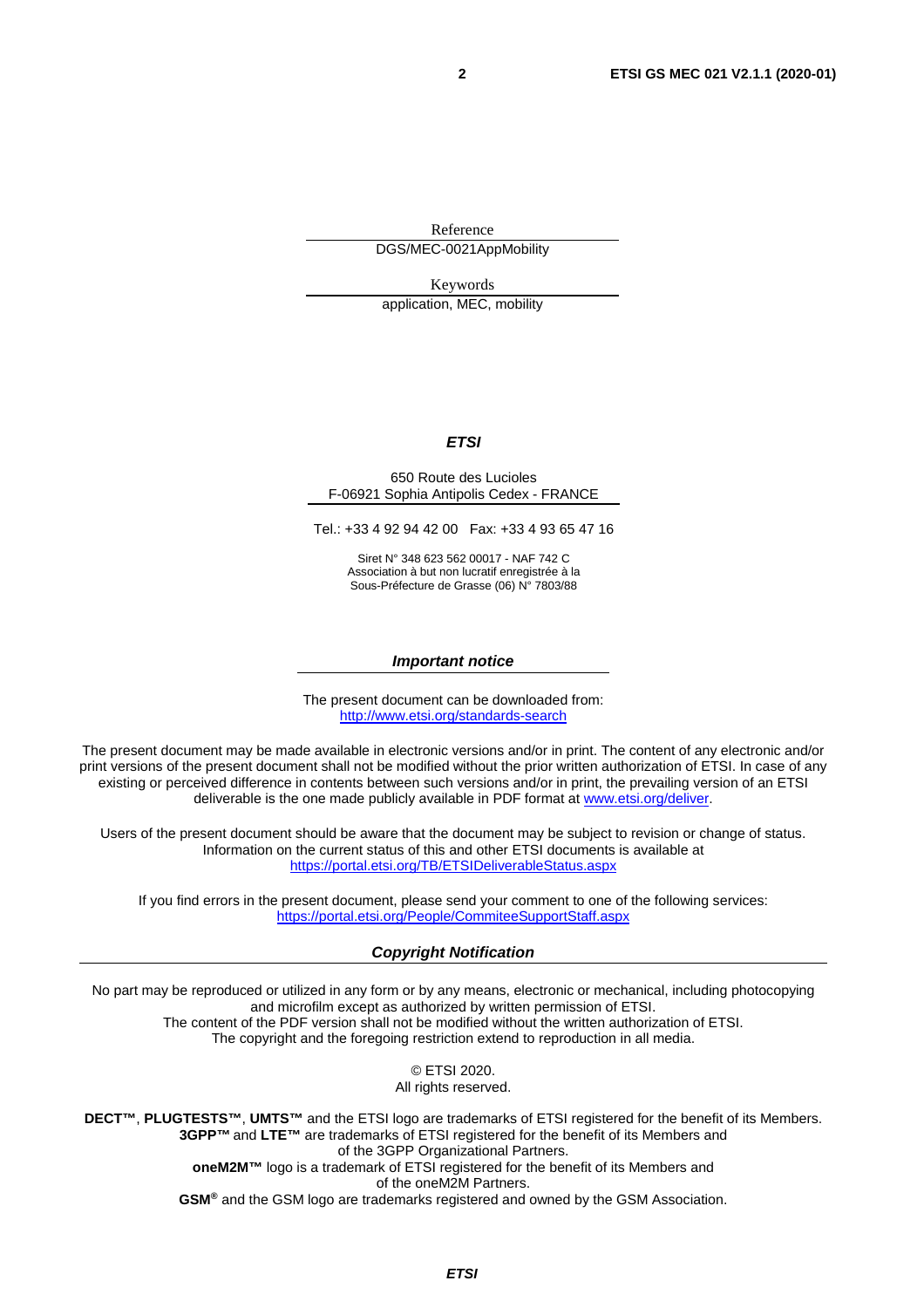# Contents

| 1              |  |  |  |
|----------------|--|--|--|
| 2              |  |  |  |
| 2.1<br>2.2     |  |  |  |
| 3              |  |  |  |
| 3.1            |  |  |  |
| 3.2<br>3.3     |  |  |  |
| 4              |  |  |  |
| 4.1            |  |  |  |
| 4.2            |  |  |  |
| 5              |  |  |  |
| 5.1            |  |  |  |
| 5.2            |  |  |  |
| 5.3            |  |  |  |
| 5.4<br>5.4.1   |  |  |  |
| 5.4.2          |  |  |  |
| 5.4.2.1        |  |  |  |
| 5.5            |  |  |  |
| 5.6            |  |  |  |
| 5.6.1          |  |  |  |
| 5.6.2          |  |  |  |
| 5.6.3          |  |  |  |
| 5.6.4          |  |  |  |
| 5.7<br>5.8     |  |  |  |
|                |  |  |  |
| 6              |  |  |  |
| 6.1            |  |  |  |
| 6.2            |  |  |  |
| 6.3<br>6.4     |  |  |  |
| 6.5            |  |  |  |
| 6.6            |  |  |  |
| 6.7            |  |  |  |
| 6.8            |  |  |  |
| 7              |  |  |  |
| 7.1            |  |  |  |
| 7.2            |  |  |  |
| 7.2.1          |  |  |  |
| 7.2.2          |  |  |  |
| 7.2.3          |  |  |  |
| 7.3            |  |  |  |
| 7.3.1<br>7.3.2 |  |  |  |
| 7.3.3          |  |  |  |
| 7.3.4          |  |  |  |
| 7.4            |  |  |  |
| 7.4.1          |  |  |  |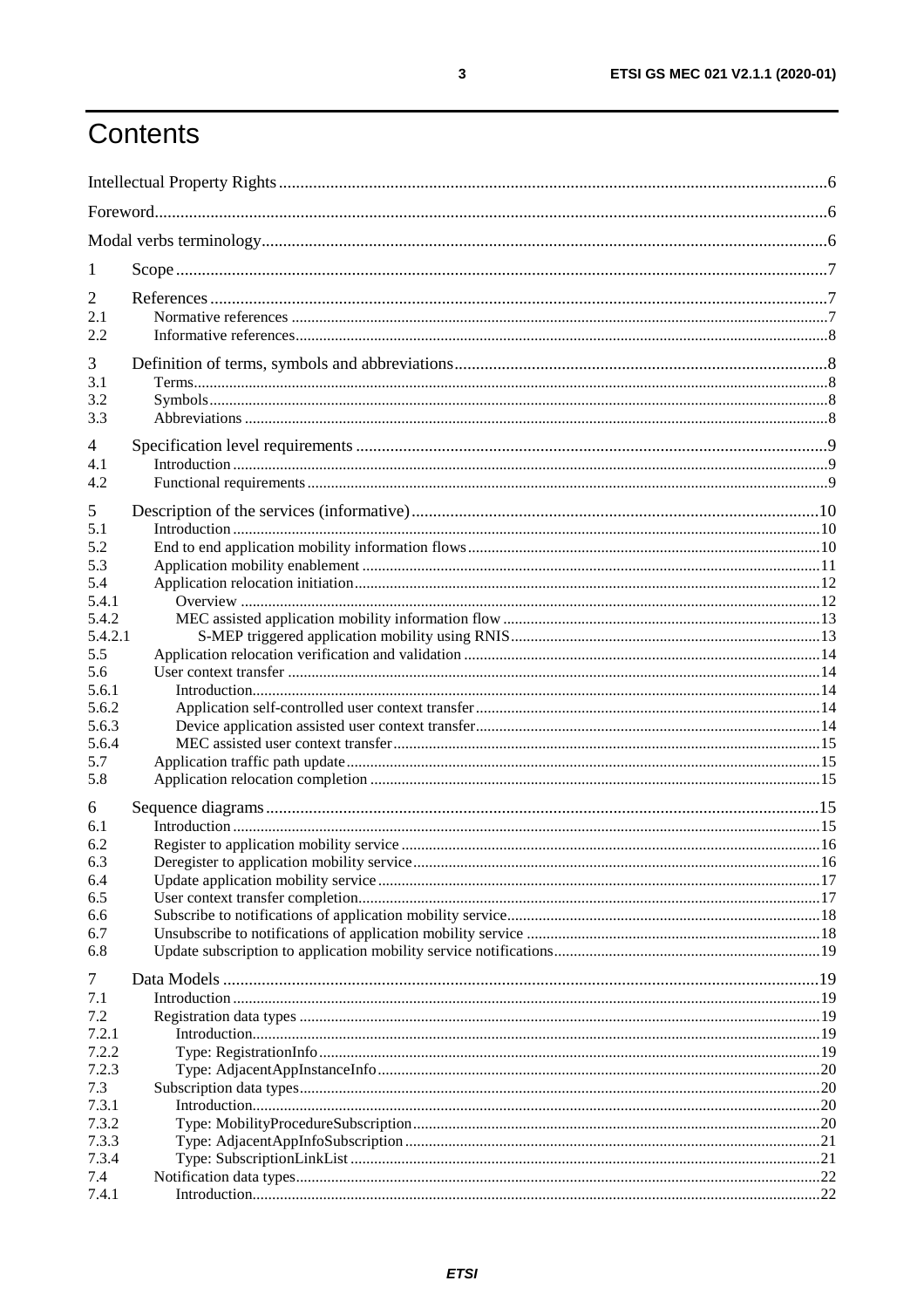| 7.4.2              |  |
|--------------------|--|
| 7.4.3              |  |
| 7.4.4              |  |
| 7.4.5              |  |
| 7.5                |  |
| 7.5.1              |  |
| 7.5.2              |  |
|                    |  |
| 8                  |  |
| 8.1                |  |
| 8.2                |  |
| 8.3                |  |
| 8.3.1              |  |
| 8.3.2              |  |
| 8.3.3              |  |
| 8.3.3.1            |  |
| 8.3.3.2            |  |
| 8.3.3.3            |  |
| 8.3.3.4            |  |
| 8.3.3.5            |  |
| 8.4                |  |
| 8.4.1              |  |
| 8.4.2              |  |
| 8.4.3              |  |
| 8.4.3.1            |  |
| 8.4.3.2            |  |
| 8.4.3.3            |  |
| 8.4.3.4            |  |
| 8.4.3.5            |  |
| 8.5                |  |
| 8.5.1              |  |
| 8.5.2              |  |
| 8.5.3              |  |
| 8.5.3.1            |  |
| 8.5.3.2            |  |
| 8.5.3.3            |  |
| 8.5.3.4            |  |
| 8.5.3.5            |  |
| 8.6                |  |
| 8.6.1              |  |
| 8.6.2              |  |
| 8.6.3              |  |
| 8.6.3.1            |  |
| 8.6.3.2            |  |
| 8.6.3.3            |  |
| 8.6.3.4<br>8.6.3.5 |  |
|                    |  |
| 8.7                |  |
| 8.7.1<br>8.7.2     |  |
| 8.7.3              |  |
|                    |  |
| 8.7.3.1<br>8.7.3.2 |  |
| 8.7.3.3            |  |
| 8.7.3.4            |  |
| 8.7.3.5            |  |
| 8.8                |  |
| 8.8.1              |  |
| 8.8.2              |  |
| 8.8.3              |  |
| 8.8.3.1            |  |
| 8.8.3.2            |  |
|                    |  |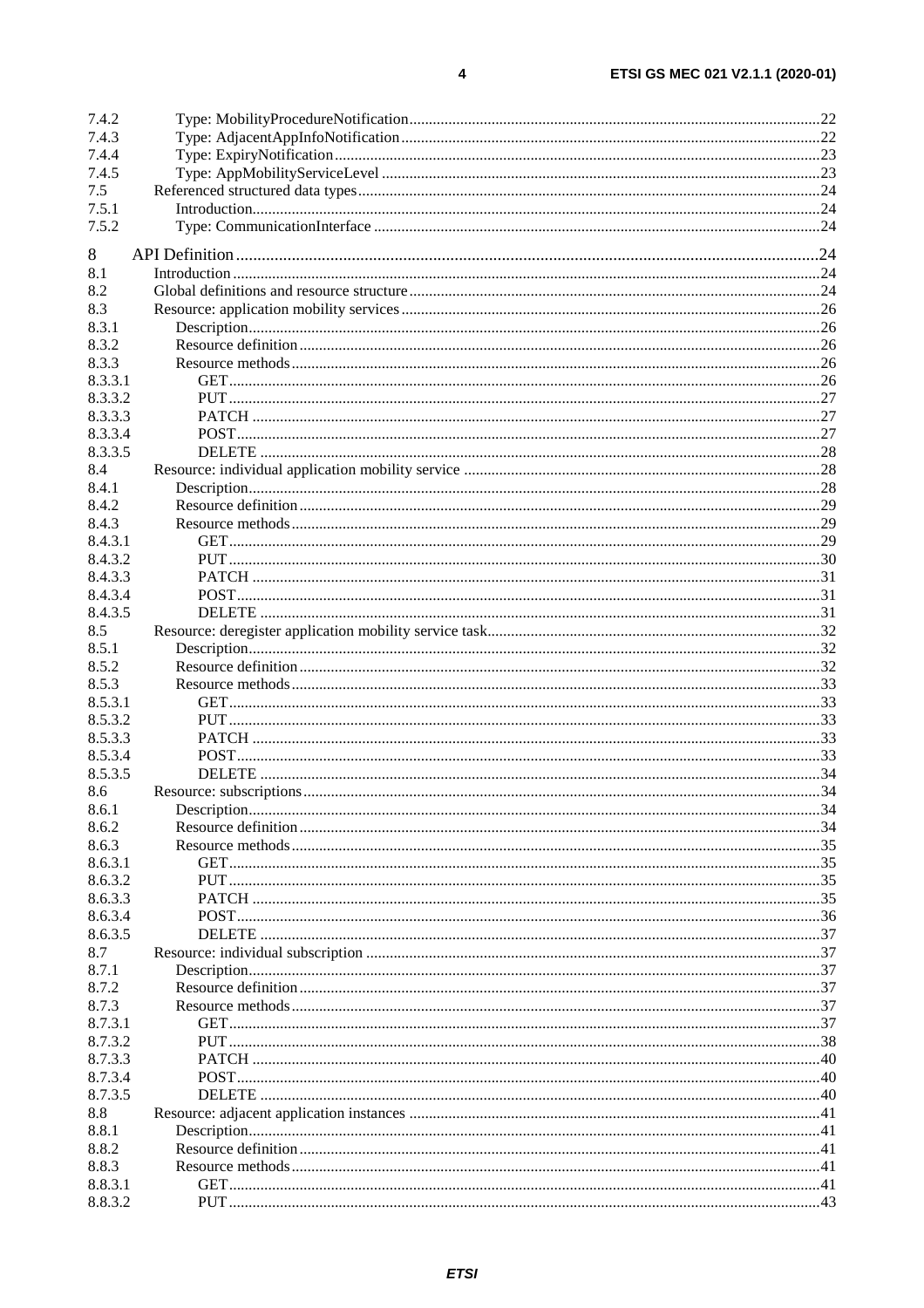| 8.8.3.3 |  |
|---------|--|
| 8.8.3.4 |  |
| 8.8.3.5 |  |
|         |  |
|         |  |
| A.1.1   |  |
| A.1.2   |  |
| A.1.3   |  |
|         |  |
|         |  |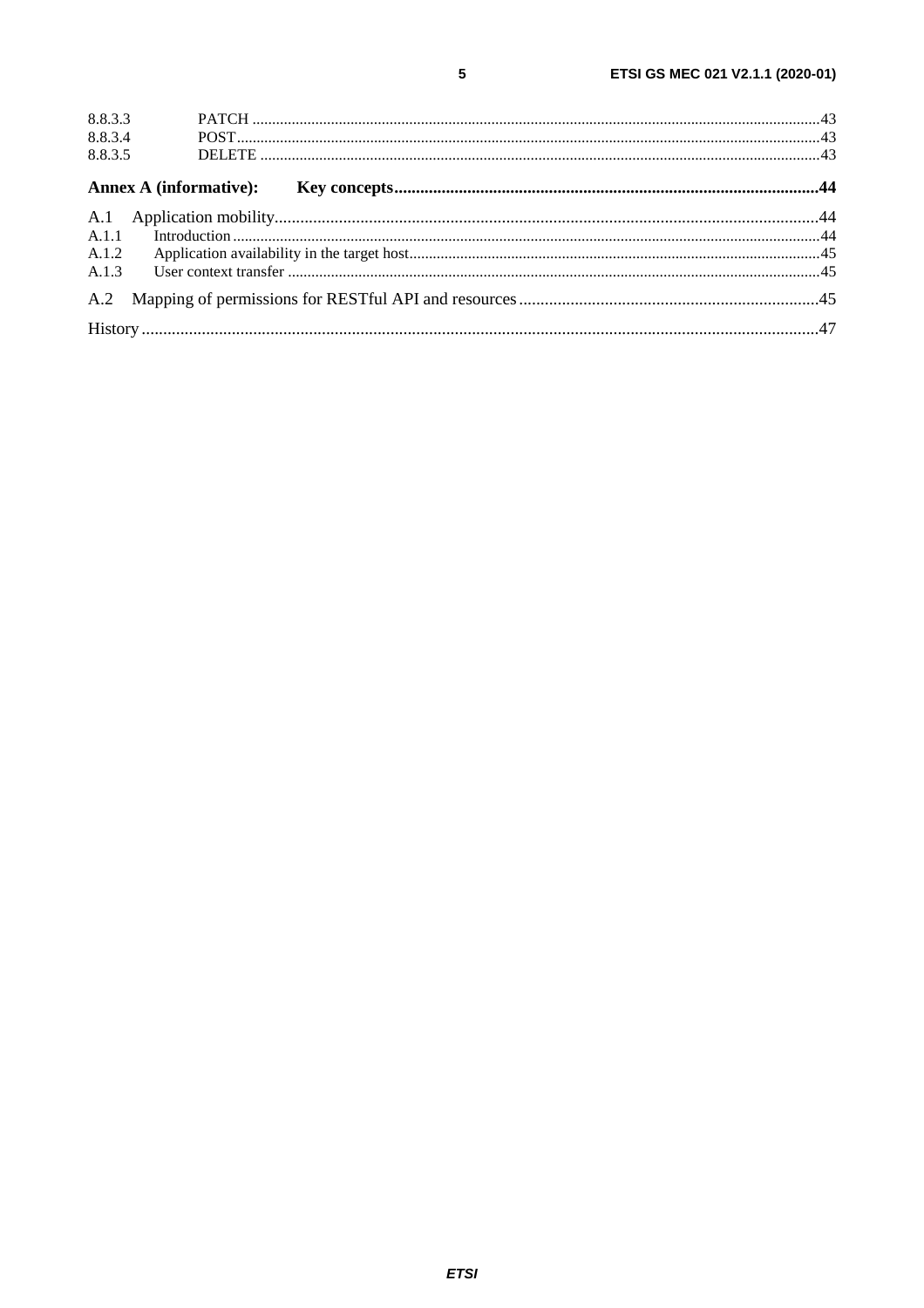# <span id="page-5-0"></span>Intellectual Property Rights

#### Essential patents

IPRs essential or potentially essential to normative deliverables may have been declared to ETSI. The information pertaining to these essential IPRs, if any, is publicly available for **ETSI members and non-members**, and can be found in ETSI SR 000 314: *"Intellectual Property Rights (IPRs); Essential, or potentially Essential, IPRs notified to ETSI in respect of ETSI standards"*, which is available from the ETSI Secretariat. Latest updates are available on the ETSI Web server (<https://ipr.etsi.org/>).

Pursuant to the ETSI IPR Policy, no investigation, including IPR searches, has been carried out by ETSI. No guarantee can be given as to the existence of other IPRs not referenced in ETSI SR 000 314 (or the updates on the ETSI Web server) which are, or may be, or may become, essential to the present document.

#### **Trademarks**

The present document may include trademarks and/or tradenames which are asserted and/or registered by their owners. ETSI claims no ownership of these except for any which are indicated as being the property of ETSI, and conveys no right to use or reproduce any trademark and/or tradename. Mention of those trademarks in the present document does not constitute an endorsement by ETSI of products, services or organizations associated with those trademarks.

# Foreword

This Group Specification (GS) has been produced by ETSI Industry Specification Group (ISG) Multi-access Edge Computing (MEC).

# Modal verbs terminology

In the present document "**shall**", "**shall not**", "**should**", "**should not**", "**may**", "**need not**", "**will**", "**will not**", "**can**" and "**cannot**" are to be interpreted as described in clause 3.2 of the [ETSI Drafting Rules](https://portal.etsi.org/Services/editHelp!/Howtostart/ETSIDraftingRules.aspx) (Verbal forms for the expression of provisions).

"**must**" and "**must not**" are **NOT** allowed in ETSI deliverables except when used in direct citation.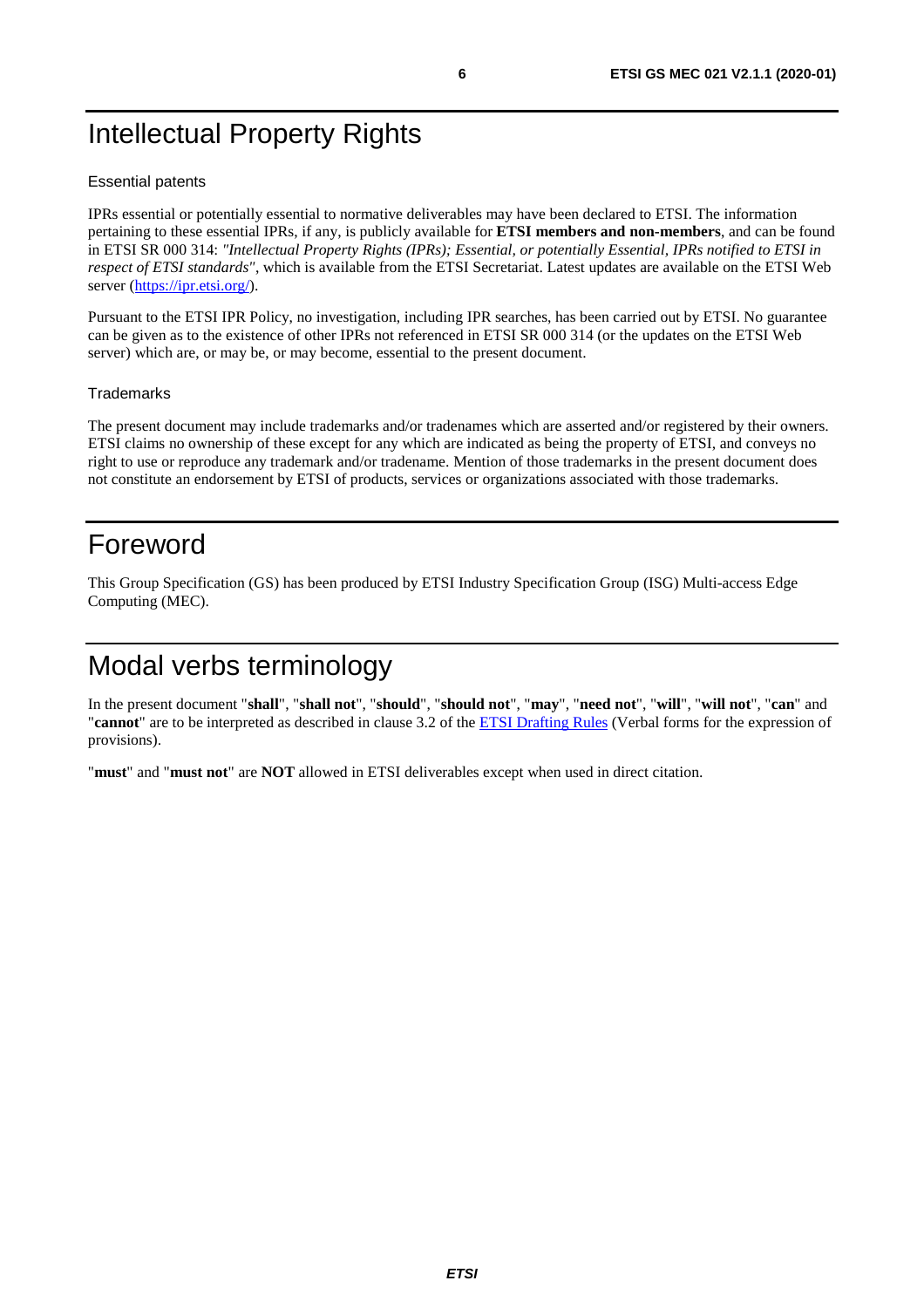# <span id="page-6-0"></span>1 Scope

The present document provides a specification for end-to-end MEC application mobility support in a multi-access edge system. The present document describes information flows, required information and operations. The present document also specifies the necessary API with the data model and data format.

# 2 References

# 2.1 Normative references

References are either specific (identified by date of publication and/or edition number or version number) or non-specific. For specific references, only the cited version applies. For non-specific references, the latest version of the referenced document (including any amendments) applies.

Referenced documents which are not found to be publicly available in the expected location might be found at [https://docbox.etsi.org/Reference](https://docbox.etsi.org/Reference/).

NOTE: While any hyperlinks included in this clause were valid at the time of publication, ETSI cannot guarantee their long term validity.

The following referenced documents are necessary for the application of the present document.

| $[1]$ | ETSI GS MEC 001: "Multi-access Edge Computing (MEC); Terminology".                                                                           |
|-------|----------------------------------------------------------------------------------------------------------------------------------------------|
| $[2]$ | ETSI GS MEC 002: "Multi-access Edge Computing (MEC); Phase 2: Use Cases and<br>Requirements".                                                |
| $[3]$ | ETSI GS MEC 003: "Multi-access Edge Computing (MEC); Framework and Reference<br>Architecture".                                               |
| $[4]$ | ETSI GS MEC 009: "Multi-access Edge Computing (MEC); General principles for MEC Service<br>$APIs$ ".                                         |
| $[5]$ | ETSI GS MEC 011: "Multi-access Edge Computing (MEC); Edge Platform Application<br>Enablement".                                               |
| [6]   | ETSI GS MEC 012: "Multi-access Edge Computing (MEC); Radio Network Information API".                                                         |
| $[7]$ | ETSI GS MEC 010-2: "Multi-access Edge Computing (MEC); MEC Management;<br>Part 2: Application lifecycle, rules and requirements management". |
| [8]   | IETF RFC 6749: "The OAuth 2.0 Authorization Framework".                                                                                      |
| NOTE: | Available at https://tools.ietf.org/html/rfc6749.                                                                                            |
| $[9]$ | IETF RFC 6750: "The OAuth 2.0 Authorization Framework: Bearer Token Usage".                                                                  |
| NOTE: | Available at https://tools.ietf.org/html/rfc6750.                                                                                            |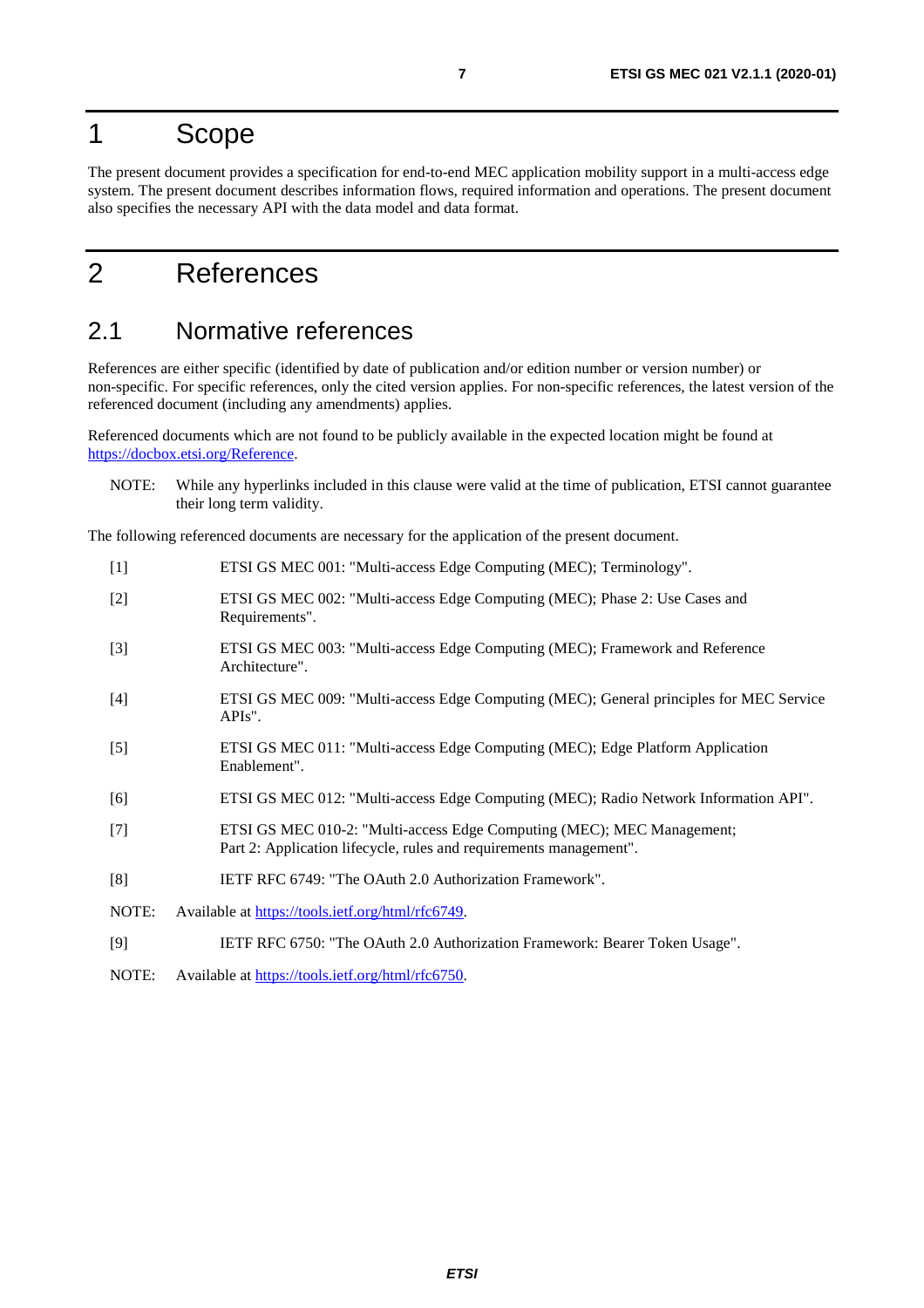# <span id="page-7-0"></span>2.2 Informative references

References are either specific (identified by date of publication and/or edition number or version number) or non-specific. For specific references, only the cited version applies. For non-specific references, the latest version of the referenced document (including any amendments) applies.

NOTE: While any hyperlinks included in this clause were valid at the time of publication, ETSI cannot guarantee their long term validity.

The following referenced documents are not necessary for the application of the present document but they assist the user with regard to a particular subject area.

[i.1] ETSI GS MEC 016: "Multi-access Edge Computing (MEC); UE application interface".

# 3 Definition of terms, symbols and abbreviations

### 3.1 Terms

For the purposes of the present document, the terms given in ETSI GS MEC 001 [\[1](#page-6-0)].

# 3.2 Symbols

Void.

# 3.3 Abbreviations

For the purposes of the present document, the abbreviations given in ETSI GS MEC 001 [\[1](#page-6-0)], and the following apply:

| AMS           | <b>Application Mobility Service</b>      |
|---------------|------------------------------------------|
| <b>API</b>    | <b>Application Programming Interface</b> |
| <b>GTP</b>    | <b>GPRS</b> Tunnelling Protocol          |
| <b>HTTP</b>   | <b>HyperText Transfer Protocol</b>       |
| <b>IETF</b>   | <b>Internet Engineering Task Force</b>   |
| <b>IP</b>     | Internet Protocol                        |
| <b>JSON</b>   | JavaScript Object Notation               |
| <b>RFC</b>    | <b>Request For Comments</b>              |
| <b>RNIS</b>   | Radio Network Information Service        |
| S-App         | Source - Application instance            |
| S-DP          | Source - Data Plane                      |
| <b>S-MEP</b>  | Source - MEC Platforms                   |
| S-MEPM        | Source - MEC Platform Manager            |
| T-App         | Target - Application instance            |
| T-DP          | Target - Data Plane                      |
| <b>T-MEP</b>  | <b>Target - MEC Platforms</b>            |
| <b>T-MEPM</b> | Target - MEC Platform Manager            |
| <b>TEID</b>   | Tunnel End point IDentifier              |
| URI           | Uniform Resource Indicator               |
| VIM           | Virtualization Infrastructure Manager    |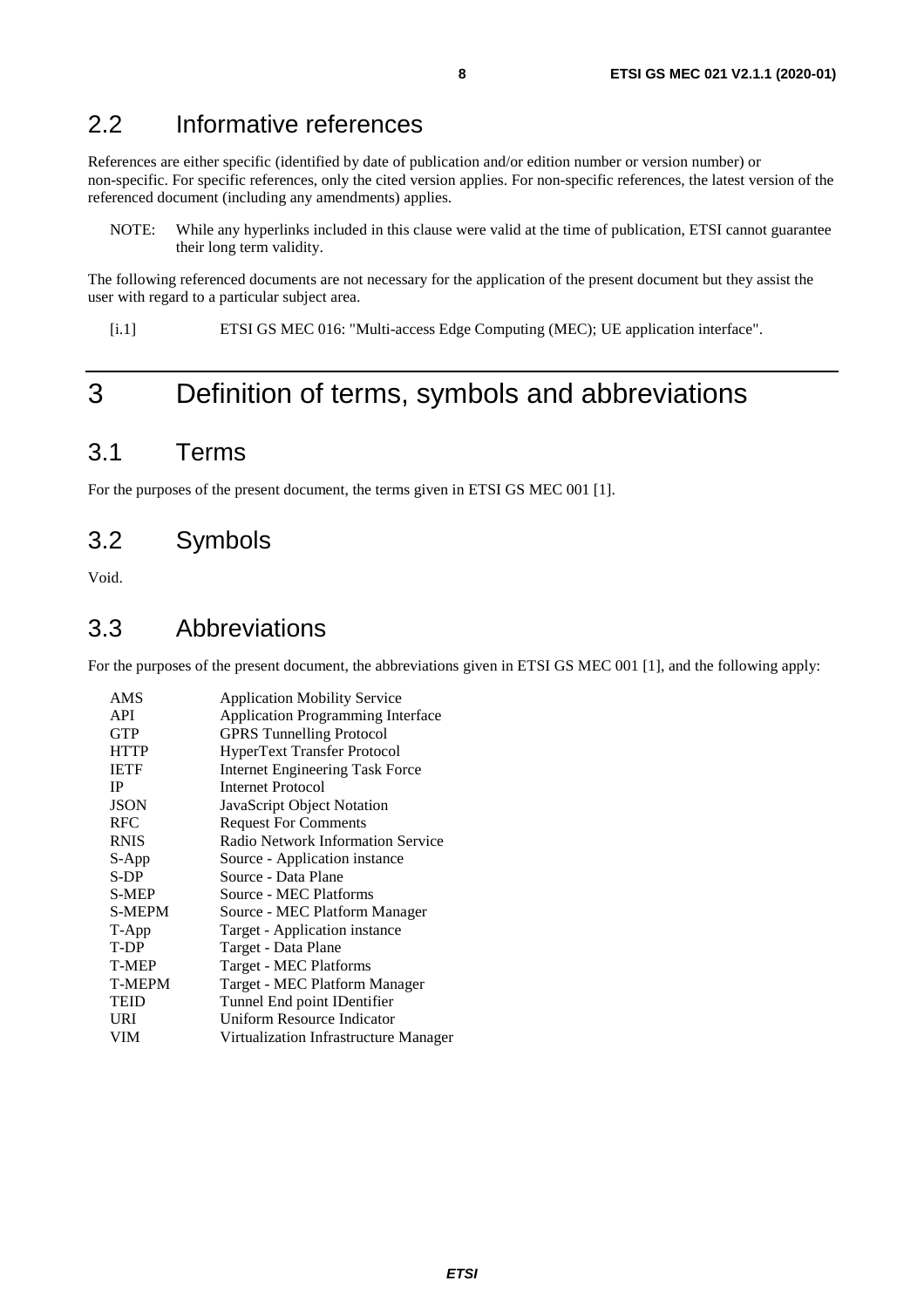# <span id="page-8-0"></span>4 Specification level requirements

# 4.1 Introduction

Application mobility is a unique feature of MEC system, which supports relocation of user context and/or application instance from one MEC host to another, or between a MEC host and a Cloud, especially when the MEC host is attached to mobile operator's networks. As a mobile device connected to a mobile network moves around within the network, it can result in the device connecting to the network entity associated to a different MEC host from the serving host. Consequently, there is necessity of relocating the application instance and/or user context associated to the device to a new MEC host to continue offering the best performance of service.

ETSI GS MEC 002 [\[2](#page-6-0)] describes some use cases related to application mobility or smart relocation, and associated requirements for MEC system to relocate the application instance and/or context to the "right" MEC host for optimizing the performance.

Application mobility may involve multiple MEC functional entities to relocate application instances and transfer user and application specific information within or between the MEC systems. Relocation decisions may be based on device mobility, customer profiles, application preferences and/or MEC infrastructure capability.

# 4.2 Functional requirements

Table 4.2-1 summarizes the functional requirements related to application mobility specified in ETSI GS MEC 002 [\[2](#page-6-0)].

|                        | <b>Numbering</b>  | <b>Functional requirement description</b>                                                                                                                                                                                                                                                                                                                                                                                                                             |  |  |  |
|------------------------|-------------------|-----------------------------------------------------------------------------------------------------------------------------------------------------------------------------------------------------------------------------------------------------------------------------------------------------------------------------------------------------------------------------------------------------------------------------------------------------------------------|--|--|--|
| AppMobility01          | [Mobility-01]     | The MEC system shall be able to maintain connectivity between a UE and an<br>application instance when the UE performs a handover to another cell associated<br>with the same MEC host.                                                                                                                                                                                                                                                                               |  |  |  |
| AppMobility02          | [Mobility-02]     | The MEC system shall be able to maintain connectivity between a UE and an<br>application instance when the UE performs a handover to another cell not<br>associated with the same MEC host.                                                                                                                                                                                                                                                                           |  |  |  |
| AppMobility03          | [Mobility-03]     | The MEC platform may use available radio network information to optimize the<br>mobility procedures required to support service continuity.                                                                                                                                                                                                                                                                                                                           |  |  |  |
| AppMobility04          | [Mobility-04]     | The MEC platform may use available core network information to optimize the<br>mobility procedures required to support service continuity                                                                                                                                                                                                                                                                                                                             |  |  |  |
| AppMobility05          | [Connectivity-02] | The MEC system shall support two instances of a MEC application running on<br>different MEC hosts to communicate with each other.                                                                                                                                                                                                                                                                                                                                     |  |  |  |
| AppMobility06          | [Connectivity-03] | The MEC platform shall be able to allow an authorized MEC application to<br>communicate with another MEC application located on another MEC host.                                                                                                                                                                                                                                                                                                                     |  |  |  |
| AppMobility07          | [SmartReloc-03]   | When the MEC system supports the feature SmartRelocation, the MEC<br>management shall support the relocation of a MEC application instance from one<br>MEC host to a different host within the system.                                                                                                                                                                                                                                                                |  |  |  |
| AppMobility08          | [SmartReloc-04]   | When the MEC system supports the feature SmartRelocation, a MEC host may<br>support the relocation of a MEC application instance from a different host (within the<br>system) to this particular host, and from this particular host to a different host (within<br>the system).                                                                                                                                                                                      |  |  |  |
| AppMobility09          | [SmartReloc-05]   | When the MEC system supports the feature SmartRelocation, the system shall be<br>able to move MEC application instances between MEC hosts in order to continue to<br>satisfy the requirements of the MEC application.                                                                                                                                                                                                                                                 |  |  |  |
| AppMobility10<br>NOTE: | [SmartReloc-06]   | When the MEC system supports the feature SmartRelocation, and based on a<br>request from the UE, the system shall be able to relocate a MEC application running<br>in a cloud environment to a MEC host fulfilling the requirements of the MEC<br>application, and relocate a MEC application from a MEC host to a cloud environment<br>outside the MEC system.<br>The numbering of requirement in [] refers to the corresponding requirement in ETSI GS MEC 002 [2]. |  |  |  |

#### **Table 4.2-1: Functional requirements**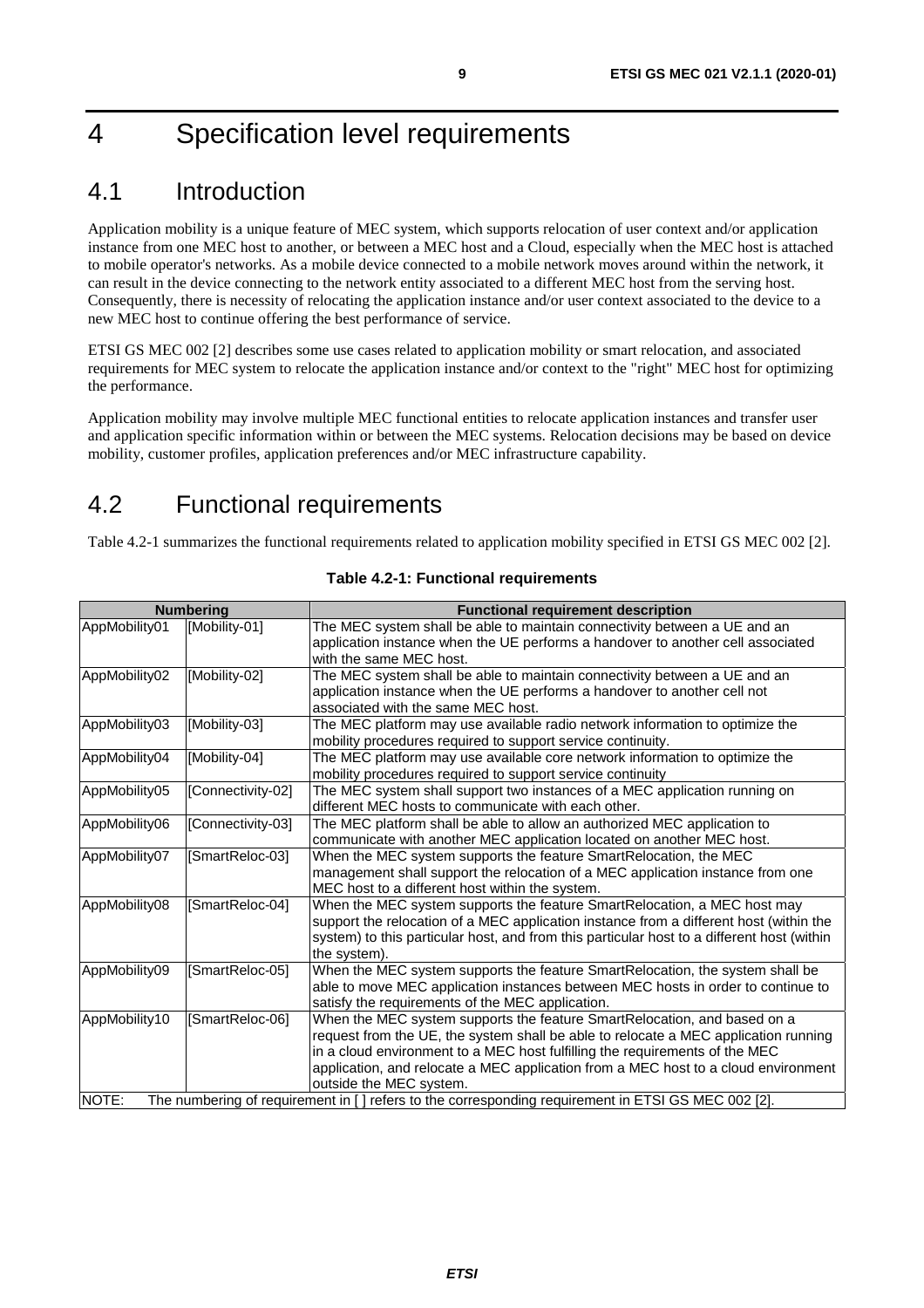# <span id="page-9-0"></span>5 Description of the services (informative)

# 5.1 Introduction

Application mobility service support may be considered as part of the service continuity support, for which the service to the user will resume and continue when the application instance is made available in the target MEC host and the user context, if needed, is transferred to the application instance there.

The characteristics of the service produced by the server application determines whether or not user context transfer is required for service continuity. For a stateless server application there is no state, i.e. user context, to transfer. For a stateful server application the user context may have to be transferred to the target application instance.

NOTE 1: The specification of the user context is outside the scope of the present document.

Application mobility support includes the following high level actions: the instantiation of the application in the target MEC host, if needed, and the transfer of user context, if needed, to the target application instance.

NOTE 2: The scenario of application mobility between two MEC systems and between the MEC system and an external cloud system is not specified in the present document.

Application mobility may involve multiple functional entities in MEC system, depending on different implementation approaches:

- 1) Application self-controlled user context transfer: The application itself, i.e. the server application instance (i.e. MEC application), or the client side application instance, or the centralized cloud instance, if available, may synchronize the user context in the target server application instance when necessary.
- NOTE 3: For server application instances to resynchronize the user context the precondition is for MEC to enable the connectivity between the peer server application instances.
- NOTE 4: The determination of the need for synchronization as well as the synchronization of the user context are application implementation dependent, and are outside the scope of the present document.
- 2) Device application assisted user context transfer: Device application initiates/triggers the application mobility and keeps the user context in the client during the relocation. The MEC system is the decision maker about the application mobility. Once the application is instantiated on the new MEC host, the application client will communicate with the server application instance directly to transfer and synchronize the user context.

NOTE 5: The user context transfer and synchronization are outside the scope of the present document.

3) MEC assisted user context transfer: MEC system triggers the application mobility. MEC system may facilitate the transfer of the user context to the target application instance.

Support of application mobility also depends on the application capability. An application instance may be dedicated to serve a single user; or it may serve multiple users simultaneously, such as multicast service to a group of users, or broadcast service to all the users associated to the MEC host.

Clause 5 provides descriptions of service for the three high level approaches described above. In addition, high level information flows for application mobility in different scenarios are provided. The high level information flows are then split into individual procedures to be defined in the present specification or in other MEC specifications. When possible, it is recommended to reuse the existing procedures, data models and APIs for application mobility.

# 5.2 End to end application mobility information flows

The high level application mobility service information flow for intra MEC system is shown in figure 5.2-1.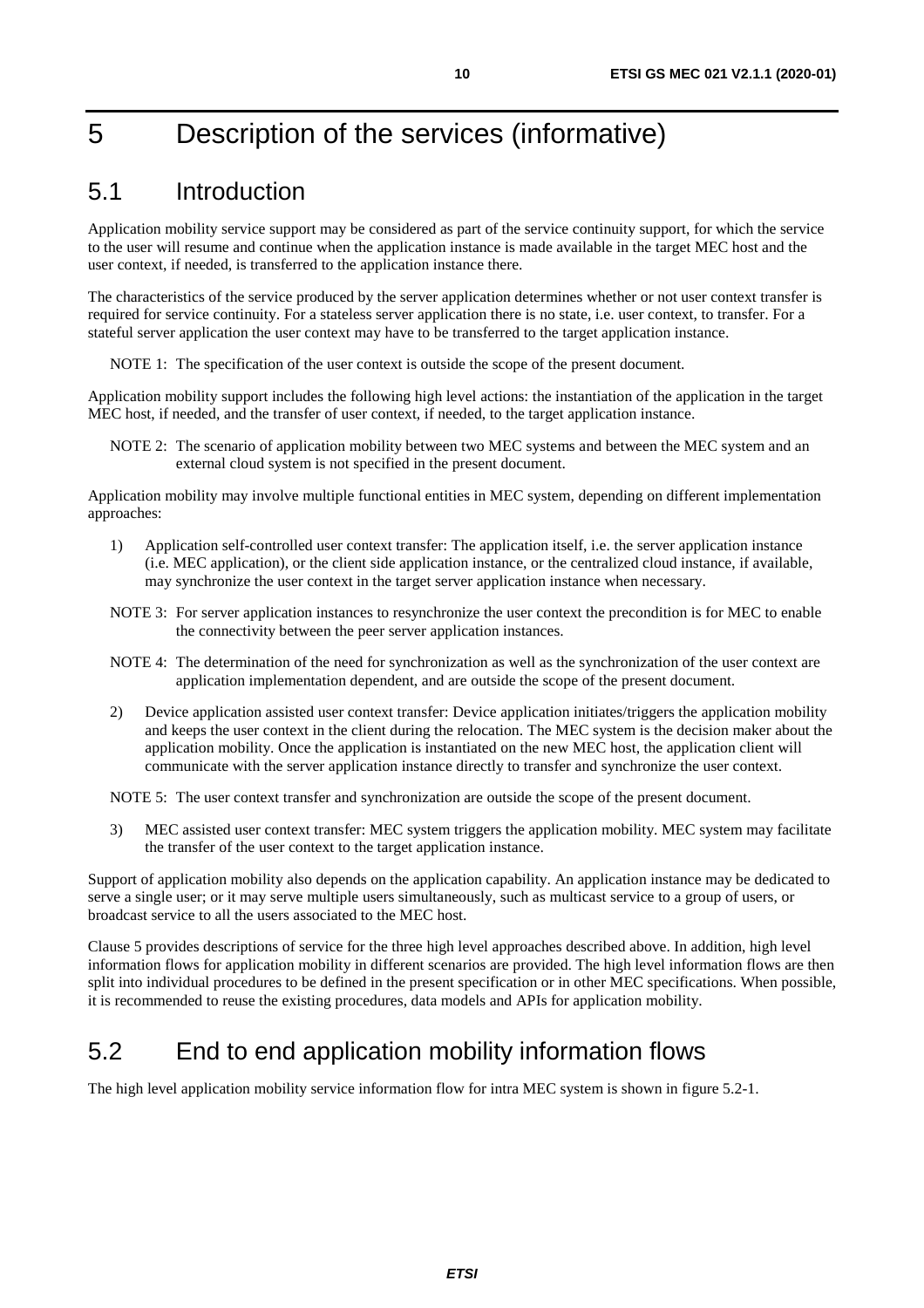<span id="page-10-0"></span>

**Figure 5.2-1: High level application mobility service information flow** 

The information flow of intra MEC system application mobility service may be divided into several sub-procedures that may or may not be present in the actual mobility scenario:

- 1) Application mobility enablement and registration: this sub-procedure illustrates the general procedure on enabling the application mobility service and allowing the application instances to register to the required application mobility services.
- 2) User context transfer initiation: this sub-procedure illustrates various detecting and triggering mechanisms for transferring the user context to the target application instance.
- 3) User context transfer preparation: this is an optional sub-procedure for MEC assisted user context transfer, and used for MEC system to prepare for the transfer.
- 4) User context transfer execution: this sub-procedure illustrates how the user context is transferred to and synchronized on the application instance running on the target MEC host.
- 5) Application traffic path update: this sub-procedure illustrates how MEC system reconfigures the data plane to redirect the traffic to the application instance on the target MEC host.
- 6) User context transfer completion: this sub-procedure illustrates how MEC system to clean-up the user context and/or application instance at source MEC host after the user context has been transferred.

The services like RNIS on the source MEC host and the target MEC host may be involved in the application mobility procedures. The detailed involvement will be described in the individual sub-procedures.

# 5.3 Application mobility enablement

The application mobility capability (e.g. UserContextTrasnferCapability) information may be included in the application descriptor (AppD) to indicate the stateful/stateless characteristic, the support of user context transfer, and the application mobility service dependency.

A suitable MEC host is selected based on the application requirements (including the application mobility support requirements) to instantiate the application. The application instance can register to the available AMS for application mobility support. The MEC system may also instantiate the same applications in other MEC host to assist the application mobility.

The information flow of application mobility service enablement and registration is shown in figure 5.3-1.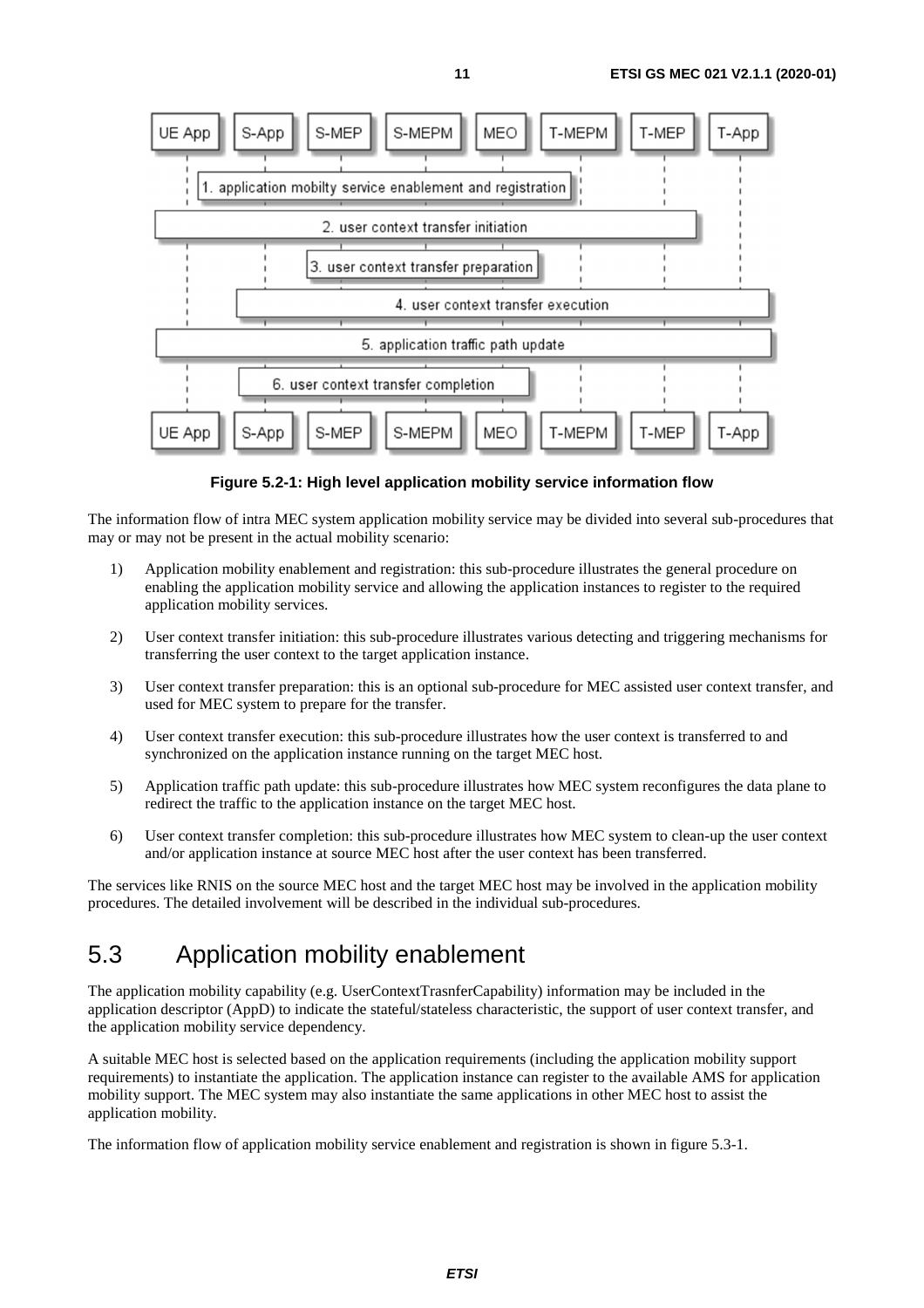<span id="page-11-0"></span>

**Figure 5.3-1: Application mobility service enablement and registration** 

The steps 1 - 5 are existing procedures specified in ETSI GS MEC 010-2 [[7](#page-6-0)] and ETSI GS MEC 011 [[5](#page-6-0)]:

- 6) The application instance sends the application mobility service registration request to the AMS running on the MEC host.
- 7) The AMS sends the application mobility service registration response to the application instance with the application mobility service ID to confirm the service registration success. The application mobility service is then enabled to serve to this application instance.

# 5.4 Application relocation initiation

### 5.4.1 Overview

Application mobility service support may rely on many factors, and may be initiated by different functional entities in the MEC system, including:

- 1) A combination of source and target MEPs and their associated services. Specific combinations include S-MEP & S-RNIS, S-MEP & S-DP, T-MEP & T-RNIS, T-MEP & T-DP, and the MEO.
- 2) A MEC application instance.
- 3) A UE application client.

A service of particular relevance to application mobility is RNIS which provides the services of radio network information to AMS. The information used to trigger application mobility services may include:

- information about UEs connected to the radio node(s) associated with the MEC host, and the related radio access bearers;
- changes in information related to UEs connected to the radio node(s) associated with the MEC host and the information related radio access bearers.

Using RNIS, the AMS is able to query for radio information or subscribe to notifications related to special events, a particular UE, or to radio node(s) attached to the MEC host.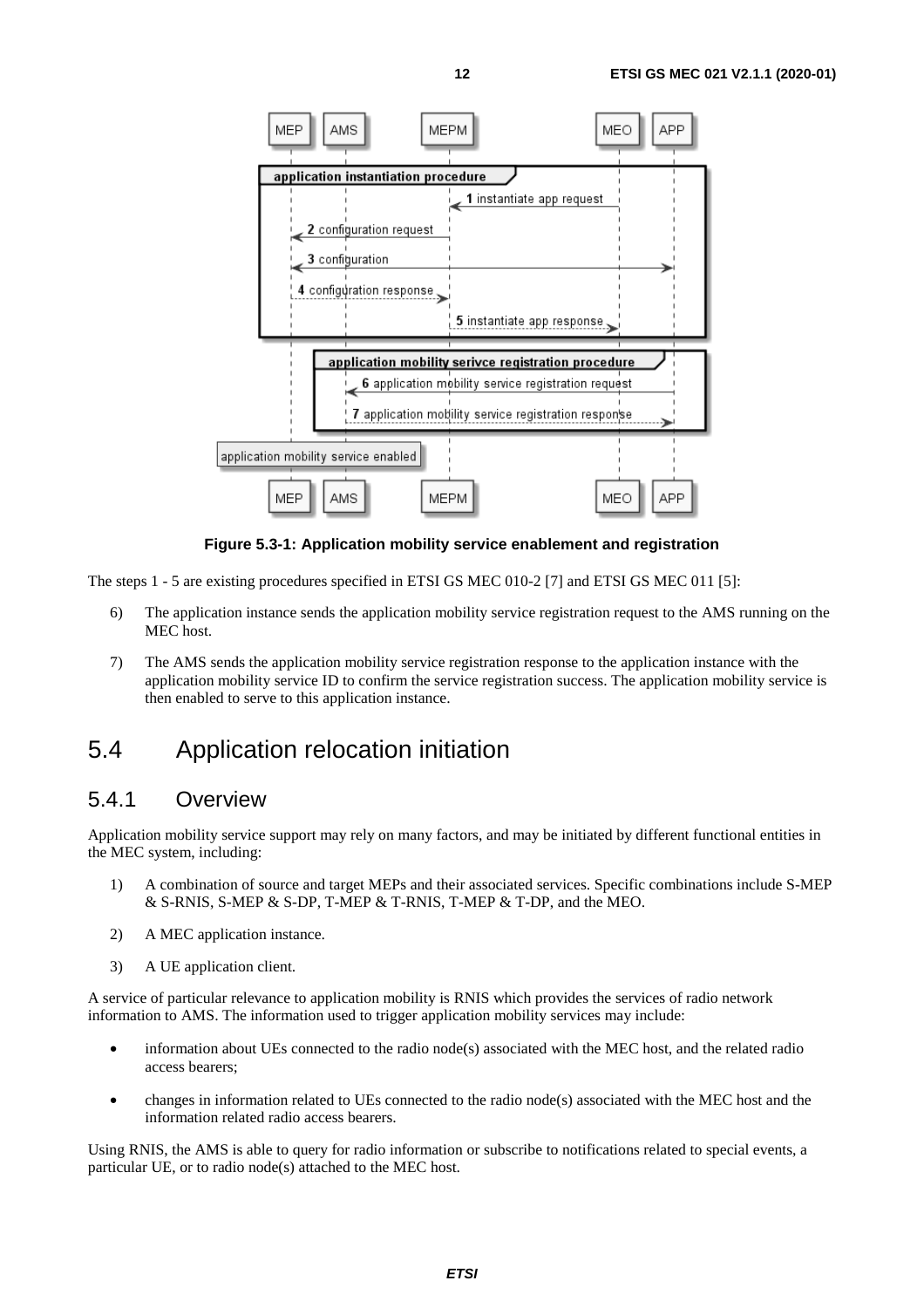<span id="page-12-0"></span>RNIS uses a service consumer specified associateId to identify a particular UE or UE(s). The identifiers of the associateId by RNIS are:

- UE IPv4 address:
- UE IPv6 address;
- NATed IP address: or
- GTP TEID.

### 5.4.2 MEC assisted application mobility information flow

#### 5.4.2.1 S-MEP triggered application mobility using RNIS

The first step in this flow is the AMS in the serving MEP (S-MEP) subscribing to cell change notifications for a UE or UEs in the cell(s) (radio nodes) associated to the MEC host. When a tracked UE moves across cells' boundary of the underlying network, the RNIS of serving MEC host (i.e. S-RNIS) will send event notifications about cell changes to the AMS in S-MEP. This may trigger application mobility procedures. Based on the received cell change notifications, the AMS in S-MEP verifies whether the UE has moved out of the coverage area of the source MEC host. If it does, the AMS in S-MEP will initiate application mobility procedures toward the T-MEH. The AMS in S-MEP uses the associateId in the notification to identify the target UE.

The S-MEP (i.e. AMS) initiated application mobility information flow regarding to UE cell change (handover) is depicted in figure 5.4.2.1-1.



**Figure 5.4.2.1-1: The information flow of S-MEP initiated application mobility** 

The information flow of S-MEP (i.e. AMS) initiated application mobility consists of following steps:

- 0) The AMS in S-MEP, registered by the application instance, subscribes the cell change notification associated with a UE or UEs in the cells under the MEC host. The AMS in S-MEP maps the appInstanceId with the associateId(s) after subscription. When a specified UE moves within the underlying network and triggers a cell change event, the S-RNIS sends a RNI cell change notification that indicates the handover status of the UE.
- 1) The associateId in the cell change notification can identify the UE that is performing the handover. The AMS in S-MEP processes the received cell change notification, mapping the notification to the application instance(s) serving the UE. The AMS in S-MEP may correlate different notifications to determine whether the UE has moved out of the coverage area of the S-MEH. If it does, the AMS in S-MEP sends to the MEO through the S-MEPM the MobilityProcedureNotification including the UE ID (associateId), the application instance IDs (appInstanceId), the source radio node ID (srcEcgi) and the target radio node ID (trgEcgi) which are all reported in the RNI cell change notification.
- 2) The S-MEPM relays the MobilityProcedureNotification to the MEO.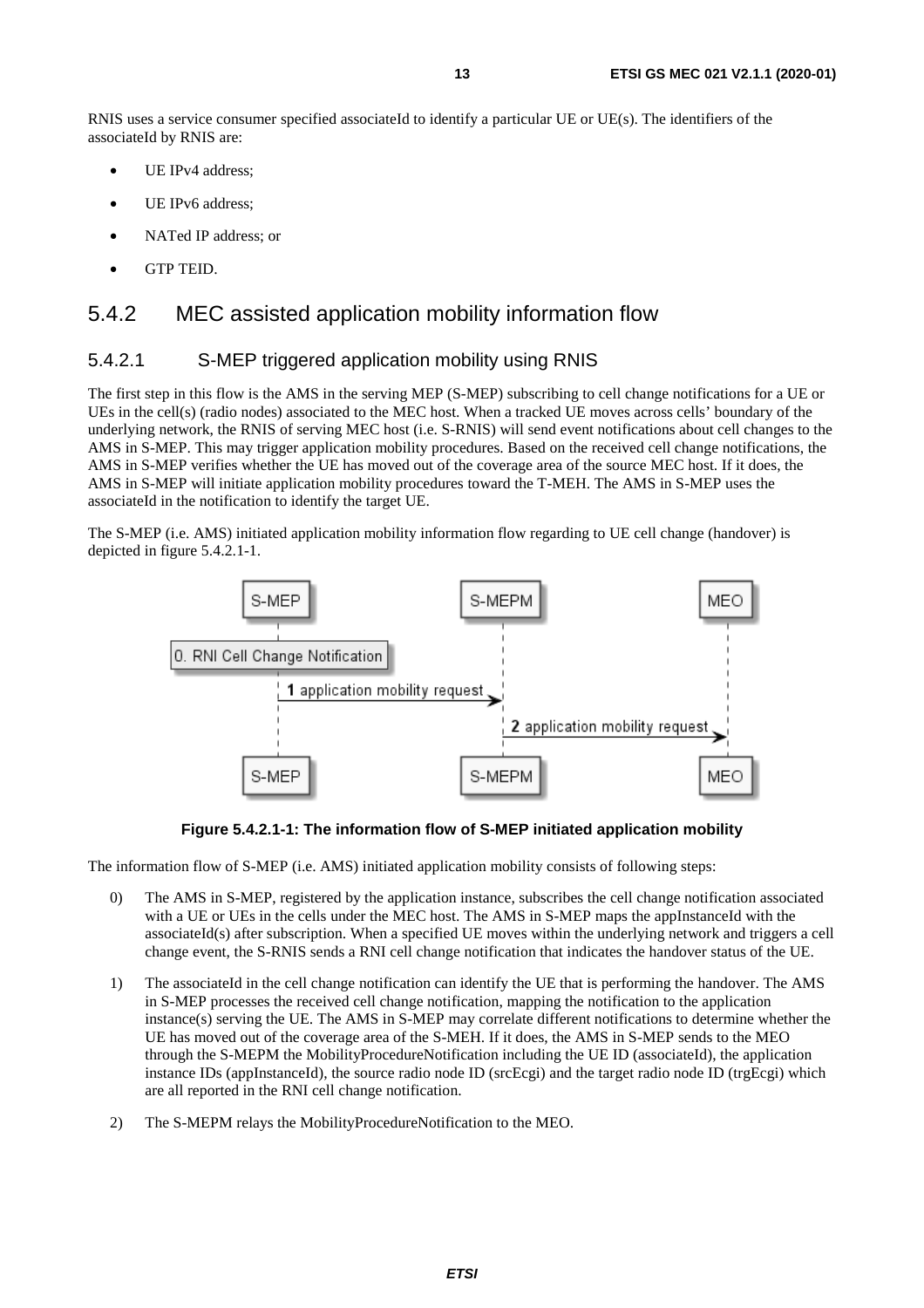# <span id="page-13-0"></span>5.5 Application relocation verification and validation

When a UE moves to the service area of another MEC host, the MEC may instantiate on that MEC host the same application as the one serving to the UE, if an instance of the same application does not exist. The application relocation verification and validation are not addressed in the present document.

# 5.6 User context transfer

### 5.6.1 Introduction

For service continuity of a stateful application service, it is necessary to import the user context from the source application instance into the target application instance in the target MEC host. The user context includes user specific runtime data. The user context can be associated with a specific user or a group of users.

As specified in clause 5.1, there are three high level implementation approaches for user context transfer where the MEC system is the decision maker and selects appropriate MEC application instance:

- 1) Device application assisted state transfer
- 2) MEC assisted state transfer
- 3) Application self-controlled state transfer

The user context transfer is dependent on the capabilities of the application itself and of the underlying operating system of the MEC host. Both of these aspects are outside the scope of MEC specifications.

## 5.6.2 Application self-controlled user context transfer

The application self-controlled user context transfer assumes the application (server side, client side, centralized cloud component) to be able to detect the need for the user context transfer by its own means. Furthermore, it assumes the application is able to execute the context transfer without assistance from the MEC system. The role of the MEC system is to fulfil the applicable service and session continuity commitments for the application traffic and to enable the required application communication. The MEC application communication requirements and session and service continuity requirements may be brought into the MEC system at the time of on-boarding or deployment of the application.

An example scenario for the application self-controlled user context transfer is described below:

- 1) The MEC application instance serving the end user client is changed from one MEC host to another MEC host.
- 2) The session and service continuity requirement for the MEC application is to maintain the IP address.
- 3) The underlying access network and MEC reconfigure the routing of the application traffic so it reaches the new serving MEC application instance.
- 4) When the client connects with the server, the two have means to determine the need for the user context synchronization and have means to have the user context synchronized into the new serving MEC application instance, e.g. from the application client itself or from the central cloud instance.

### 5.6.3 Device application assisted user context transfer

The device application assisted user context transfer assumes that the application client is assisted by the device application associated with the corresponding MEC application (i.e. user application) in the MEC system.

NOTE: A device application is logically separate from the client application, irrespective of the way how the two have been implemented in the device. The device application session is with the user application LCM proxy which is a MEC system level functional entity.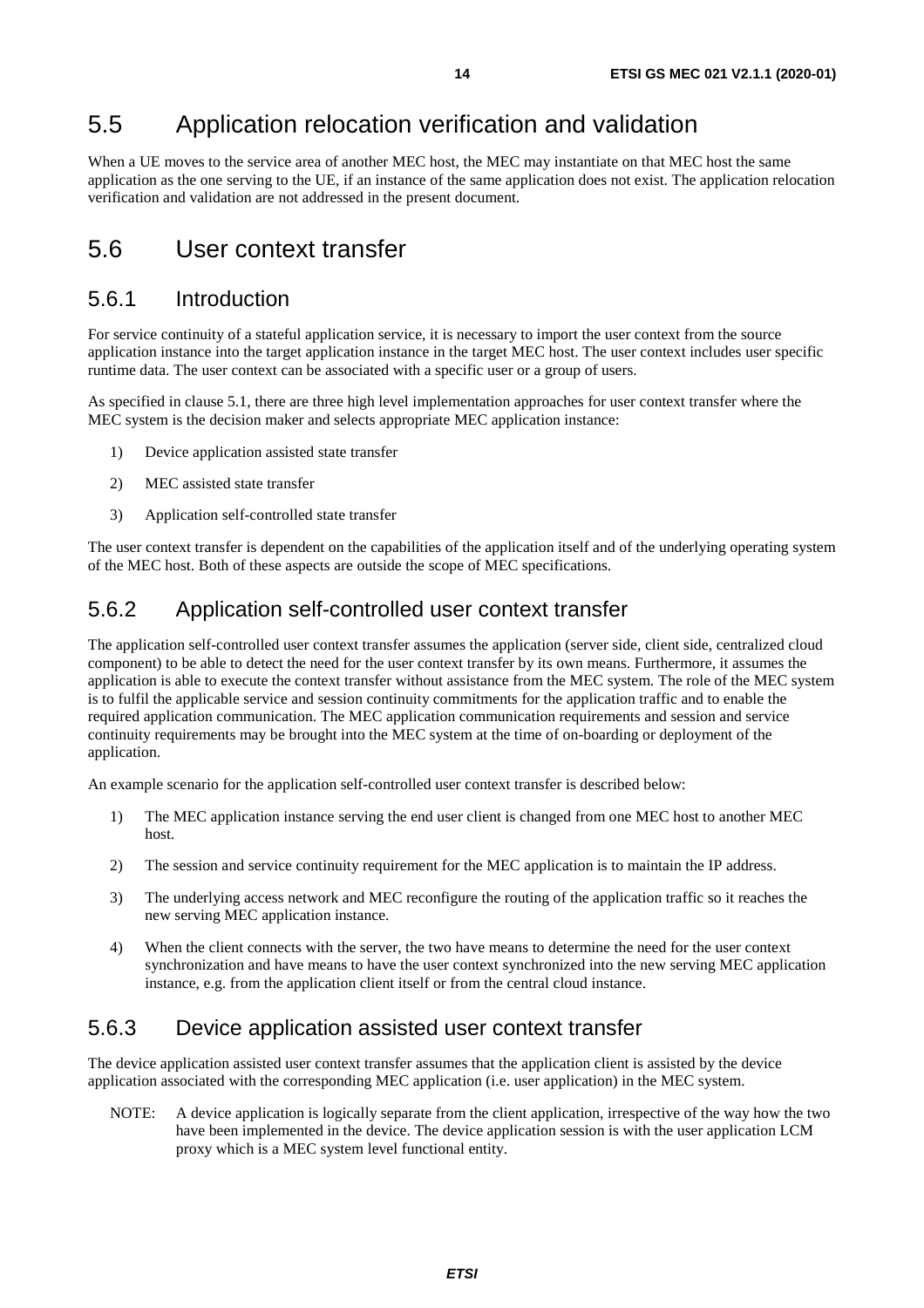<span id="page-14-0"></span>The present Mx2 API [\[i.1\]](#page-7-0) supports notifying the device application of the user application address change. Consequently the device application can receive the up to date information of the MEC application address and may pass this information to the client side application. A client application designed to be assisted by the device application does not require the underlying access network and MEC to maintain the IP address of the application. In addition, the client application may use the new MEC application instance address for the user context synchronization in the new user application instance.

### 5.6.4 MEC assisted user context transfer

The MEC assisted user context transfer relies on the application mobility service (AMS) of MEC to trigger the user context transfer and to inform the MEC application of the target end point of the user context.

The MEC application is a consumer of the AMS. The AMS is kept updated of the devices served by the MEC application. The AMS notifies the MEC application of the user context target end point when there is the need for a user context transfer. MEC application then sends the user context to the target end point. The user context is application specific and it is exchanged between MEC application peers in the source and target MEC hosts.

# 5.7 Application traffic path update

The application traffic path update is to switch the delivery of user traffic from the source to the target application instance. The AMS triggers the switch of traffic path after the application completes the user context transfer to the target application instance.

# 5.8 Application relocation completion

The application relocation completion is a process to clean-up the resource allocated to the application instance served to the application client in the source MEC host, if necessary.

The present document specifies the AMS API in clauses 6 and 7.

# 6 Sequence diagrams

# 6.1 Introduction

The service consumers, i.e. application instances or MEC platform, communicate with the application mobility service (AMS) over AMS API to register, deregister the application mobility service offered by the MEC system. The service consumers can update the user or other information of the registered application mobility service over the AMS API.

The service consumers may query the information of application mobility service in the MEC system, and subscribe to application mobility service on particular events in order to receive notifications of registered application mobility service when the events occur.

The application mobility service will provide the services to the registered consumers:

- endpoint information of adjacent application instances with communication links;
- identification of application instance running on the target MEC host:
- communication link information between the source and target instances of the same application;
- notification of application mobility status;
- assistance to clean up the user information at the source application instance and MEC platform when the user context has been transferred to the target application instance.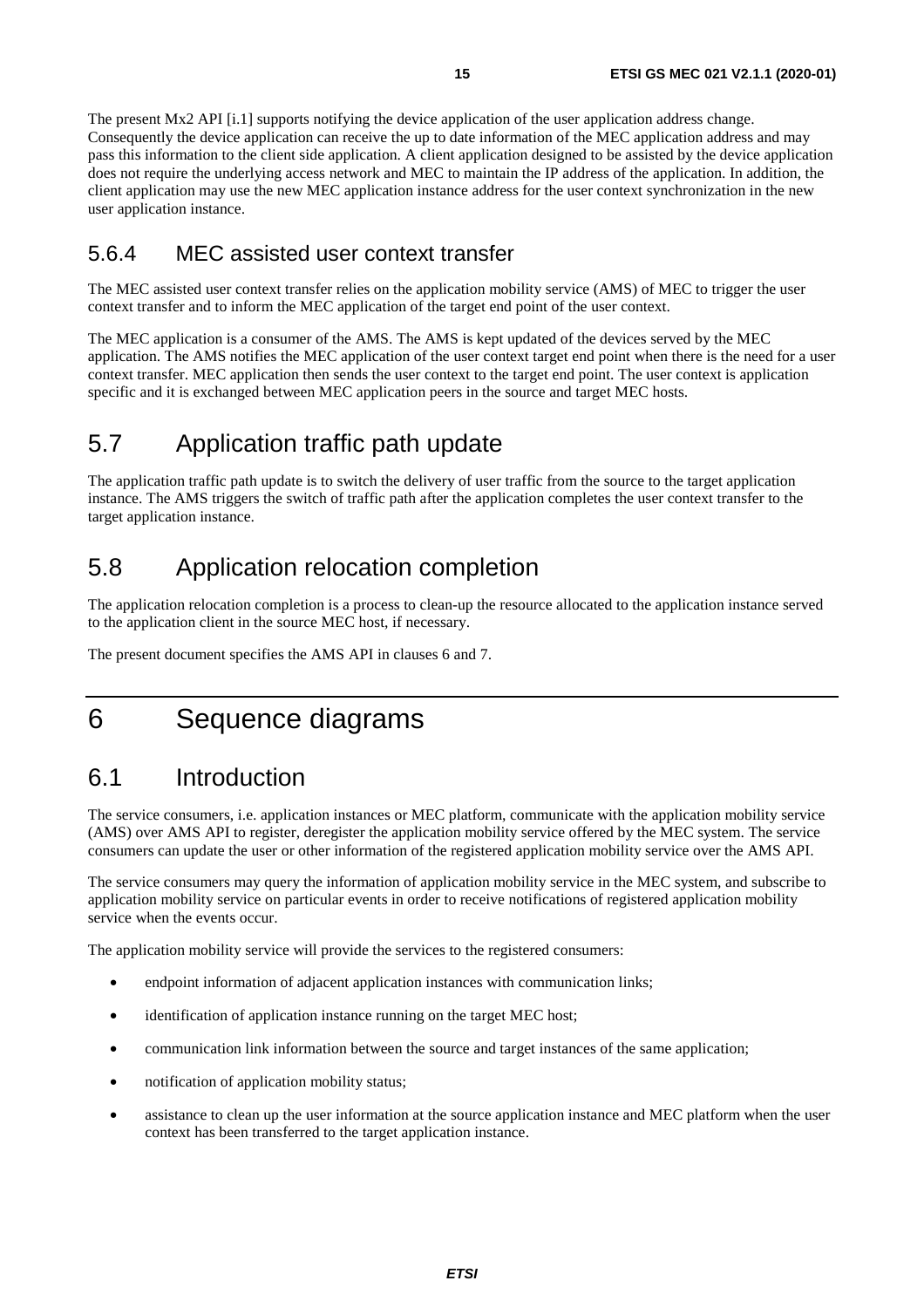<span id="page-15-0"></span>The AMS API supports the registration, queries and subscriptions over the RESTful API or over alternative transports such as message bus. Alternative transports are not specified in detail in the present document. When queries are used, the attribute-based filter expression may be used to limit the number of objects returned by query operation and attribute-selectors can be used to limit the number of attributes included in the response.

For RESTful architectural style, the present document defines the HTTP protocol bindings.

# 6.2 Register to application mobility service

The register to application mobility service allows a service consumer to register the application mobility service for one or more devices which share the same type of application mobility support.

Figure 6.2-1 shows a scenario where a service consumer (e.g. an MEC application or an MEC platform) registers to the application mobility service provided by the MEC system.



**Figure 6.2-1: Flow of service consumer registration to AMS**

A service consumer registration to AMS, as illustrated in figure 6.2-1, consists of the following steps:

- 1) A service consumer sends a POST request to register for the application mobility service provided by the MEC system.
- 2) The AMS creates a service ID of the registered application mobility service for the registered device(s). It then responds with the service ID for the approved registration of application mobility service.

# 6.3 Deregister to application mobility service

The deregister from application mobility service allows a service consumer to deregister from the application mobility service.

Figure 6.3-1 shows a scenario where a service consumer deregisters the application mobility service.



**Figure 6.3-1: Flow of service consumer deregistration from AMS**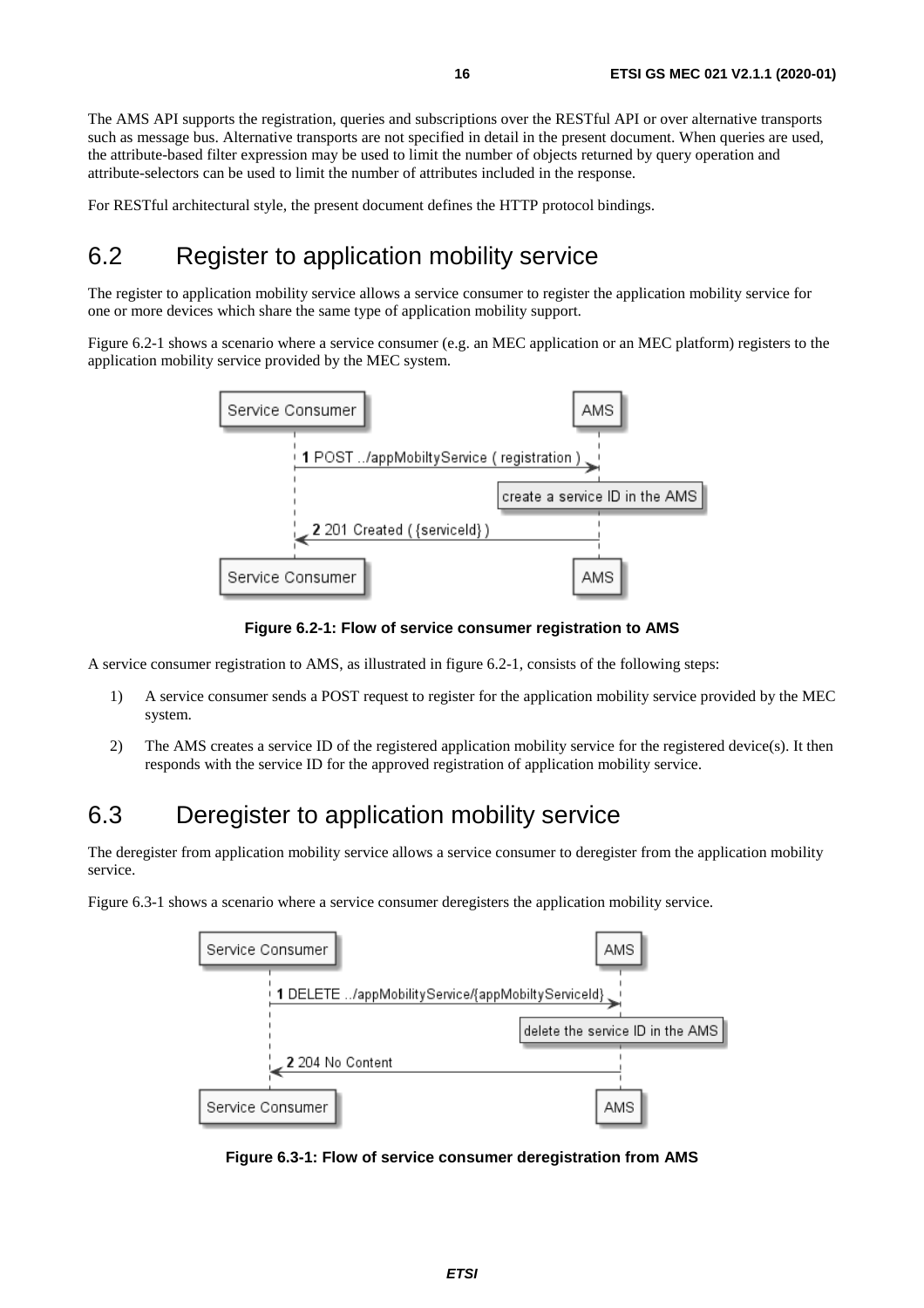<span id="page-16-0"></span>A service consumer deregistration from AMS, as illustrated in figure 6.3-1, consists of the following steps:

- 1) A service consumer sends a request to deregister from the application mobility service for the service ID.
- 2) The AMS deletes the service ID and the information associated to the service consumer. It then responds with deregistration success.

# 6.4 Update application mobility service

The update application mobility service allows a service consumer to update information of the registered application mobility service for an individual or multiple devices.

Figure 6.4-1 shows a scenario where the service consumer (e.g. a MEC application or a MEC platform) update the registered application mobility service.



**Figure 6.4-1: Flow of service consumer updating the registered application mobility service** 

A service consumer updating the registered application mobility service, as illustrated in figure 6.4-1, consists of the following steps:

- 1) A service consumer sends a request with RegistrationInfo to be updated for an associated service ID to update the registered application mobility service.
- 2) The AMS updates the information associated to the service ID and then responds with an update success with the updated RegistrationInfo.

## 6.5 User context transfer completion

The user context transfer completion allows the application instance to notify the AMS after the application completes the user context transfer from the source application instance to the target application instance. Therefore the AMS could start the next step to update the application mobility service.

Figure 6.5-1 shows a scenario that the application mobility service receives a user context transfer completion.



**Figure 6.5-1: Flow of application instance sending the user context transfer completion notification**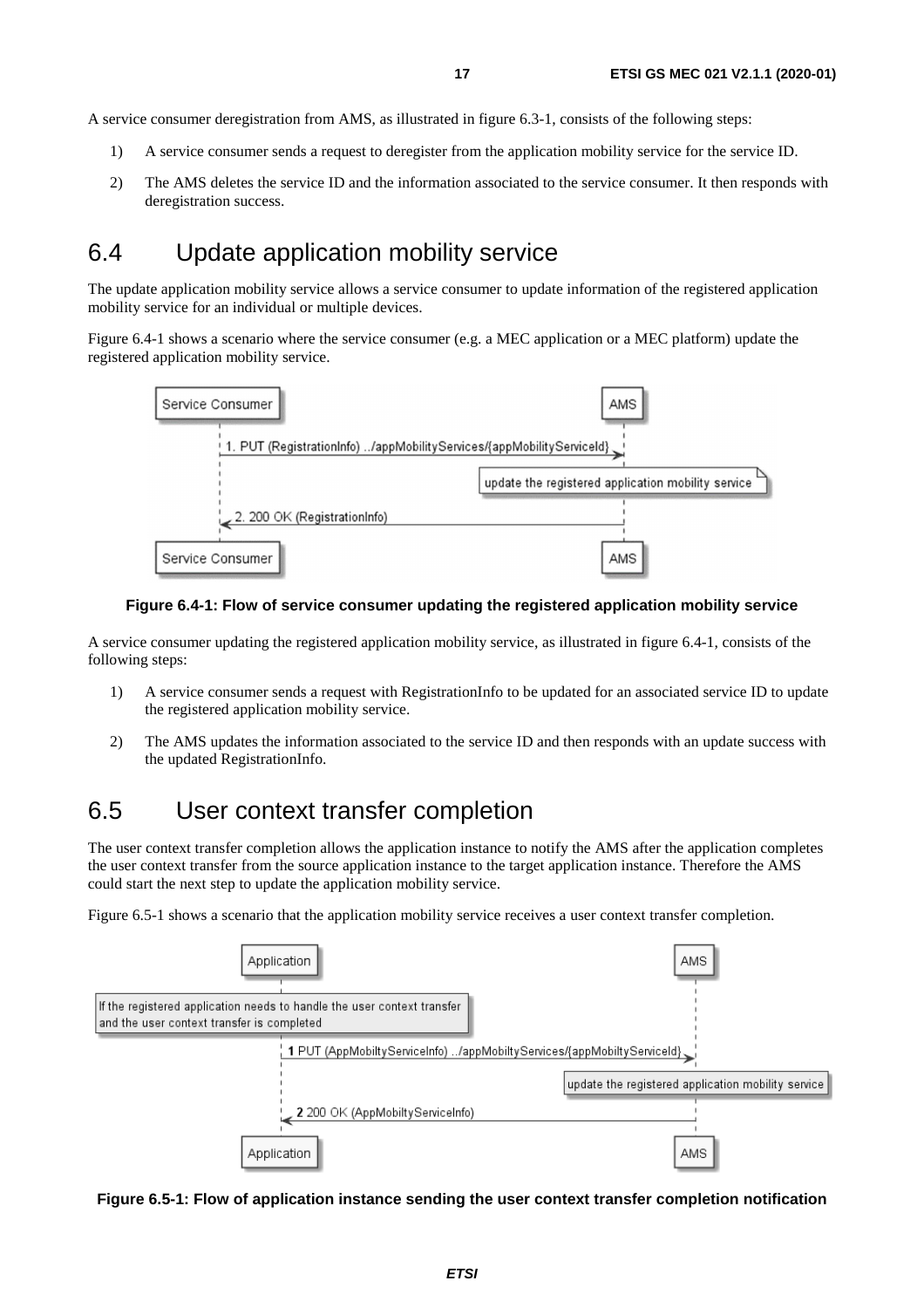<span id="page-17-0"></span>The user context transfer completion notification procedure, as illustrated in figure 6.5-1, consist of the following steps:

- 1) If the registered application instance needs to handle the user context transfer and the user context transfer is completed, the registered application instance sends a user context transfer completion to AMS.
- 2) The AMS updates the registered application mobility service for the device and sends a success message.

# 6.6 Subscribe to notifications of application mobility service

Subscribe to notifications of application mobility service allows a service consumer to receive notifications of application mobility service on particular events.

Figure 6.6-1 shows a scenario where the service consumer (e.g. a MEC application or a MEC platform) subscribes to notifications of application mobility service on particular events.



**Figure 6.6-1: Flow of service consumer subscribing to notifications of application mobility service events** 

A service consumer subscribing to notifications of application mobility service events, as illustrated in figure 6.6-1, consists of the following steps:

- 1) A service consumer sends a POST request to subscribe to notifications of application mobility service events.
- 2) The AMS creates a subscription ID for the request and then responds with the subscription ID for the successful subscription.

# 6.7 Unsubscribe to notifications of application mobility service

The unsubscribe to notification of application mobility service allows a service consumer to unsubscribe to the notifications of application mobility service events.

Figure 6.7-1 shows a scenario where the service consumer unsubscribes to the notifications of application mobility service events.



**Figure 6.7-1: Flow of service consumer unsubscribing to the notifications of application mobility service**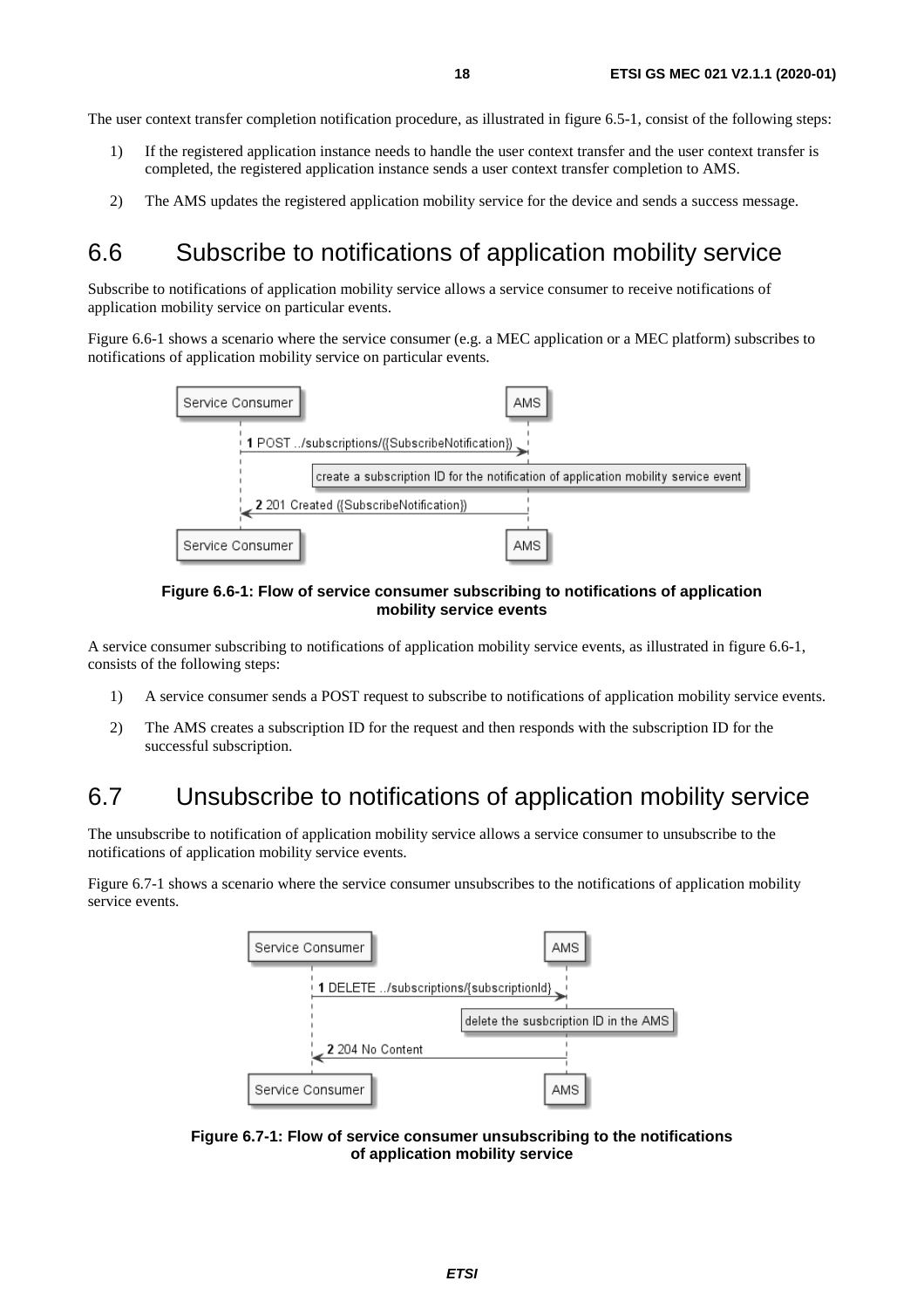<span id="page-18-0"></span>A service consumer unsubscribing to notification of application mobility service events, as illustrated in figure 6.7-1, consists of the following steps:

- 1) A service consumer sends a DELETE request to unsubscribe to the notifications of application mobility service events.
- 2) The AMS unsubscribes the notification of application mobility service events and deletes the subscription ID. It then responds with "204 No Content".

# 6.8 Update subscription to application mobility service notifications

Update subscription to application mobility service notification allows a service consumer to update subscription information to application mobility service notifications.

Figure 6.8-1 shows a scenario where the service consumer updates its subscription information to application mobility service notifications.

| Service Consumer                                                        | AMS                                 |
|-------------------------------------------------------------------------|-------------------------------------|
| ! 1 PUT ({NotificationSubscription}) /subscriptions/{subscriptionId} _! |                                     |
|                                                                         | update the susbcription information |
| _ 2 200 OK ({NotificationSubscription})                                 |                                     |
| Service Consumer                                                        | AMS                                 |

#### **Figure 6.8-1: Flow of service consumer updating subscription to application mobility service notifications**

A service consumer updating subscription information to application mobility service notifications, as illustrated in figure 6.8-1, consists of the following steps:

- 1) A service consumer sends a PUT request to update subscribe information to application mobility service notifications specified by the subscription ID.
- 2) The AMS updates the subscription information for application mobility service notifications, and then responds with "200 OK" to indicate the request processed successfully.

# 7 Data Models

# 7.1 Introduction

The following clauses describe the data models for support of application mobility service APIs.

# 7.2 Registration data types

### 7.2.1 Introduction

This clause defines data structures for application mobility service registrations.

# 7.2.2 Type: RegistrationInfo

This data type represents the Registration information used in the registration API of application mobility service.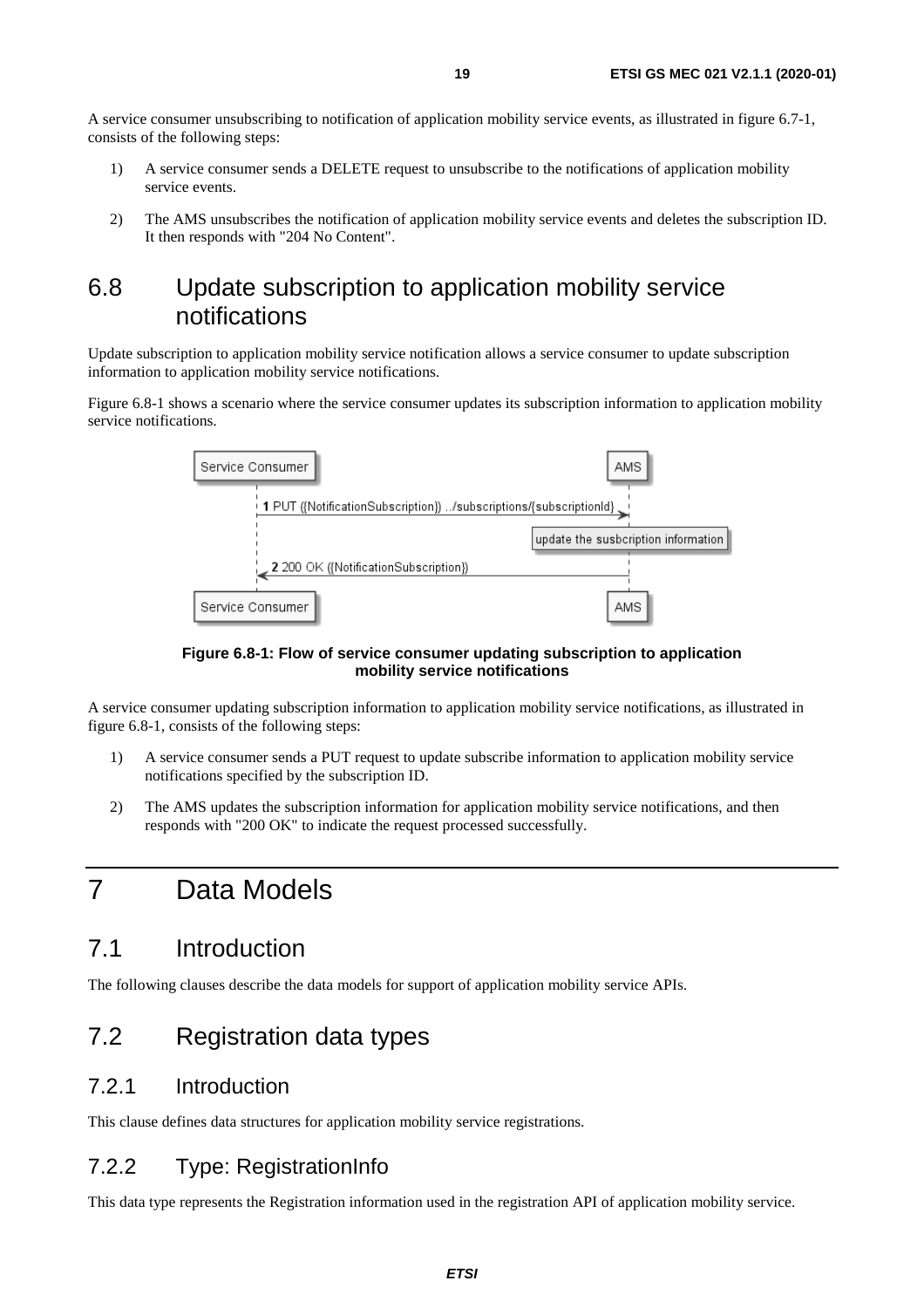<span id="page-19-0"></span>

| <b>Attribute name</b>    | Data type                     | <b>Cardinality</b> | <b>Description</b>                                                                                                                                                                                                                                                                                                                               |
|--------------------------|-------------------------------|--------------------|--------------------------------------------------------------------------------------------------------------------------------------------------------------------------------------------------------------------------------------------------------------------------------------------------------------------------------------------------|
| appMobilityServiceId     | String                        | 01                 | The identifier of registered application mobility service.<br>Shall be absent in POST requests, and present otherwise.                                                                                                                                                                                                                           |
| serviceConsumerId        | <b>Structure</b><br>(inlined) |                    | The identifier of service consumer requesting the application<br>mobility service, i.e. either the application instance ID or the<br>MEC platform ID.                                                                                                                                                                                            |
| >appInstanceId           | String                        | 01                 | If present, it represents the identifier of the application<br>instance registering the application mobility service.                                                                                                                                                                                                                            |
| >mepId                   | String                        | 0.1                | If present, it represents the identifier of the MEC platform<br>registering the application mobility service.                                                                                                                                                                                                                                    |
| <b>deviceInformation</b> | Structure<br>(inlined)        | 0N                 | If present, it specifies the device served by the application<br>instance which is registering the application mobility service.                                                                                                                                                                                                                 |
| >associateId             | Associateld                   | 1                  | Represents the identifier of the device.<br>See note.                                                                                                                                                                                                                                                                                            |
| >appMobilityServiceLevel | AppMobility<br>ServiceLevel   | 01                 | If the application is stateful, this attribute shall be included.                                                                                                                                                                                                                                                                                |
| >contextTransferState    | Enum<br>(inlined)             | 0.1                | If present, it represents the state of transferring the user<br>context to another application instance. The applicable<br>values of this attribute are:<br>0 = NOT_TRANSFERRED (default value)<br>1 = USER_CONTEXT_TRANSFER_COMPLETED<br>In the initial application mobility registration, this attribute<br>shall be set to the default value. |
| expiryTime<br>NOTE:      | Uint32                        | 0.1                | If present, it indicates the time of application mobility service<br>expiration from the time of registration accepted.<br>The value "0" means infinite time, i.e. no expiration.<br>The unit of expiry time is one second.<br>The data type of Associateld is defined in ETSI GS MEC 012 [6].                                                   |

**Table 7.2.2-1: Attributes of RegistrationInfo** 

# 7.2.3 Type: AdjacentAppInstanceInfo

This data type represents the adjacent application instance information of the adjacentAppInstances resource.

| <b>Attribute name</b> | Data type                  | Cardinality | <b>Description</b>                                      |
|-----------------------|----------------------------|-------------|---------------------------------------------------------|
| appInstanceId         | String                     |             | Identifier of the application instance.                 |
| appDld                | String                     |             | Identifier of the application descriptor.               |
| appInstanceCommLink   | CommunicationInterface     | 1N          | It specifies the communication interface of application |
|                       |                            |             | linstance.                                              |
| ImecHostInformation   | <b>IMECHostInformation</b> | 101         | The MEC host where the application instance is          |
|                       |                            |             | running on.                                             |

# 7.3 Subscription data types

## 7.3.1 Introduction

This clause defines data structures for subscriptions.

# 7.3.2 Type: MobilityProcedureSubscription

This type represents a subscription to mobility procedure notifications from Application Mobility Service.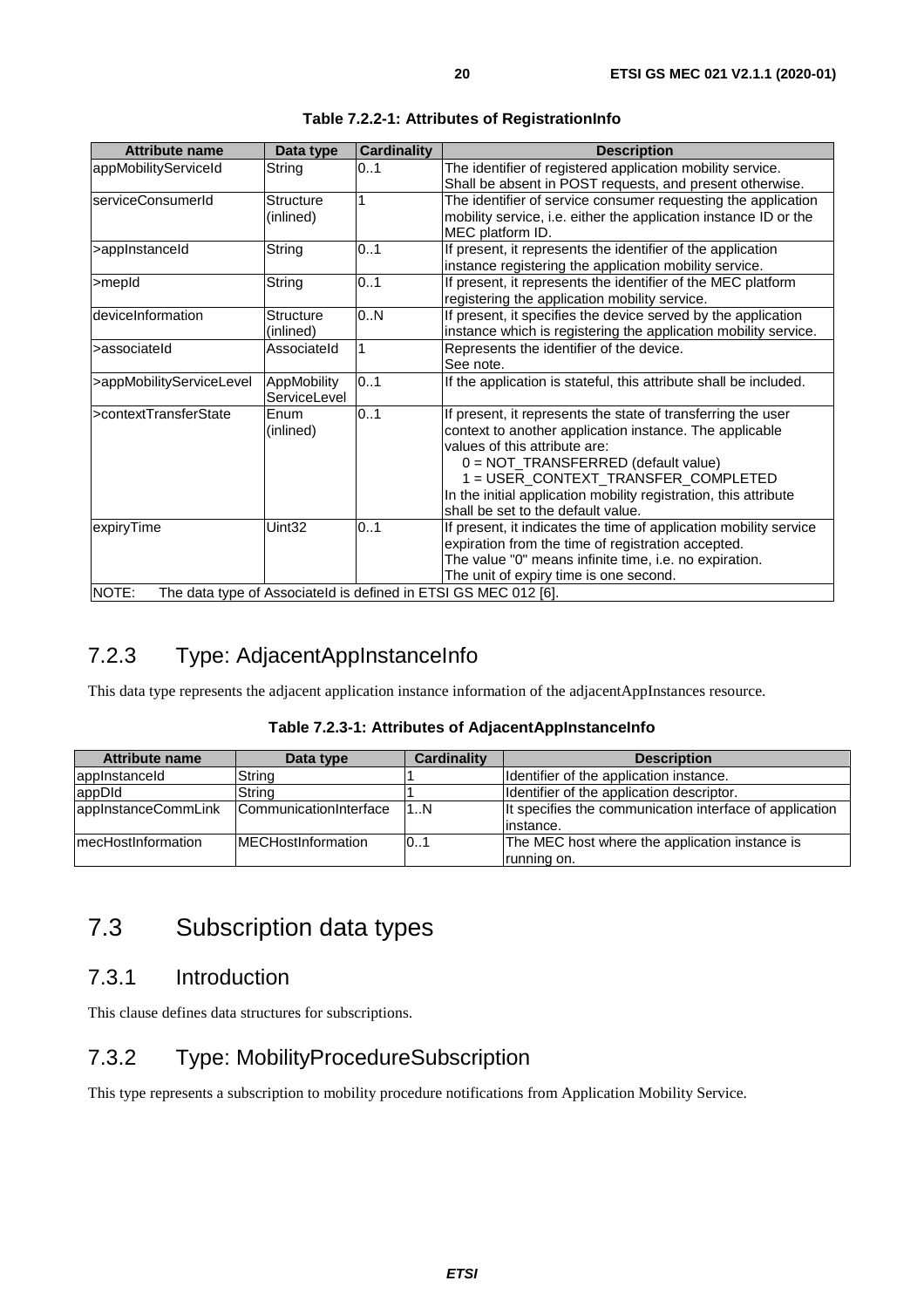<span id="page-20-0"></span>

| <b>Attribute name</b> | Data type           | <b>Cardinality</b> | <b>Description</b>                                                                                                                                                                                                                                                                      |
|-----------------------|---------------------|--------------------|-----------------------------------------------------------------------------------------------------------------------------------------------------------------------------------------------------------------------------------------------------------------------------------------|
| subscriptionType      | String              |                    | Shall be set to "MobilityProcedureSubscription".                                                                                                                                                                                                                                        |
| lcallbackReference    | URI                 |                    | URI selected by the service consumer to receive notifications<br>on the subscribed Application Mobility Service. This shall be                                                                                                                                                          |
| links                 | Structure (inlined) | 0.1                | included both in the request and in response.<br>Hyperlink related to the resource. This shall be only included                                                                                                                                                                         |
|                       |                     |                    | in the HTTP responses and in HTTP PUT requests.                                                                                                                                                                                                                                         |
| l>self                | LinkType            |                    | Self referring URI. The URI shall be unique within the AMS<br>API as it acts as an ID for the subscription.                                                                                                                                                                             |
| filterCriteria        | Structure (inlined) | 1                  | List of filtering criteria for the subscription. Any filtering criteria<br>from below, which is included in the request, shall also be<br>included in the response.                                                                                                                     |
| >appInstanceId        | String              | 0.1                | Identifier of the application instance that registers the<br>application mobility service.                                                                                                                                                                                              |
| l>associateId         | Associateld         | 0N                 | 0 to N identifiers to associate the information for specific<br>$UE(s)$ and flow(s).                                                                                                                                                                                                    |
| >mobilityStatus       | Enum (inlined)      | 0.N                | In case mobilityStatus is not included in the subscription<br>request, the default value $1 =$<br>INTER HOST MOBILITY TRIGGERED shall be used and<br>included in the response.<br>1 = INTERHOST_MOVEOUT_TRIGGERED.<br>2 = INTERHOST_MOVEOUT_COMPLETED.<br>3 = INTERHOST MOVEOUT FAILED. |
| expiryDeadline        | TimeStamp           | 0.1                | Time stamp.                                                                                                                                                                                                                                                                             |

**Table 7.3.2-1: Attributes of the MobilityProcedureSubscription** 

# 7.3.3 Type: AdjacentAppInfoSubscription

This type represents a subscription to adjacent corresponding application instance information notifications from Application Mobility Service.

| <b>Attribute name</b> | Data type           | <b>Cardinality</b> | <b>Description</b>                                                      |
|-----------------------|---------------------|--------------------|-------------------------------------------------------------------------|
| subscriptionType      | String              |                    | Shall be set to "AdjacentAppInfoSubscription".                          |
| callbackReference     | <b>URI</b>          |                    | URI selected by the service consumer to receive notifications           |
|                       |                     |                    | on the subscribed Application Mobility Service. This shall be           |
|                       |                     |                    | included both in the request and in response.                           |
| links                 | Structure (inlined) | 101                | Hyperlink related to the resource. This shall be only included          |
|                       |                     |                    | in the HTTP responses and in HTTP PUT requests.                         |
| >self                 | LinkType            |                    | Self referring URI. The URI shall be unique within the AMS              |
|                       |                     |                    | API as it acts as an ID for the subscription.                           |
| filterCriteria        | Structure (inlined) |                    | List of filtering criteria for the subscription. Any filtering criteria |
|                       |                     |                    | from below, which is included in the request, shall also be             |
|                       |                     |                    | included in the response.                                               |
| >applnstanceId        | String              | 0.1                | Identifier of the application instance that registers the               |
|                       |                     |                    | application mobility service.                                           |
| expiryDeadline        | TimeStamp           | 0.1                | Time stamp.                                                             |

# 7.3.4 Type: SubscriptionLinkList

This type represents a list of links related to currently existing subscriptions for the service consumer. This information is returned when sending a request to receive current subscriptions.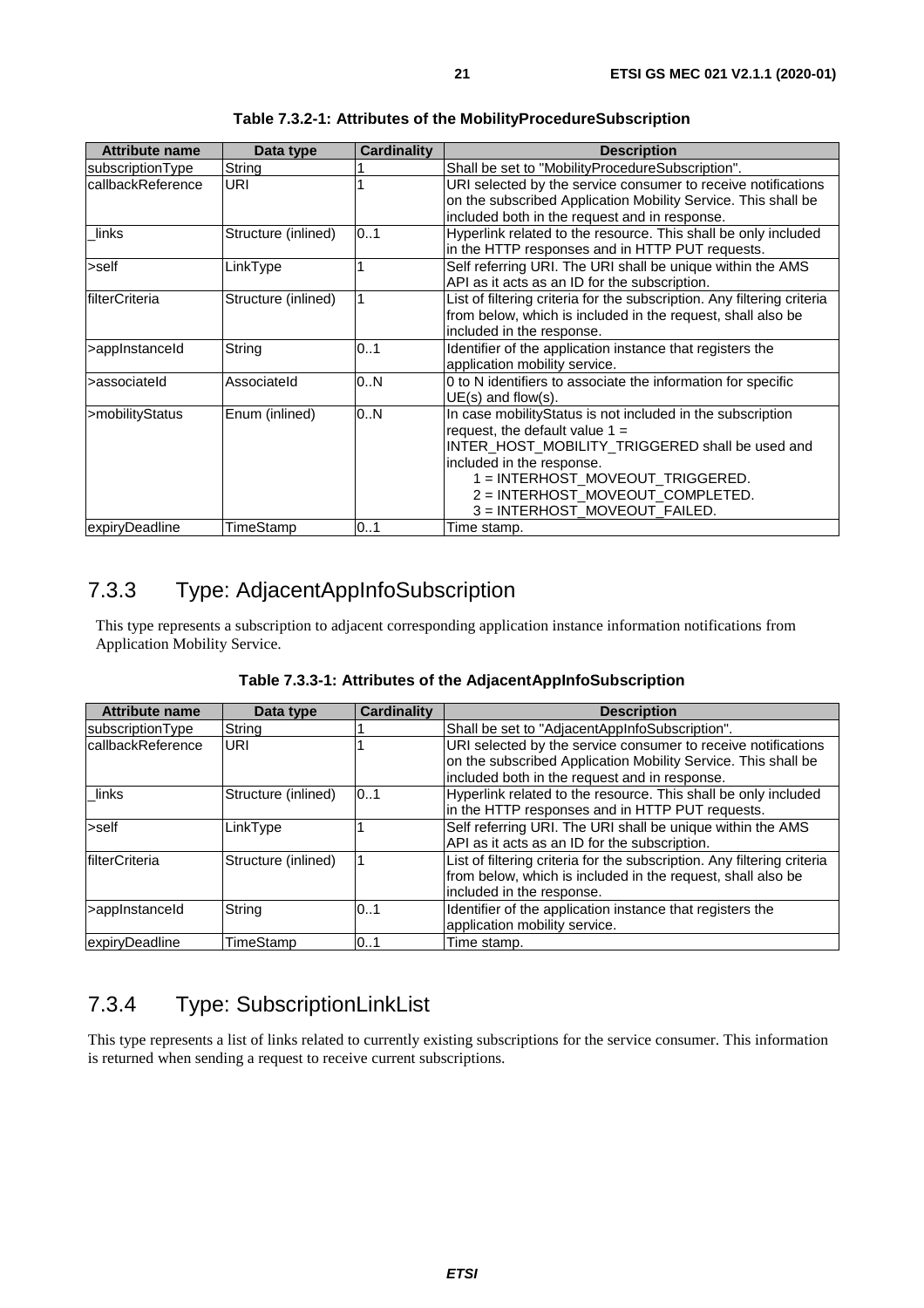<span id="page-21-0"></span>

| <b>Attribute name</b> | Data type           | <b>Cardinality</b> | <b>Description</b>                                                                                                                                                 |  |
|-----------------------|---------------------|--------------------|--------------------------------------------------------------------------------------------------------------------------------------------------------------------|--|
| links                 | Structure (inlined) |                    | List of hyperlinks related to the resource.                                                                                                                        |  |
| >self                 | LinkType            |                    |                                                                                                                                                                    |  |
| subscription          | Structure (inlined) | 0N                 | A link to a subscription.                                                                                                                                          |  |
| >href                 | URI                 |                    | The URI referring to the subscription.                                                                                                                             |  |
| >subscriptionType     | Enum (inlined)      |                    | Numeric value (0 - 255) corresponding to specified type of<br>subscription as following:<br>$0 = RESERVED$ .<br>1 = MOBILITY PROCEDURE.<br>$2 = ADJACENT$ APPINFO. |  |

**Table 7.3.4-1: Attributes of the SubscriptionLinkList** 

# 7.4 Notification data types

### 7.4.1 Introduction

This clause defines data structures that define notifications of application mobility service.

# 7.4.2 Type: MobilityProcedureNotification

This type represents a notification from AMS with regards to mobility procedure. The notification is sent by the Application Mobility Service to inform about the information of mobility procedure related to a UE.

The attributes of the MobilityProcedureNotification shall follow the indications provided in table 7.4.2-1.

| <b>Attribute name</b> | Data type               | <b>Cardinality</b> | <b>Description</b>                                                                                                                                                                                                 |
|-----------------------|-------------------------|--------------------|--------------------------------------------------------------------------------------------------------------------------------------------------------------------------------------------------------------------|
| notificationType      | String                  |                    | Shall be set to "MobilityProcedureNotification".                                                                                                                                                                   |
| timeStamp             | TimeStamp               | 101                | Time stamp.                                                                                                                                                                                                        |
| associateld           | Associateld             | 0.N                | 0 to N identifiers to associate the information for specific<br>$UE(s)$ and flow(s).                                                                                                                               |
| mobilityStatus        | Enum (inlined)          |                    | Indicate the status of the UE mobility. Values are defined<br>as following:<br>1 = INTERHOST MOVEOUT TRIGGERED.<br>2 = INTERHOST MOVEOUT COMPLETED.<br>3 = INTERHOST MOVEOUT FAILED.<br>Other values are reserved. |
| targetAppInfo         | Structure (inlined)     | 0.1                | Identifiers to associate the information of target<br>application instance.                                                                                                                                        |
| >applnstanceld        | String                  | 0.1                | Identifiers of the target application instance.                                                                                                                                                                    |
| scomminterface        | lCommunicationInterface | 101                | If present, it specifies the communication interface of the<br>application instance.                                                                                                                               |

**Table 7.4.2-1: Attributes of the MobilityProcedureNotification** 

# 7.4.3 Type: AdjacentAppInfoNotification

This type represents a notification from AMS with regards to adjacent application instances information. The notification is sent by the Application Mobility Service to inform about the information of corresponding application instances in the adjacent MEC hosts.

The attributes of the AdjacentAppInfoNotification shall follow the indications provided in table 7.4.3-1.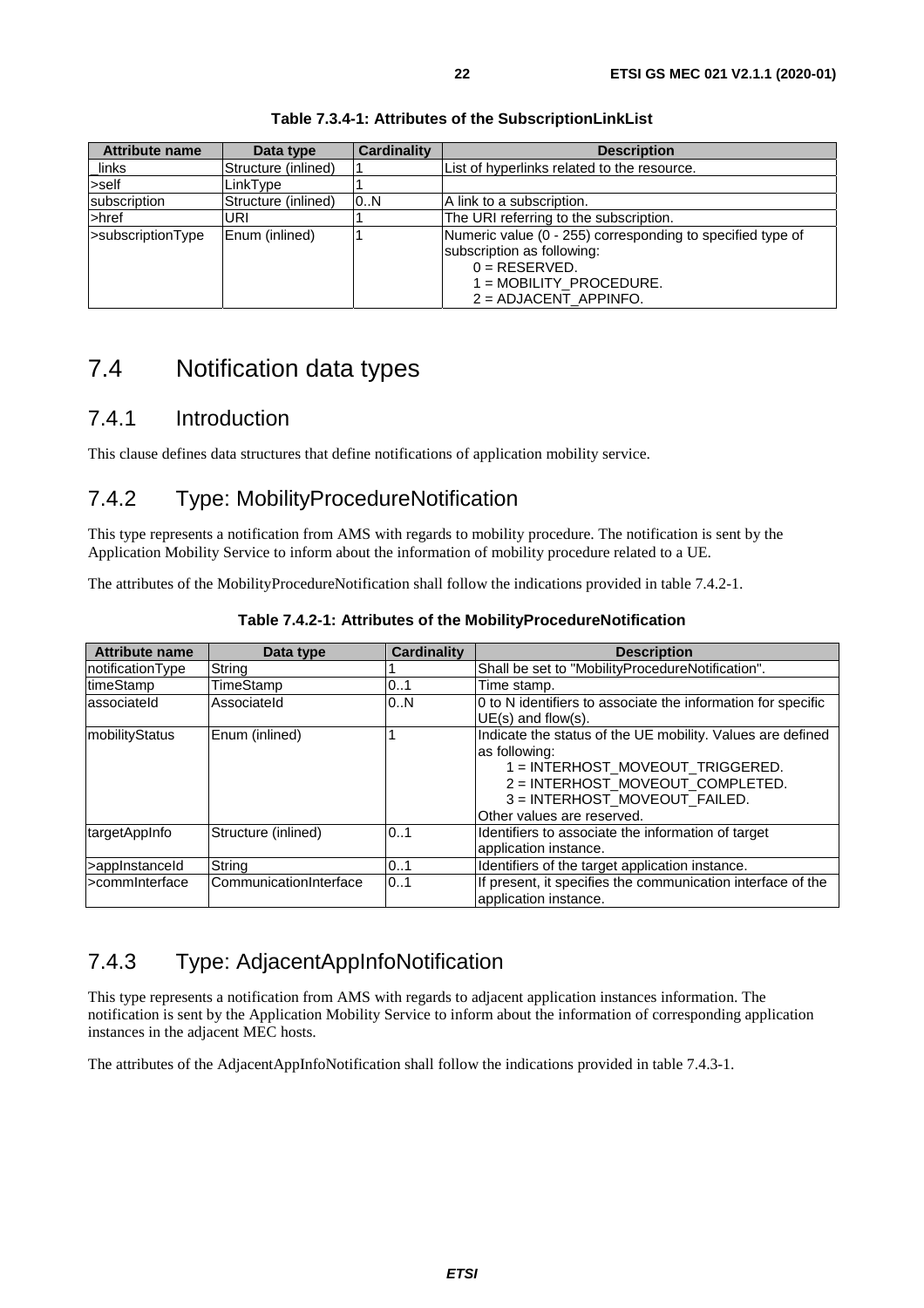<span id="page-22-0"></span>

| <b>Attribute name</b> | Data type              | <b>Cardinality</b> | <b>Description</b>                                   |
|-----------------------|------------------------|--------------------|------------------------------------------------------|
| notificationType      | String                 |                    | Shall be set to "AdjacentAppInfoNotification".       |
| timeStamp             | TimeStamp              | 01                 | Time stamp.                                          |
| adiacentAppInfo       | Structure (inlined)    | 0.N                | 10 to N identifiers to associate the information for |
|                       |                        |                    | adjacent application instances.                      |
| >applnstanceld        | String                 |                    | Identifiers of the target application instance.      |
| scomminterface        | CommunicationInterface | 10.1               | If present, it specifies the communication interface |
|                       |                        |                    | information of the application instance.             |

# 7.4.4 Type: ExpiryNotification

This data type represents a notification from AMS with regards to expiry of the existing subscription. The notification is sent by the Application Mobility Service regarding the information about expiry of a subscription.

| Table 7.4.4-1: Attributes of the ExpiryNotification |  |
|-----------------------------------------------------|--|
|-----------------------------------------------------|--|

| <b>Attribute name</b> | Data type           | <b>Cardinality</b> | <b>Description</b>                                                                                                                                                  |
|-----------------------|---------------------|--------------------|---------------------------------------------------------------------------------------------------------------------------------------------------------------------|
| timeStamp             | TimeStamp           | IO1                | Time stamp.                                                                                                                                                         |
| _links                | Structure (inlined) |                    | List of hyperlinks related to the resource.                                                                                                                         |
| $>$ self              | IURI                |                    | Self referring URI. This shall be included in the response<br>from the AMS. The URI shall be unique within the AMS<br>API as it acts as an ID for the subscription. |
| expirvDeadline        | TimeStamp           |                    | Time stamp.                                                                                                                                                         |

# 7.4.5 Type: AppMobilityServiceLevel

This data type represents the application mobility service level information used in the application mobility service APIs.

| <b>Attribute name</b>       | Data type                                                                                                                                                                                                                                                                                                                                                                                                                                                                                                                                                                                                                                                                                                                                                                                                                                                                                                                                                                                                                                                                                                             | <b>Cardinality</b>                                                                                                                                                                                                                                                                                                                                                                                   | <b>Description</b> |
|-----------------------------|-----------------------------------------------------------------------------------------------------------------------------------------------------------------------------------------------------------------------------------------------------------------------------------------------------------------------------------------------------------------------------------------------------------------------------------------------------------------------------------------------------------------------------------------------------------------------------------------------------------------------------------------------------------------------------------------------------------------------------------------------------------------------------------------------------------------------------------------------------------------------------------------------------------------------------------------------------------------------------------------------------------------------------------------------------------------------------------------------------------------------|------------------------------------------------------------------------------------------------------------------------------------------------------------------------------------------------------------------------------------------------------------------------------------------------------------------------------------------------------------------------------------------------------|--------------------|
| appMobilityService<br>Level | Enum (inlined)                                                                                                                                                                                                                                                                                                                                                                                                                                                                                                                                                                                                                                                                                                                                                                                                                                                                                                                                                                                                                                                                                                        | This attribute provides an option for the application instance<br>(server) to communicate with the application client before<br>relocating this application instance to another MEC host. The<br>applicable values of this attribute are:<br>1 = APP MOBILITY NOT ALLOWED<br>2 = APP_MOBILITY_WITH_CONFIRMATION<br>3 = APP_MOBILITY_WITHOUT_CONFIRMATION.<br>Other values are reserved.<br>See note. |                    |
| NOTE:<br>changed.           | APP_MOBILITY_NOT_ALLOWED: the current serving application instance continues to deliver the service<br>to the device. The AMS will inform the MEP to perform the traffic steering to the device when the UE moves<br>cross MEC hosts.<br>APP_MOBILITY_WITH_CONFIRMATION: the serving application instance is allowed to change with the<br>confirmation by the application once the device mobility happens. The AMS then will inform the MEP to<br>update the traffic routing to the target application instance and clean up the previous resource allocated to<br>the application instance serving to the device after the serving application instance has been changed.<br>APP_MOBILITY_WITHOUT_CONFIRMATION: the serving application instance is allowed to change<br>without confirmation from the application instance when the device mobility happens. The AMS will notify to<br>the MEP to update the traffic routing to the target application instance and clean up the previous resource<br>allocated to the application instance serving to the device after the serving application instance has been |                                                                                                                                                                                                                                                                                                                                                                                                      |                    |

**Table 7.4.5-1: Attributes of AppMobilityServiceLevel**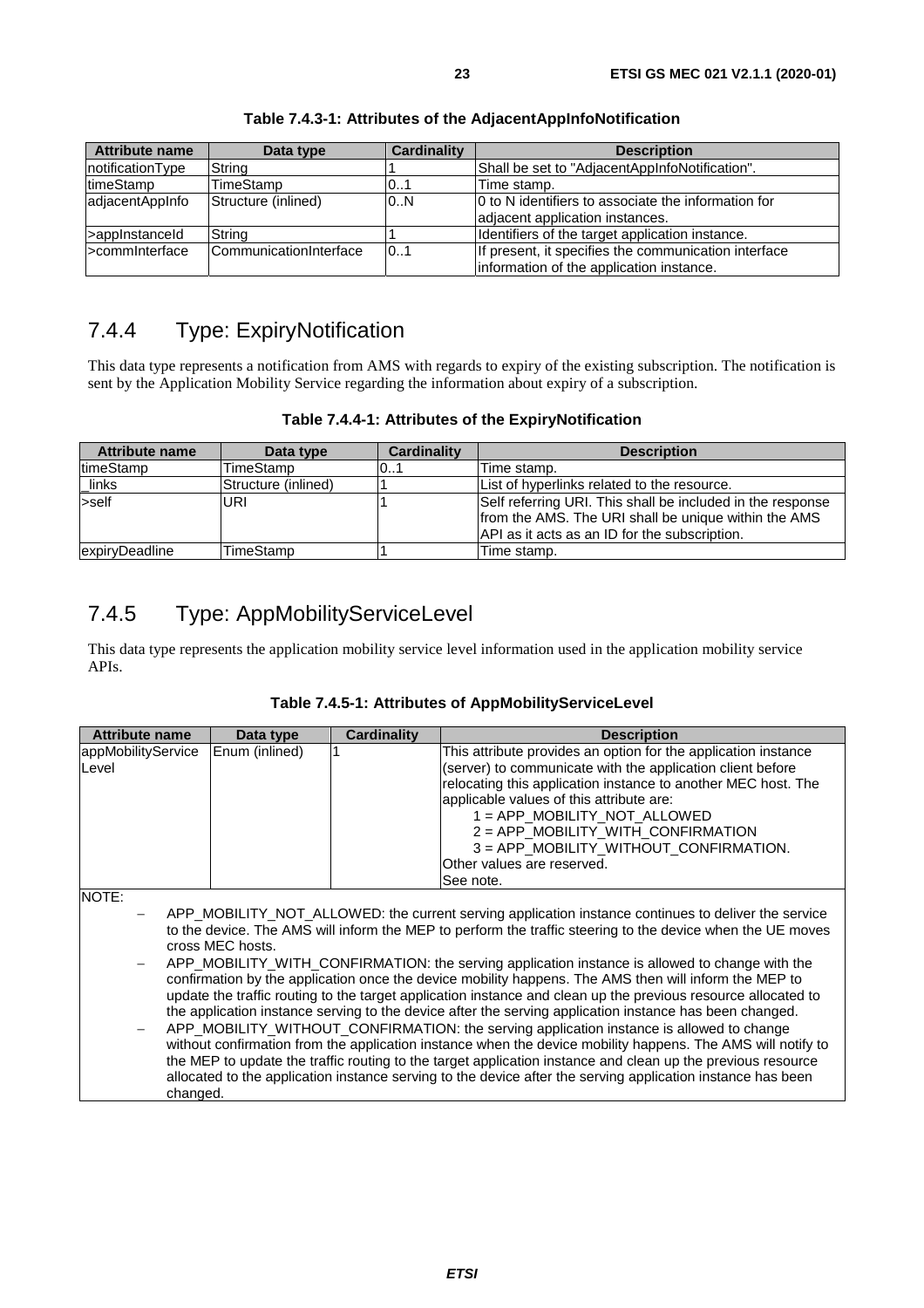# <span id="page-23-0"></span>7.5 Referenced structured data types

# 7.5.1 Introduction

This clause defines data structures that are referenced from data structures defined in the previous clauses, but are neither resource representations nor bound to any pub/sub mechanism.

# 7.5.2 Type: CommunicationInterface

This type represents the communication interface of an application instance.

#### **Table 7.5.2-1: Attributes of CommunicationInterface**

| <b>Attribute name</b> | Data type           | <b>Cardinality</b> | <b>Description</b>                                                |
|-----------------------|---------------------|--------------------|-------------------------------------------------------------------|
| lipAddresses          | Structure (inlined) | 10N                | Entry point information of the service as one or more pairs of IP |
|                       |                     |                    | laddress and port.                                                |
| l>host                | String              |                    | Host portion of the address.                                      |
| >port                 | llnt.               |                    | Port portion of the address.                                      |

# 8 API Definition

# 8.1 Introduction

This clause defines the RESTFul resources and APIs for application mobility service.

# 8.2 Global definitions and resource structure

All resource URIs of APIs shall have the following root:

#### **{apiRoot}/{apiName}/{apiVersion}/**

where:

- The "apiRoot" consists of the scheme ("https"), host and optional port, and an optional prefix string. It can be discovered using the service registry.
- The "apiName" shall be set to "amsi" for application mobility service interface.
- The "apiVersion" shall be set to "v1" for the present document. All resource URIs in the clauses below are defined relative to the above root URI.

This API shall require the use of the OAuth 2.0 client credentials grant type according to IETF RFC 6749 [\[8](#page-6-0)] with bearer tokens according to IETF RFC 6750 [[9\]](#page-6-0). See clause 7.16 of ETSI GS MEC 009 [\[4](#page-6-0)] for more information. How the token endpoint and client credentials are provisioned into the MEC applications is out of scope of the present document.

This API supports additional application-related error information to be provided in the HTTP response when an error occurs. See clause 7.15 of ETSI GS MEC 009 [[4\]](#page-6-0) for more information.

Figure 8.2-1 illustrates the resource URI structure of application mobility service interfaces.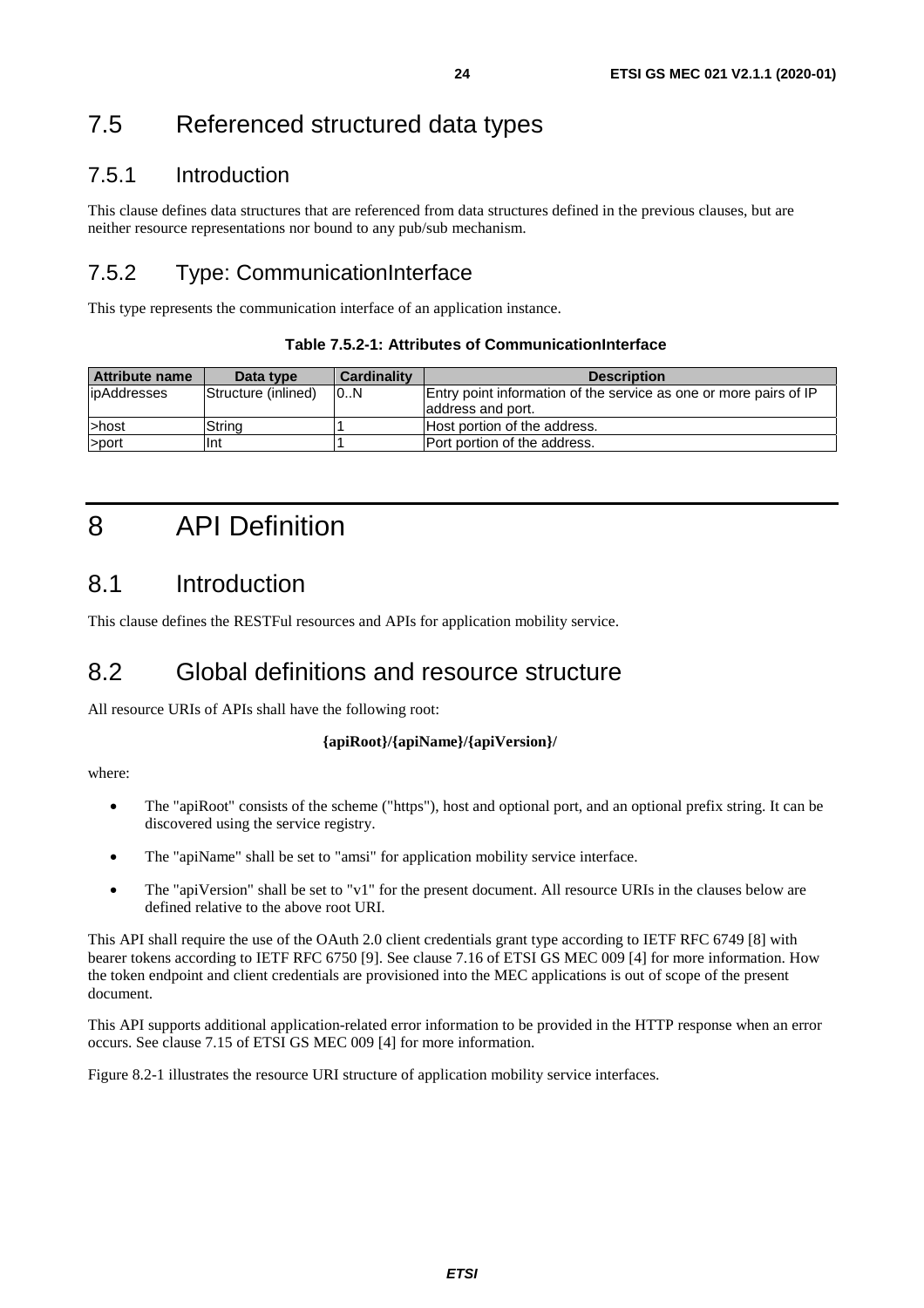

#### **Figure 8.2-1: The resource URI structure of application mobility service interface**

Table 8.2-1 summarizes the resources and associated HTTP methods for application mobility service APIs.

| Resource name     | <b>Resource URI</b>                             | <b>HTTP Method</b> | <b>Description</b>                   |
|-------------------|-------------------------------------------------|--------------------|--------------------------------------|
| Application       | /app_mobility_services                          | <b>POST</b>        | Create an application mobility       |
| mobility services |                                                 |                    | service resource                     |
|                   |                                                 | <b>GET</b>         | Query multiple application mobility  |
|                   |                                                 |                    | service resources                    |
| Individual        | /app_mobility_services/{appMobilityServiceId}   | <b>GET</b>         | Read an application mobility         |
| application       |                                                 |                    | service resource                     |
| mobility service  |                                                 | <b>DELETE</b>      | Delete an individual application     |
|                   |                                                 |                    | mobility service resource            |
|                   |                                                 | <b>PUT</b>         | Update an individual application     |
|                   |                                                 |                    | mobility service resource            |
| Deregister        | /app_mobility_services/{appMobilityServiceId}/d | <b>POST</b>        | Timer based individual               |
| application       | eregister task                                  |                    | deregistration of an application     |
| mobility service  |                                                 |                    | mobility service resource            |
| task              |                                                 |                    |                                      |
| Subscriptions     | /subscriptions                                  | <b>POST</b>        | Subscribe to notifications of        |
| See note          |                                                 |                    | application mobility service event   |
|                   |                                                 | <b>GET</b>         | Retrieve information of multiple     |
|                   |                                                 |                    | subscriptions to notifications of    |
|                   |                                                 |                    | application mobility service event   |
| Individual        | /subscriptions/{subscriptionId}                 | <b>GET</b>         | Read information of subscription of  |
| subscription      |                                                 |                    | application mobility service         |
|                   |                                                 | <b>DELETE</b>      | Terminate an individual              |
|                   |                                                 |                    | subscription to notification of      |
|                   |                                                 |                    | application mobility service event   |
|                   |                                                 | <b>PUT</b>         | Update an individual subscription to |
|                   |                                                 |                    | notification of application mobility |
|                   |                                                 |                    | service event                        |
| Notification      | (client provided)                               | <b>POST</b>        | Notify about application mobility    |
| endpoint          |                                                 |                    | service event                        |

| Table 8.2-1: Overview of resources and methods of application mobility service API |  |  |
|------------------------------------------------------------------------------------|--|--|
|                                                                                    |  |  |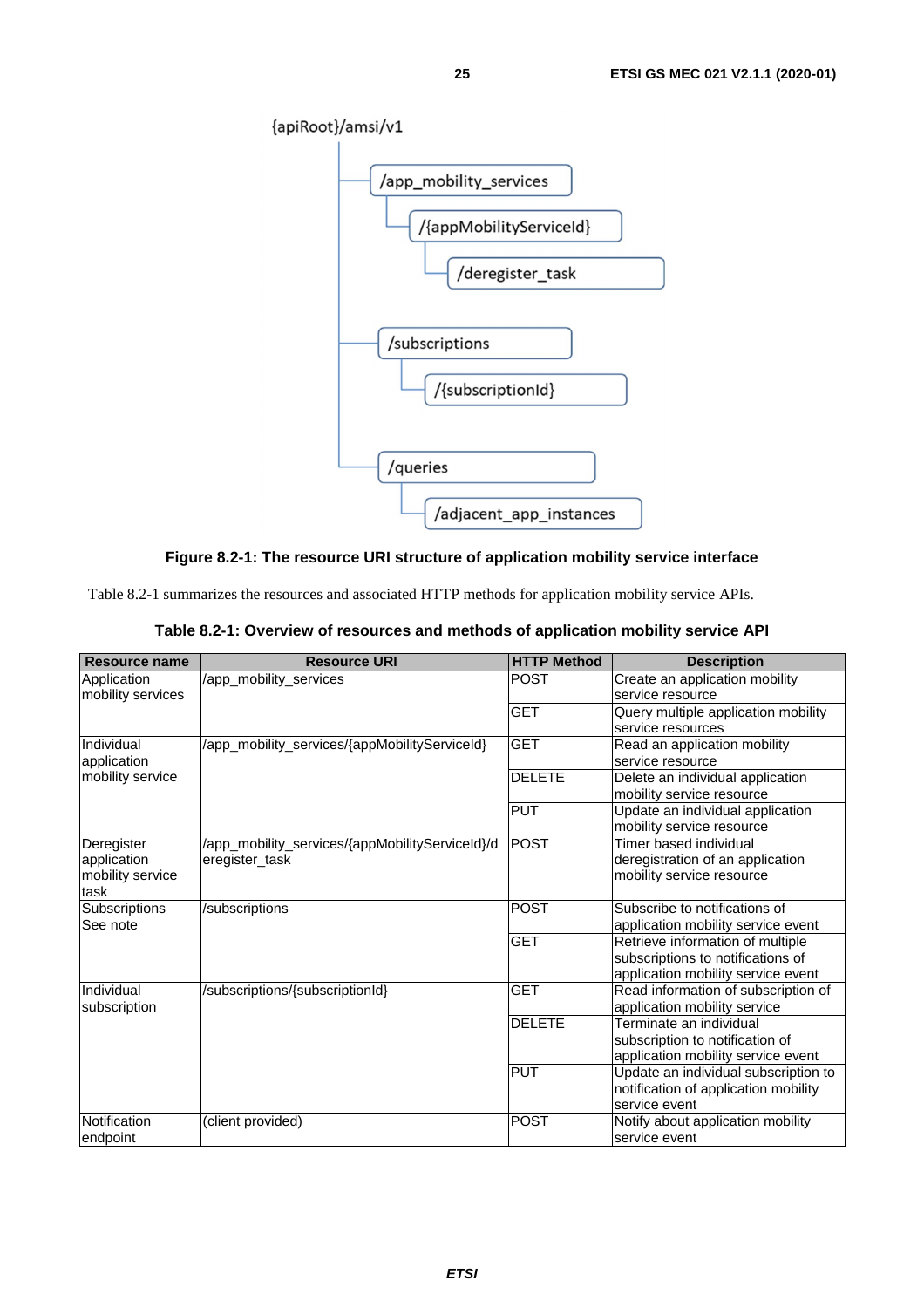# <span id="page-25-0"></span>8.3 Resource: application mobility services

# 8.3.1 Description

This resource represents application mobility service. The service consumer can use the API to request resource allocation for registering the application mobility service and query the information of resource.

### 8.3.2 Resource definition

#### Resource URI: **{apiRoot}/amsi/v1/app\_mobility\_services**

This resource shall support the resource URI variables defined in table 8.3.2-1.

#### **Table 8.3.2-1: Resource URI variables for resource**

| <b>Name</b>                     | <b>Definition</b><br>uor.          |
|---------------------------------|------------------------------------|
| $\cdot$ $-$<br>n<br>ιaν<br>งบบเ | ററ<br>See<br>use<br>сіят<br>$\cup$ |

### 8.3.3 Resource methods

#### 8.3.3.1 GET

The GET method is to retrieve information about the registered application mobility service. Upon success, the response contains entity body with the list of application mobility services that are present for the requestor.

This method shall support the URI input parameters, request and response data structures, and response codes, as specified in tables 8.3.3.1-1 and 8.3.3.1-2.

| <b>Name</b>     | <b>Cardinality</b> | <b>Remarks</b>                                                                                                                                                                                                                                                                                                                                                                                                                           |
|-----------------|--------------------|------------------------------------------------------------------------------------------------------------------------------------------------------------------------------------------------------------------------------------------------------------------------------------------------------------------------------------------------------------------------------------------------------------------------------------------|
| filter          | 01                 | Attribute-based filtering parameters according to ETSI GS MEC 011 [5].<br>The API producer shall support receiving filtering parameters as part of the URI<br>query string.<br>All attribute names that appear in the RegistrationInfo and in data types<br>referenced from it shall be supported in attribute-based filtering parameters.<br>See clause 6.19 in ETSI GS MEC 011 [5] for details.                                        |
| all fields      | 0.1                | Include all complex attributes in the response. See clause 6.18 in ETSI<br>GS MEC 011 [5] for details. The API producer shall support this parameter.                                                                                                                                                                                                                                                                                    |
| Fields          | 0.1                | Complex attributes to be included into the response. See clause 6.18 in ETSI<br>GS MEC 011 [5] for details. The API producer should support this parameter.                                                                                                                                                                                                                                                                              |
| exclude fields  | 0.1                | Complex attributes to be excluded from the response. See clause 6.18 in ETSI<br>GS MEC 011 [5] for details. The API producer should support this parameter.                                                                                                                                                                                                                                                                              |
| exclude default | 0.1                | Indicates to exclude the following complex attributes from the response. See<br>clause 6.18 in ETSI GS MEC 011 [5] for details. The API producer shall support<br>this parameter.<br>The following attributes shall be excluded from the Registration nfo structure in the<br>response body if this parameter is provided, or none of the parameters "all_fields",<br>"fields", "exclude_fields", "exclude_default" are provided:<br>n/a |

**Table 8.3.3.1-1: URI input parameters supported by the GET method on this resource**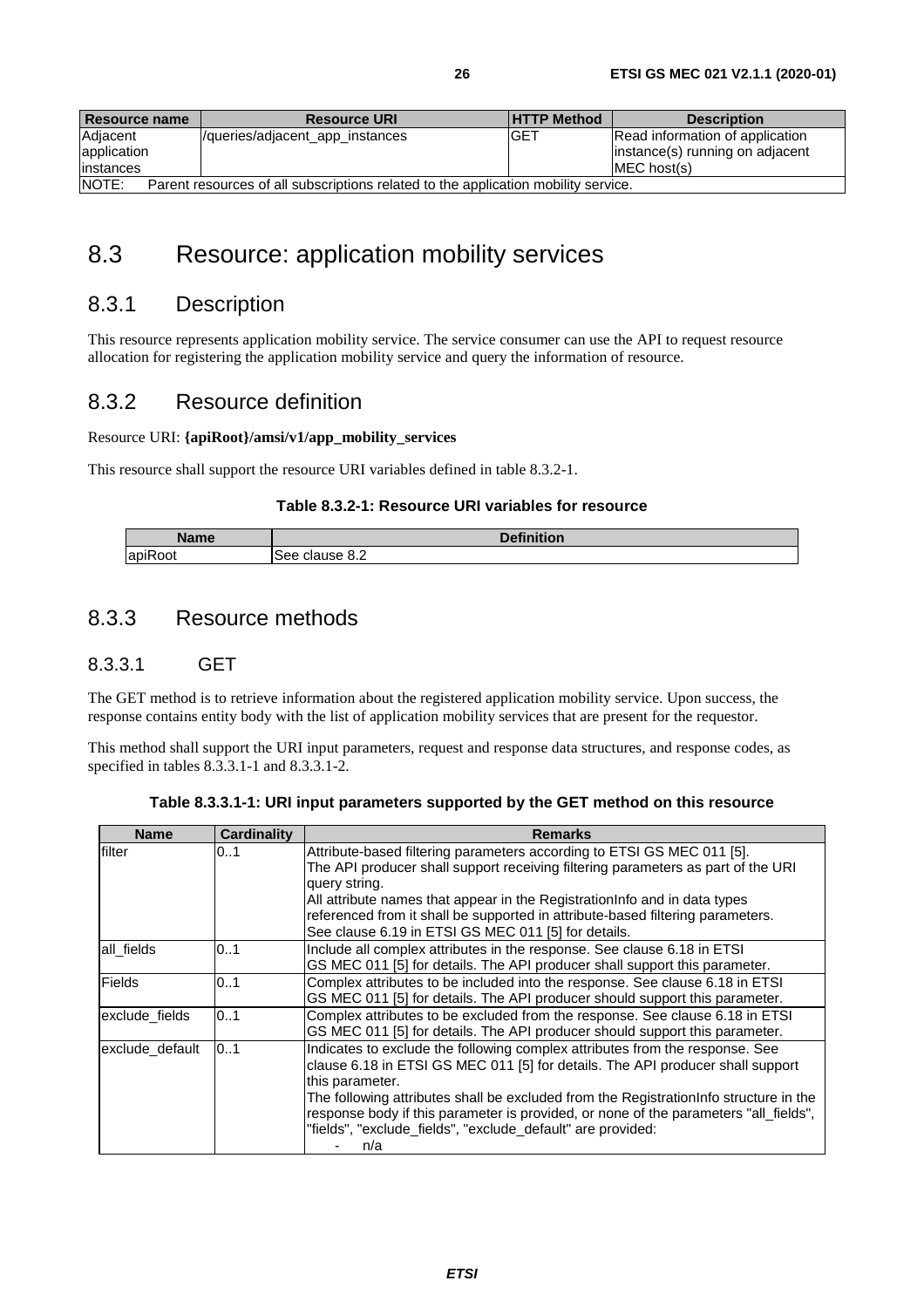<span id="page-26-0"></span>

| <b>Request</b>          | Data type             | <b>Cardinality</b> | <b>Remarks</b>           |                                                                                                                                                                                             |  |  |
|-------------------------|-----------------------|--------------------|--------------------------|---------------------------------------------------------------------------------------------------------------------------------------------------------------------------------------------|--|--|
| body                    | n/a                   | 0                  |                          | The method is to query the information of application instances.                                                                                                                            |  |  |
|                         | Data type             | <b>Cardinality</b> | <b>Response</b><br>codes | <b>Remarks</b>                                                                                                                                                                              |  |  |
|                         | RegistrationInfo      | 0.N                | 200 OK                   | Information about zero or more application<br>mobility services was queried successfully.<br>The response body shall contain in an array the<br>representations of zero or more application |  |  |
|                         |                       |                    |                          | mobility services.                                                                                                                                                                          |  |  |
|                         | ProblemDetails        | 0.1                | 400 Bad Request          | It is used to indicate that incorrect parameters<br>were passed to the request.<br>In the returned ProblemDetails structure, the<br>"detail" attribute should convey more information       |  |  |
|                         |                       |                    |                          | about the error.                                                                                                                                                                            |  |  |
|                         | ProblemDetails        | 0.1                | 401<br>Unauthorized      | It is used when the client did not submit<br>credentials.                                                                                                                                   |  |  |
|                         |                       |                    |                          | In the returned ProblemDetails structure, the<br>"detail" attribute should convey more information<br>about the error.                                                                      |  |  |
| <b>Response</b><br>body | ProblemDetails        | 1                  | 403 Forbidden            | The operation is not allowed given the current<br>status of the resource.                                                                                                                   |  |  |
|                         |                       |                    |                          | More information shall be provided in the "detail"<br>attribute of the "ProblemDetails" structure.                                                                                          |  |  |
|                         | ProblemDetails        | 0.1                | 404 Not Found            | It is used when a client provided a URI that<br>cannot be mapped to a valid resource URI.                                                                                                   |  |  |
|                         |                       |                    |                          | In the returned ProblemDetails structure, the<br>"detail" attribute should convey more information<br>about the error.                                                                      |  |  |
|                         | <b>ProblemDetails</b> | 0.1                | 406 Not<br>Acceptable    | It is used to indicate that the server cannot<br>provide the any of the content formats supported<br>by the client.                                                                         |  |  |
|                         |                       |                    |                          | In the returned ProblemDetails structure, the<br>"detail" attribute should convey more information<br>about the error.                                                                      |  |  |
|                         | <b>ProblemDetails</b> | 0.1                | 429 Too Many<br>Requests | It is used when a rate limiter has triggered.                                                                                                                                               |  |  |
|                         |                       |                    |                          | In the returned ProblemDetails structure, the<br>"detail" attribute should convey more information<br>about the error.                                                                      |  |  |

#### **Table 8.3.3.1-2: Data structures supported by the GET request/response on this resource**

#### 8.3.3.2 PUT

Not applicable.

#### 8.3.3.3 PATCH

Not applicable.

#### 8.3.3.4 POST

The POST method is used to create a new application mobility service for the service requester. Upon success, the response contains entity body of created application mobility service with the service ID.

This method shall support the request and response data structures, and response codes, as specified in table 8.3.3.4-1.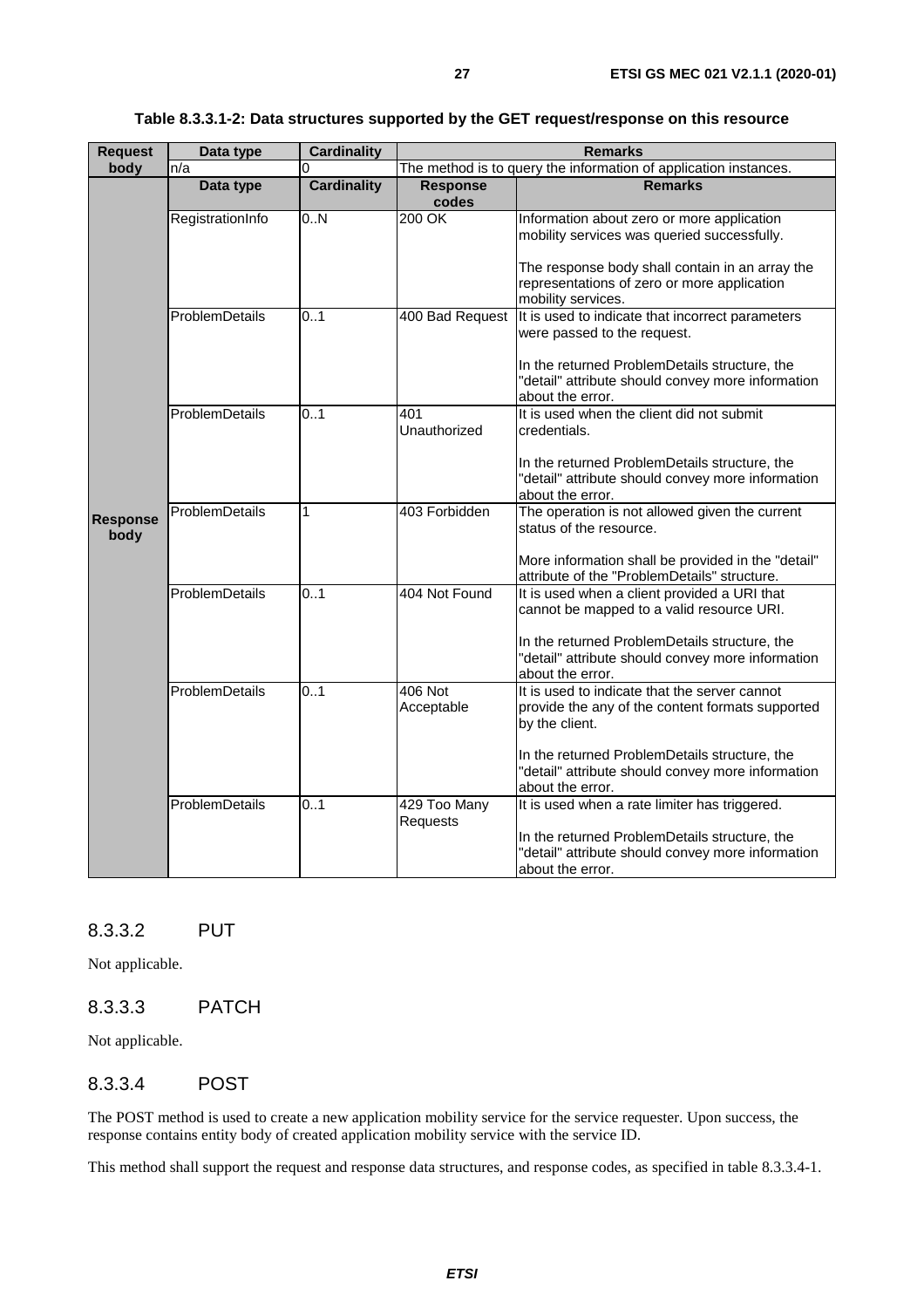<span id="page-27-0"></span>

| <b>Request</b>          | Data type             | <b>Cardinality</b> |                          | <b>Remarks</b>                                                                                                                     |
|-------------------------|-----------------------|--------------------|--------------------------|------------------------------------------------------------------------------------------------------------------------------------|
| body                    | RegistrationInfo      |                    |                          | The POST method is to create an application mobility service                                                                       |
|                         |                       |                    | resource.                |                                                                                                                                    |
|                         | Data type             | <b>Cardinality</b> | <b>Response</b><br>codes | <b>Remarks</b>                                                                                                                     |
|                         | RegistrationInfo      | 1                  | 201 Created              | An application mobility service with a service                                                                                     |
|                         |                       |                    |                          | identifier was created successfully.                                                                                               |
|                         |                       |                    |                          | The HTTP response shall include a "Location"<br>HTTP header that contains the resource URI of<br>the created application instance. |
|                         | ProblemDetails        | 0.1                | 400 Bad Request          | It is used to indicate that incorrect parameters<br>were passed to the request.                                                    |
|                         |                       |                    |                          | In the returned ProblemDetails structure, the<br>"detail" attribute should convey more information<br>about the error.             |
|                         | ProblemDetails        | 0.1                | 401<br>Unauthorized      | It is used when the client did not submit<br>credentials.                                                                          |
|                         |                       |                    |                          | In the returned ProblemDetails structure, the<br>"detail" attribute should convey more information<br>about the error.             |
| <b>Response</b><br>body | ProblemDetails        | 1                  | 403 Forbidden            | The operation is not allowed given the current<br>status of the resource.                                                          |
|                         |                       |                    |                          | More information shall be provided in the "detail"<br>attribute of the "ProblemDetails" structure.                                 |
|                         | ProblemDetails        | 0.1                | 404 Not Found            | It is used when a client provided a URI that<br>cannot be mapped to a valid resource URI.                                          |
|                         |                       |                    |                          | In the returned ProblemDetails structure, the<br>"detail" attribute should convey more information<br>about the error.             |
|                         | <b>ProblemDetails</b> | 0.1                | 406 Not<br>Acceptable    | It is used to indicate that the server cannot<br>provide the any of the content formats supported<br>by the client.                |
|                         |                       |                    |                          | In the returned ProblemDetails structure, the<br>"detail" attribute should convey more information<br>about the error.             |
|                         | ProblemDetails        | 0.1                | 429 Too Many             | It is used when a rate limiter has triggered.                                                                                      |
|                         |                       |                    | Requests                 | In the returned ProblemDetails structure, the<br>"detail" attribute should convey more information<br>about the error.             |

#### **Table 8.3.3.4-1: Data structures supported by the POST request/response on this resource**

#### 8.3.3.5 DELETE

Not applicable.

# 8.4 Resource: individual application mobility service

# 8.4.1 Description

This resource represents individual application mobility service. A service consumer can use this API to query, update or delete the resource for a registered application mobility service.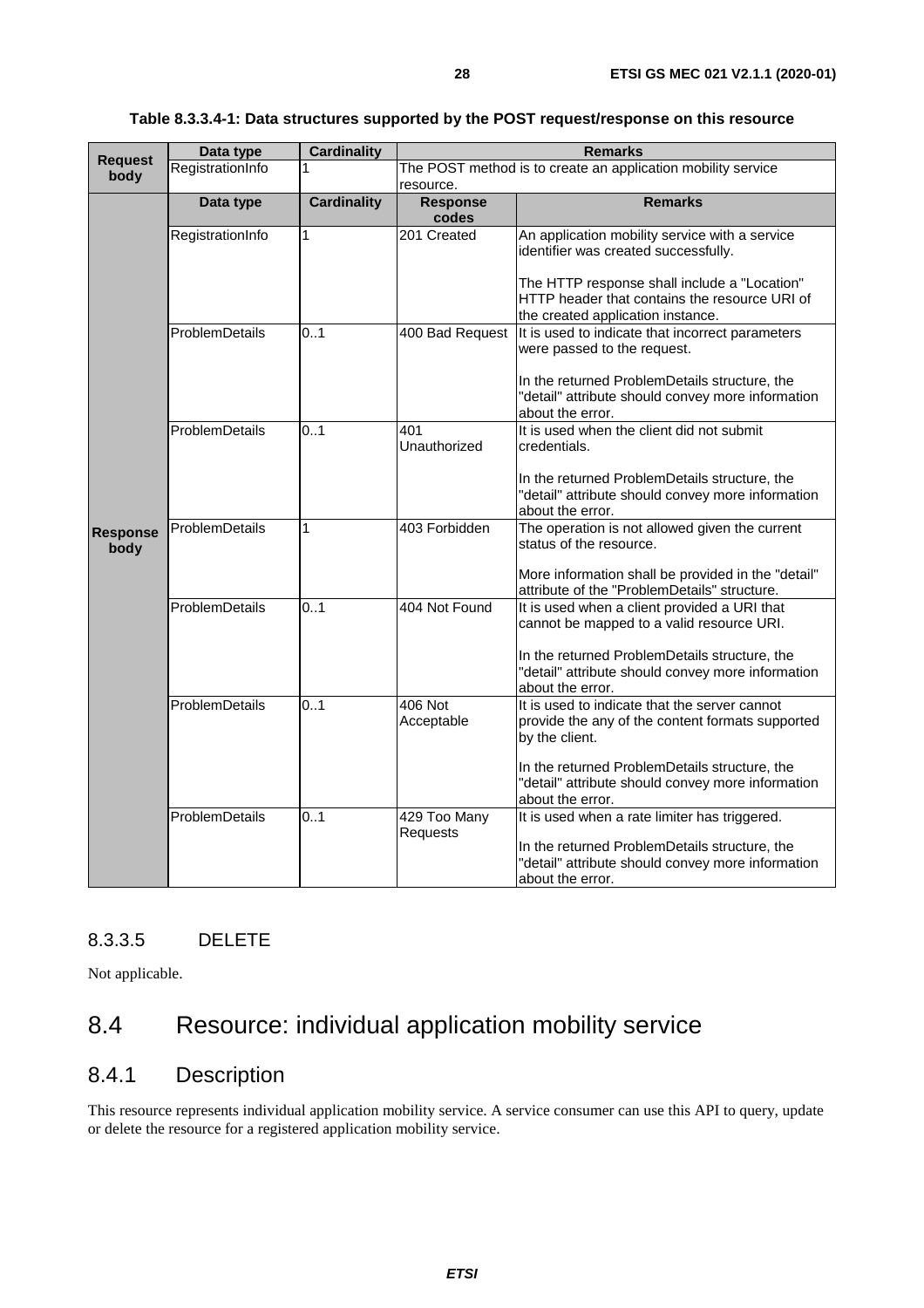<span id="page-28-0"></span>Resource URI: **{apiRoot}/amsi/v1/app\_mobility\_services/{appMobilityServiceId}** 

This resource shall support the resource URI variables defined in table 8.4.2-1.

#### **Table 8.4.2-1: Resource URI variables for resource "individual app mobility service"**

| <b>Name</b>          | <b>Definition</b>                                                           |
|----------------------|-----------------------------------------------------------------------------|
| apiRoot              | lSee clause 8.2                                                             |
| appMobilityServiceId | It uniquely identifies the created individual application mobility service. |

### 8.4.3 Resource methods

#### 8.4.3.1 GET

The GET method is used to retrieve information about this individual application mobility service. Upon success, the response contains entity body with the data type describing the registered application mobility service.

This method shall support the URI input parameters, request and response data structures, and response codes, as specified in tables  $8.\overline{4}.\overline{3}.\overline{1}$ -1 and  $8.\overline{4}.\overline{3}.\overline{1}$ -2.

#### **Table 8.4.3.1-1: URI input parameters supported by the GET method on this resource**

| <b>Jame</b> | Data type | Cardinality | narks |
|-------------|-----------|-------------|-------|
| n/a         |           |             |       |

#### **Table 8.4.3.1-2: Data structures supported by the GET request/response on this resource**

| <b>Request</b>          | Data type        | <b>Cardinality</b> |                                 | <b>Remarks</b>                                                                                                         |
|-------------------------|------------------|--------------------|---------------------------------|------------------------------------------------------------------------------------------------------------------------|
| body                    | ln/a             |                    |                                 |                                                                                                                        |
|                         | Data type        | <b>Cardinality</b> | <b>Response</b><br><b>Codes</b> | <b>Remarks</b>                                                                                                         |
|                         | RegistrationInfo |                    | 200 OK                          | Information about application mobility service<br>was queried successfully.                                            |
|                         | ProblemDetails   | 0.1                | 400 Bad<br>Request              | It is used to indicate that incorrect parameters<br>were passed to the request.                                        |
|                         |                  |                    |                                 | In the returned ProblemDetails structure, the<br>"detail" attribute should convey more<br>information about the error. |
|                         | ProblemDetails   | 0.1                | 401<br>Unauthorized             | It is used when the client did not submit<br>credentials.                                                              |
| <b>Response</b><br>body |                  |                    |                                 | In the returned ProblemDetails structure, the<br>"detail" attribute should convey more<br>information about the error. |
|                         | ProblemDetails   |                    | 403<br>Forbidden                | The operation is not allowed given the current<br>status of the resource.                                              |
|                         |                  |                    |                                 | More information shall be provided in the<br>"detail" attribute of the "ProblemDetails"<br>structure.                  |
|                         | ProblemDetails   | 0.1                | 404 Not<br>Found                | It is used when a client provided a URI that<br>cannot be mapped to a valid resource URI.                              |
|                         |                  |                    |                                 | In the returned ProblemDetails structure, the<br>"detail" attribute should convey more<br>information about the error. |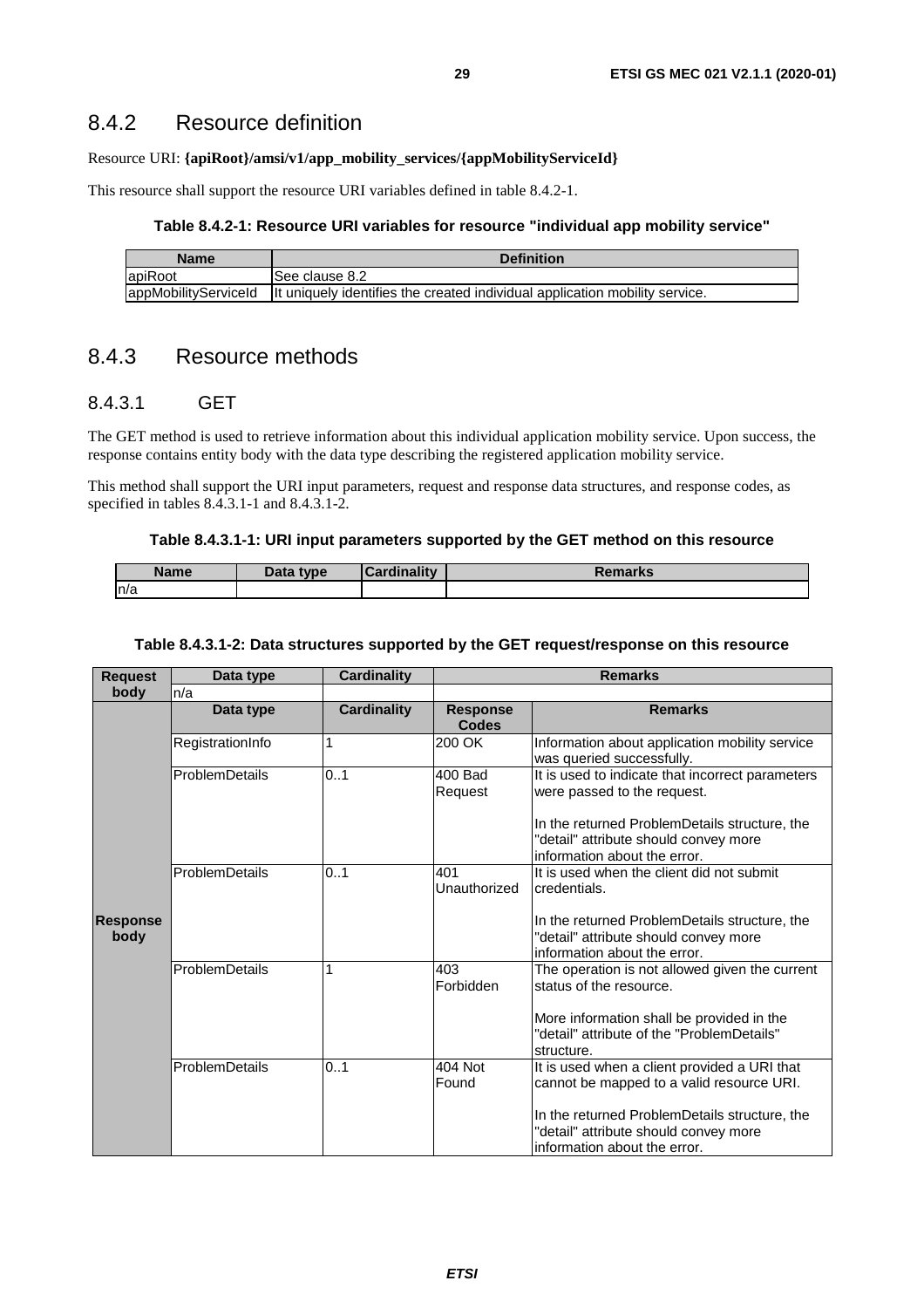<span id="page-29-0"></span>

|                 | Data type       | Cardinality | <b>Response</b><br>Codes | <b>Remarks</b>                                                                                                                                                       |
|-----------------|-----------------|-------------|--------------------------|----------------------------------------------------------------------------------------------------------------------------------------------------------------------|
| <b>Response</b> | ProblemDetails  | 0.1         | 406 Not<br>Acceptable    | It is used to indicate that the server cannot<br>provide the any of the content formats<br>supported by the client.<br>In the returned ProblemDetails structure, the |
| body            |                 |             |                          | "detail" attribute should convey more<br>information about the error.                                                                                                |
|                 | lProblemDetails | 0.1         | 429 Too<br>Many          | It is used when a rate limiter has triggered.                                                                                                                        |
|                 |                 |             | Requests                 | In the returned ProblemDetails structure, the<br>"detail" attribute should convey more<br>information about the error.                                               |

#### 8.4.3.2 PUT

The PUT method is used to update the existing individual application mobility service. PUT method in this case has "replace" semantics. Upon successful operation, the target resource is updated with new Data Type received within the message body of the PUT request.

- NOTE 1: A service consumer, e.g. application instance, registers to the application mobility service. When its served clients change (such as adding a new user), the registered service consumer needs to update the registration information of the application mobility service.
- NOTE 2: A registered stateful application instance updates its application mobility registration information (i.e. contextTransferState is set to USER\_CONTEXT\_TRANSFER\_COMPLETED) after the user context of the application instance has been transferred to another application instance.
- NOTE 3: A registered stateless application instance can update its application mobility registration information (i.e. contextTransferState is set to USER\_CONTEXT\_TRANSFER\_COMPLETED) once the device is reported to move to the coverage of another MEC host and no user context transfer is required.

This method shall support the URI input parameters, request and response data structures, and response codes, as specified in tables 8.4.3.2-1 and 8.4.3.2-2.

| Table 8.4.3.2-1: URI input parameters supported by the PUT method on this resource |  |  |  |
|------------------------------------------------------------------------------------|--|--|--|
|------------------------------------------------------------------------------------|--|--|--|

| <b>Name</b> | Data type | <b>Cardinality</b> | Remarks |
|-------------|-----------|--------------------|---------|
| n/a         |           |                    |         |

#### **Table 8.4.3.2-2: Data structures supported by the PUT request/response on this resource**

| <b>Request</b> | Data type        | Cardinality        | <b>Remarks</b>    |                                                                   |  |
|----------------|------------------|--------------------|-------------------|-------------------------------------------------------------------|--|
| body           | RegistrationInfo |                    |                   | The updated information for the registered application mobility   |  |
|                |                  |                    | service resource. |                                                                   |  |
|                | Data type        | <b>Cardinality</b> | <b>Response</b>   | <b>Remarks</b>                                                    |  |
|                |                  |                    | <b>Codes</b>      |                                                                   |  |
|                | RegistrationInfo |                    | 200 OK            | Upon success, a response body containing                          |  |
|                |                  |                    |                   | data type describing the updated application<br>mobility service. |  |
|                | lProblemDetails  | 0.1                | 400 Bad           | It is used to indicate that incorrect parameters                  |  |
|                |                  |                    | Request           | were passed to the request.                                       |  |
| Response       |                  |                    |                   |                                                                   |  |
| body           |                  |                    |                   | In the returned ProblemDetails structure, the                     |  |
|                |                  |                    |                   | "detail" attribute should convey more                             |  |
|                |                  |                    |                   | linformation about the error.                                     |  |
|                | lProblemDetails  | 0.1                | 401               | It is used when the client did not submit                         |  |
|                |                  |                    | Unauthorized      | credentials.                                                      |  |
|                |                  |                    |                   | In the returned ProblemDetails structure, the                     |  |
|                |                  |                    |                   | "detail" attribute should convey more                             |  |
|                |                  |                    |                   | information about the error.                                      |  |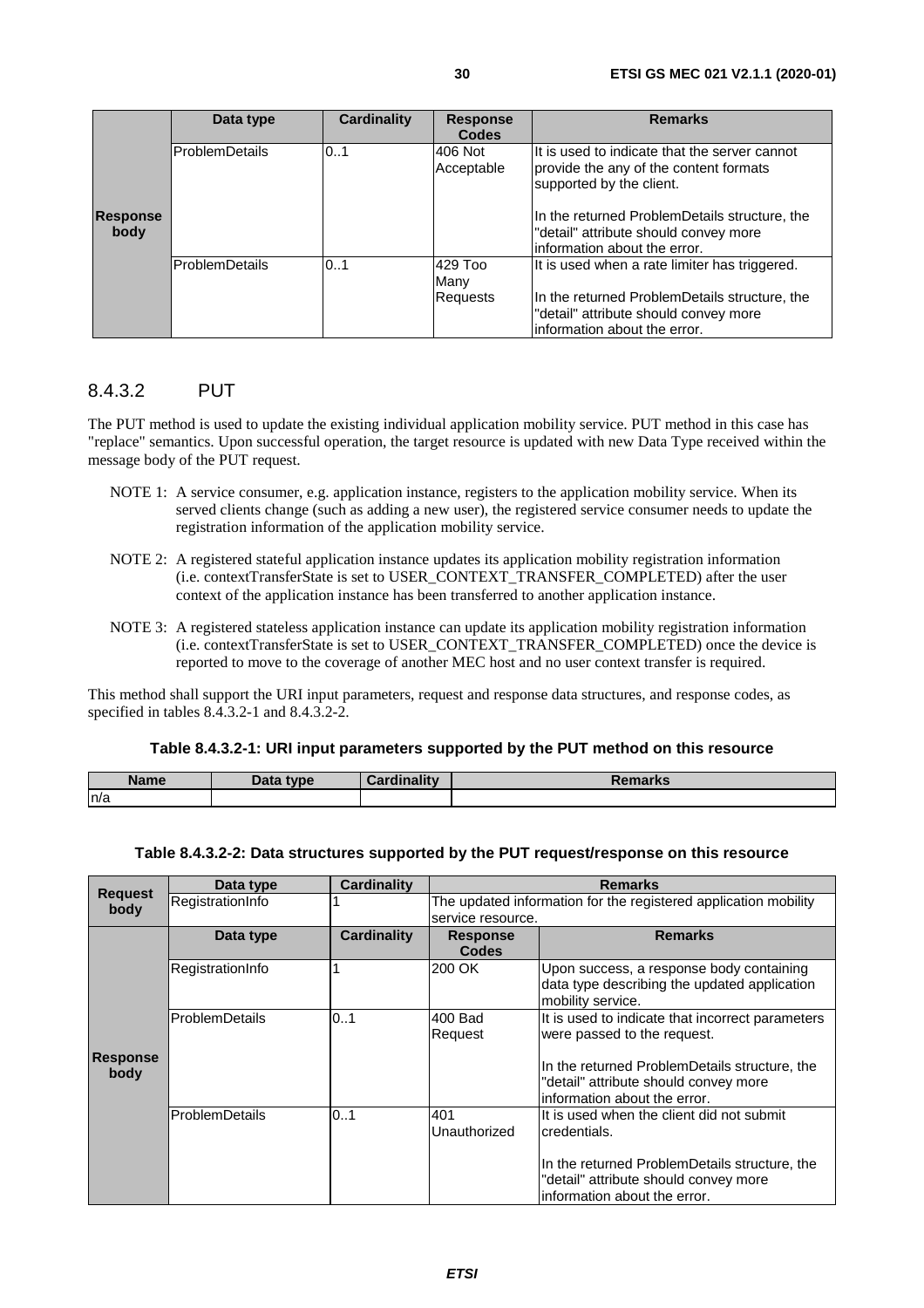<span id="page-30-0"></span>

|                         | Data type             | <b>Cardinality</b> | <b>Response</b><br><b>Codes</b> | <b>Remarks</b>                                                                                                                                                                                                                                                                                                                                                                                                                                                                                                                                                                                                                     |
|-------------------------|-----------------------|--------------------|---------------------------------|------------------------------------------------------------------------------------------------------------------------------------------------------------------------------------------------------------------------------------------------------------------------------------------------------------------------------------------------------------------------------------------------------------------------------------------------------------------------------------------------------------------------------------------------------------------------------------------------------------------------------------|
|                         | <b>ProblemDetails</b> | 1                  | 403 Forbidden                   | The operation is not allowed given the current<br>status of the resource.                                                                                                                                                                                                                                                                                                                                                                                                                                                                                                                                                          |
|                         |                       |                    |                                 | More information shall be provided in the<br>"detail" attribute of the "ProblemDetails"<br>structure.                                                                                                                                                                                                                                                                                                                                                                                                                                                                                                                              |
|                         | <b>ProblemDetails</b> | 0.1                | 404 Not Found                   | It is used when a client provided a URI that<br>cannot be mapped to a valid resource URI.                                                                                                                                                                                                                                                                                                                                                                                                                                                                                                                                          |
|                         |                       |                    |                                 | In the returned ProblemDetails structure, the<br>"detail" attribute should convey more<br>information about the error.                                                                                                                                                                                                                                                                                                                                                                                                                                                                                                             |
|                         | <b>ProblemDetails</b> | 0.1                | 406 Not<br>Acceptable           | It is used to indicate that the server cannot<br>provide the any of the content formats<br>supported by the client.                                                                                                                                                                                                                                                                                                                                                                                                                                                                                                                |
|                         |                       |                    |                                 | In the returned ProblemDetails structure, the<br>"detail" attribute should convey more<br>information about the error.                                                                                                                                                                                                                                                                                                                                                                                                                                                                                                             |
| <b>Response</b><br>body | <b>ProblemDetails</b> | 01                 | 412<br>Precondition<br>Failed   | It is used when a condition has failed during<br>conditional requests, e.g. when using ETags<br>to avoid write conflicts when using PUT.                                                                                                                                                                                                                                                                                                                                                                                                                                                                                           |
|                         |                       |                    |                                 | In the returned ProblemDetails structure, the<br>"detail" attribute should convey more<br>information about the error.                                                                                                                                                                                                                                                                                                                                                                                                                                                                                                             |
|                         | ProblemDetails        | 0.1                | 422<br>Unprocessable<br>Entity  | It is used to indicate that the server<br>understands the content type of the request<br>entity and that the syntax of the request entity<br>is correct but that the server is unable to<br>process the contained instructions. This error<br>condition can occur if an JSON request body<br>is syntactically correct but semantically<br>incorrect, for example if the target area for the<br>request is considered too large. This error<br>condition can also occur if the capabilities<br>required by the request are not supported.<br>In the returned ProblemDetails structure, the<br>"detail" attribute should convey more |
|                         | <b>ProblemDetails</b> | 01                 | 429 Too Many                    | information about the error.<br>It is used when a rate limiter has triggered.                                                                                                                                                                                                                                                                                                                                                                                                                                                                                                                                                      |
|                         |                       |                    | Requests                        |                                                                                                                                                                                                                                                                                                                                                                                                                                                                                                                                                                                                                                    |
|                         |                       |                    |                                 | In the returned ProblemDetails structure, the<br>"detail" attribute should convey more<br>information about the error.                                                                                                                                                                                                                                                                                                                                                                                                                                                                                                             |

#### 8.4.3.3 PATCH

Not applicable.

8.4.3.4 POST

Not applicable.

### 8.4.3.5 DELETE

The DELETE method is used to deregister the individual application mobility service, and delete the resource that represents the individual application mobility service.

This method shall support the URI input parameters, request and response data structures, and response codes, as specified in tables 8.4.3.5-1 and 8.4.3.5-2.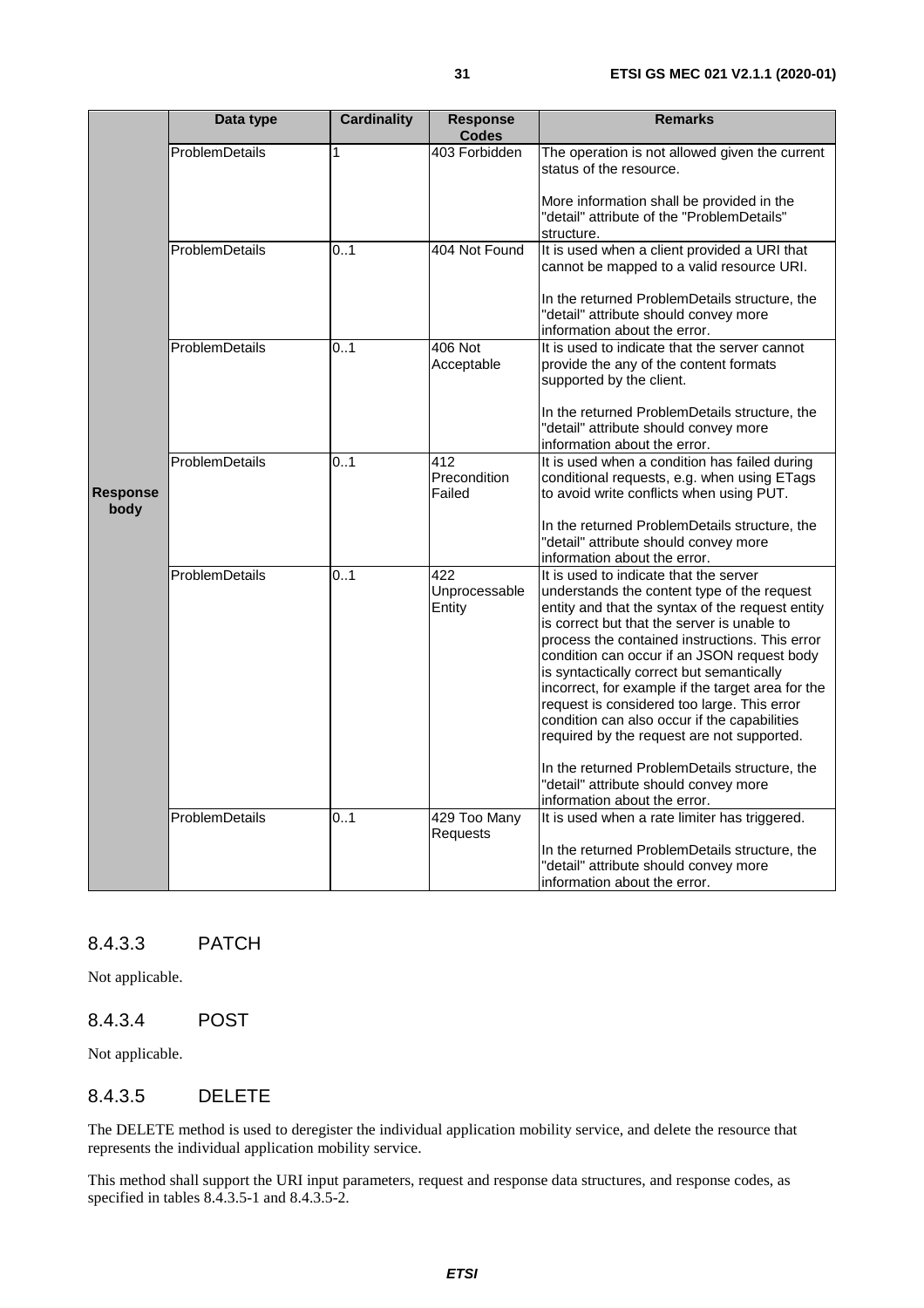<span id="page-31-0"></span>

| <b>Name</b> | <b>Pata type</b><br>Dala | Cardinality | Remarks |
|-------------|--------------------------|-------------|---------|
| ln/a        |                          |             |         |

#### **Table 8.4.3.5-2: Data structures supported by the DELETE request/response on this resource**

| <b>Request</b>          | Data type             | <b>Cardinality</b> | <b>Remarks</b>                  |                                                                                                                        |  |
|-------------------------|-----------------------|--------------------|---------------------------------|------------------------------------------------------------------------------------------------------------------------|--|
| body                    | n/a                   |                    |                                 |                                                                                                                        |  |
|                         | Data type             | <b>Cardinality</b> | <b>Response</b><br><b>Codes</b> | <b>Remarks</b>                                                                                                         |  |
|                         | n/a                   |                    | 204 No<br>Content               | Upon success, a response 204 No Content without<br>any response body is returned.                                      |  |
|                         | ProblemDetails        | 01                 | 401<br>Unauthorized             | It is used when the client did not submit credentials.                                                                 |  |
|                         |                       |                    |                                 | In the returned ProblemDetails structure, the "detail"<br>attribute should convey more information about the<br>error. |  |
|                         | ProblemDetails        |                    | 403 Forbidden                   | The operation is not allowed given the current status<br>of the resource.                                              |  |
| <b>Response</b><br>body |                       |                    |                                 | More information shall be provided in the "detail"<br>attribute of the "ProblemDetails" structure.                     |  |
|                         | <b>ProblemDetails</b> | 0.1                | 404 Not<br>Found                | It is used when a client provided a URI that cannot be<br>mapped to a valid resource URI.                              |  |
|                         |                       |                    |                                 | In the returned ProblemDetails structure, the "detail"<br>attribute should convey more information about the<br>error. |  |
|                         | ProblemDetails        | 01                 | 429 Too Many<br>Requests        | It is used when a rate limiter has triggered.                                                                          |  |
|                         |                       |                    |                                 | In the returned ProblemDetails structure, the "detail"<br>attribute should convey more information about the<br>error. |  |

# 8.5 Resource: deregister application mobility service task

### 8.5.1 Description

This resource represents the deregister task of application mobility service. When the service consumer registers the application mobility service with the expiryTime attribute present and its value greater than 0, this resource is invoked and performs application mobility service deregistration on expiry of the timer.

NOTE: The deregister application mobility service task is used to cleanup the registered application mobility service resource allocated to the service consumer once the timer expires.

### 8.5.2 Resource definition

Resource URI: **{apiRoot}/amsi/v1/app\_mobility\_mervices/{appMobilityServiceId}/deregister\_task** 

This resource shall support the resource URI variables defined in table 8.5.2-1.

#### **Table 8.5.2-1: Resource URI variables for resource "deregister application mobility service task"**

| <b>Name</b>          | <b>Definition</b>                                                          |
|----------------------|----------------------------------------------------------------------------|
| apiRoot              | See clause 8.2                                                             |
| appMobilityServiceId | It uniquely identifies the created individual application mobility service |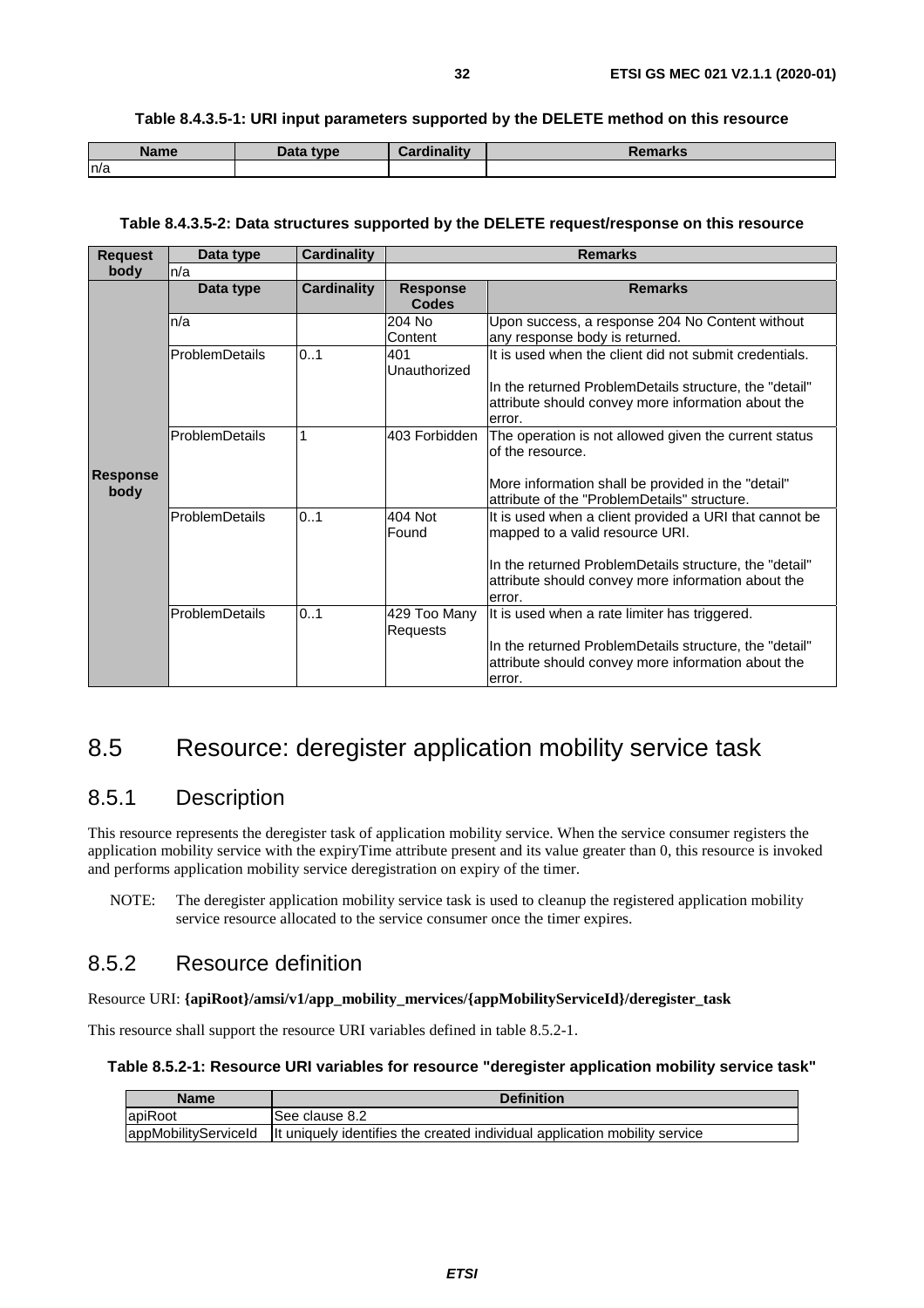### <span id="page-32-0"></span>8.5.3 Resource methods

8.5.3.1 GET

Not applicable.

8.5.3.2 PUT

Not applicable.

8.5.3.3 PATCH

Not applicable.

#### 8.5.3.4 POST

The POST method is to trigger deregistration of the application mobility service on expiry of the timer associated with the service.

This method shall support the URI input parameters, request and response data structures, and response codes, as specified in tables 8.5.3.4-1 and 8.5.3.4-2.

#### **Table 8.5.3.4-1: URI input parameters supported by the POST method on this resource**

| Name | Data type | .<br><br>$P = -1$ is $-11$<br>umantv | Domarke<br>ACIII AI AS |
|------|-----------|--------------------------------------|------------------------|
| ln/a |           |                                      |                        |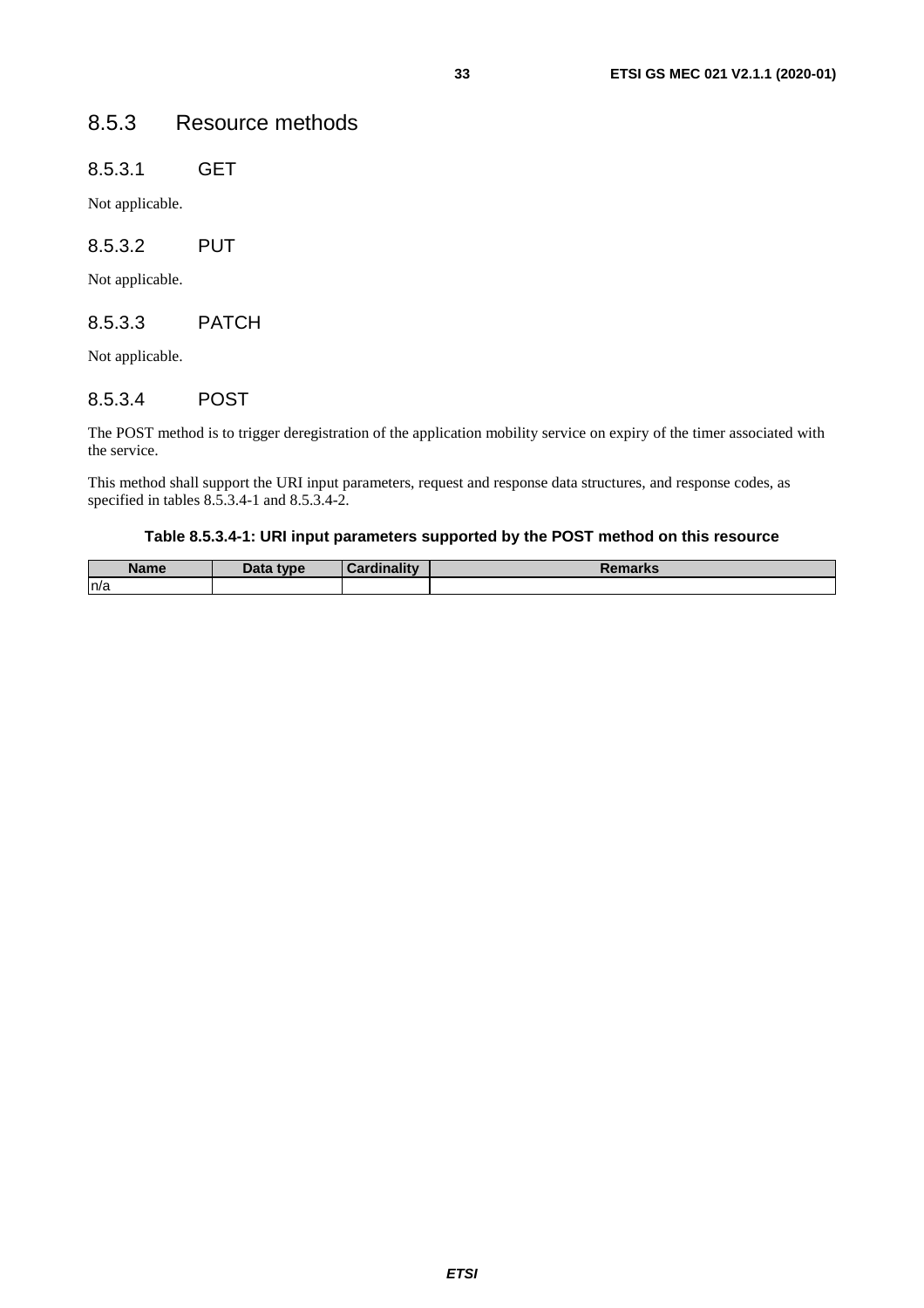<span id="page-33-0"></span>

| <b>Request</b>          | Data type             | <b>Cardinality</b> | <b>Remarks</b>           |                                                                                                                                                                                                 |  |
|-------------------------|-----------------------|--------------------|--------------------------|-------------------------------------------------------------------------------------------------------------------------------------------------------------------------------------------------|--|
| body                    | n/a                   |                    |                          |                                                                                                                                                                                                 |  |
|                         | Data type             | <b>Cardinality</b> | <b>Response</b><br>codes | <b>Remarks</b>                                                                                                                                                                                  |  |
|                         | n/a                   | $\Omega$           | 204 No Content           | The request is acknowledged.<br>The response body shall be empty.                                                                                                                               |  |
|                         | <b>ProblemDetails</b> | 0.1                | 401<br>Unauthorized      | It is used when the client did not submit<br>credentials.                                                                                                                                       |  |
|                         |                       |                    |                          | In the returned ProblemDetails structure, the<br>"detail" attribute should convey more information<br>about the error.                                                                          |  |
|                         | ProblemDetails        | 1                  | 403 Forbidden            | The operation is not allowed given the current<br>status of the resource.<br>More information shall be provided in the "detail"                                                                 |  |
|                         |                       |                    |                          | attribute of the "ProblemDetails" structure.                                                                                                                                                    |  |
| <b>Response</b><br>body | <b>ProblemDetails</b> | $\overline{0.1}$   | 404 Not Found            | It is used when a client provided a URI that<br>cannot be mapped to a valid resource URI.<br>In the returned ProblemDetails structure, the<br>"detail" attribute should convey more information |  |
|                         |                       |                    |                          | about the error.                                                                                                                                                                                |  |
|                         | ProblemDetails        | 0.1                | 406 Not<br>Acceptable    | It is used to indicate that the server cannot<br>provide the any of the content formats supported<br>by the client.                                                                             |  |
|                         |                       |                    |                          | In the returned ProblemDetails structure, the<br>"detail" attribute should convey more information<br>about the error.                                                                          |  |
|                         | ProblemDetails        | 0.1                | 429 Too Many<br>Requests | It is used when a rate limiter has triggered.<br>In the returned ProblemDetails structure, the<br>"detail" attribute should convey more information<br>about the error.                         |  |

#### **Table 8.5.3.4-1: Data structures supported by the POST request/response on this resource**

### 8.5.3.5 DELETE

Not applicable.

# 8.6 Resource: subscriptions

### 8.6.1 Description

This resource contains various resources related to subscriptions for notifications.

### 8.6.2 Resource definition

#### Resource URI: **{apiRoot}/amsi/v1/subscriptions/**

This resource shall support the resource URI variables defined in table 8.6.2-1.

#### **Table 8.6.2-1: Resource URI variables for resource "subscriptions"**

| <b>Name</b>   | <b>Pefinition</b>                        |
|---------------|------------------------------------------|
| lapiP<br>≺oot | ,<br>о<br>See<br>clause<br>. GIG.<br>v.z |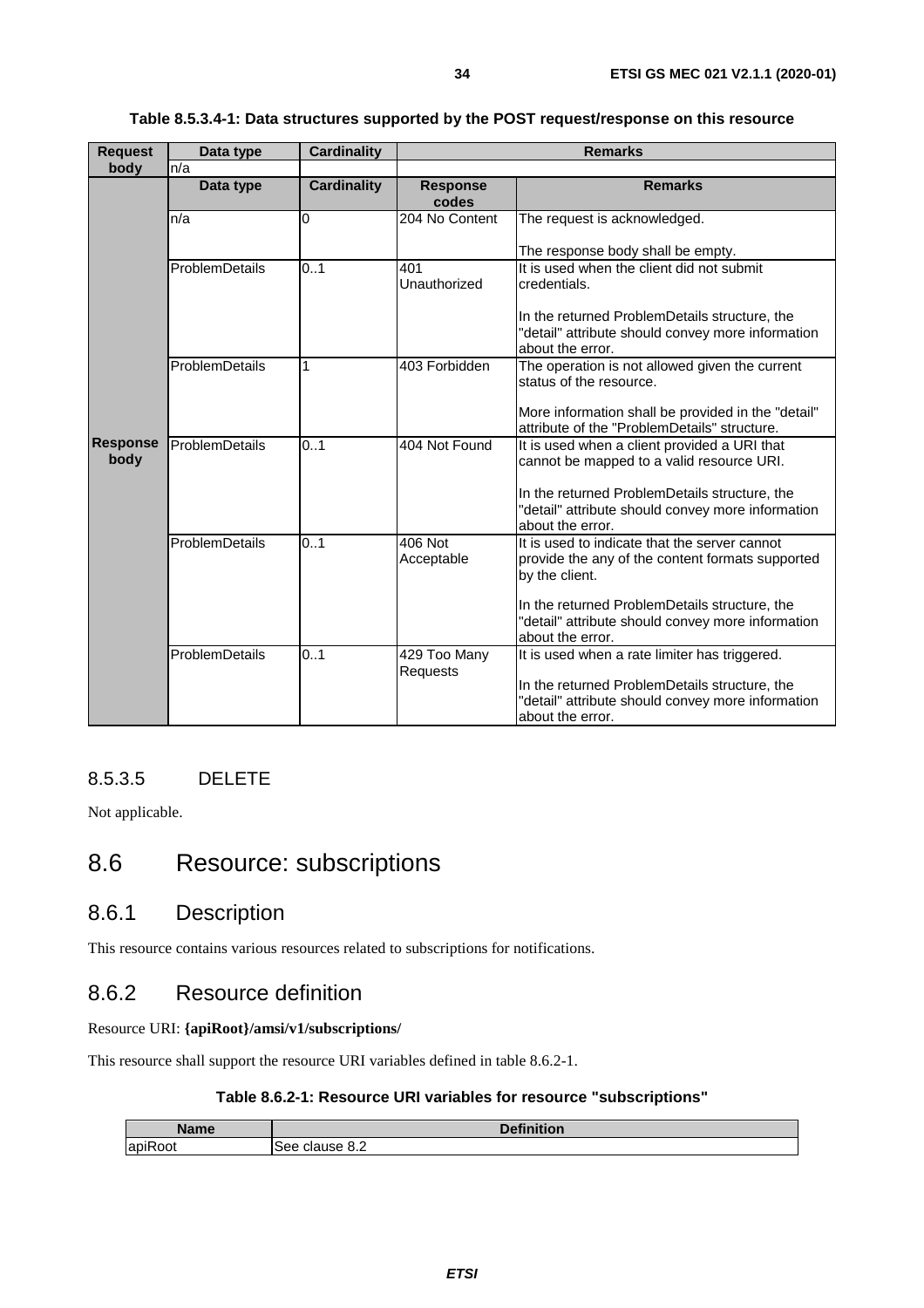### <span id="page-34-0"></span>8.6.3 Resource methods

#### 8.6.3.1 GET

The GET method is used to retrieve information about the subscriptions for this requestor. Upon success, the response contains entity body with the list of links to the subscriptions that are present for the requestor.

This method shall support the URI query parameters, request and response data structures, and response codes, as specified in tables 8.6.3.1-1 and 8.6.3.1-2.

**Table 8.6.3.1-1: URI input parameters supported by the GET method on this resource** 

| <b>Name</b>      | Data type     | <b>Cardinality</b> | <b>Remarks</b>                                                                                                                                                                    |
|------------------|---------------|--------------------|-----------------------------------------------------------------------------------------------------------------------------------------------------------------------------------|
| subscriptionType | <b>String</b> | 101                | Query parameter to filter on a specific subscription type.<br><b>Permitted values:</b><br>mobility_proc<br><b>Mobility Procedure</b><br>Adjacent Application Info<br>adj app info |

#### **Table 8.6.3.1-2: Data structures supported by the GET request/response on this resource**

| <b>Request</b>          | Data type             | <b>Cardinality</b> |                                 | <b>Remarks</b>                                                                                                      |  |  |
|-------------------------|-----------------------|--------------------|---------------------------------|---------------------------------------------------------------------------------------------------------------------|--|--|
| body                    | n/a                   |                    |                                 |                                                                                                                     |  |  |
|                         | Data type             | <b>Cardinality</b> | <b>Response</b><br><b>Codes</b> | <b>Remarks</b>                                                                                                      |  |  |
|                         | SubscriptionLinkList  | 1                  | 200 OK                          | Upon success, a response body containing the list of links<br>to requestor's subscriptions is returned.             |  |  |
|                         | <b>ProblemDetails</b> | 0.1                | 400 Bad<br>Request              | It is used to indicate that incorrect parameters were<br>passed to the request.                                     |  |  |
|                         |                       |                    |                                 | In the returned ProblemDetails structure, the "detail"<br>attribute should convey more information about the error. |  |  |
|                         | ProblemDetails        | 01                 | 401<br>Unauthorized             | It is used when the client did not submit credentials.                                                              |  |  |
|                         |                       |                    |                                 | In the returned ProblemDetails structure, the "detail"<br>attribute should convey more information about the error. |  |  |
|                         | ProblemDetails        |                    | 403<br>Forbidden                | The operation is not allowed given the current status of the<br>resource.                                           |  |  |
| <b>Response</b><br>body |                       |                    |                                 | More information shall be provided in the "detail" attribute<br>of the "ProblemDetails" structure.                  |  |  |
|                         | ProblemDetails        | 0.1                | 404 Not<br>Found                | It is used when a client provided a URI that cannot be<br>mapped to a valid resource URI.                           |  |  |
|                         |                       |                    |                                 | In the returned ProblemDetails structure, the "detail"<br>attribute should convey more information about the error. |  |  |
|                         | ProblemDetails        | 0.1                | 406 Not<br>Acceptable           | It is used to indicate that the server cannot provide the any<br>of the content formats supported by the client.    |  |  |
|                         |                       |                    |                                 | In the returned ProblemDetails structure, the "detail"<br>attribute should convey more information about the error. |  |  |
|                         | ProblemDetails        | 0.1                | 429 Too<br>Many                 | It is used when a rate limiter has triggered.                                                                       |  |  |
|                         |                       |                    | Requests                        | In the returned ProblemDetails structure, the "detail"<br>attribute should convey more information about the error. |  |  |

#### 8.6.3.2 PUT

Not applicable.

#### 8.6.3.3 PATCH

Not applicable.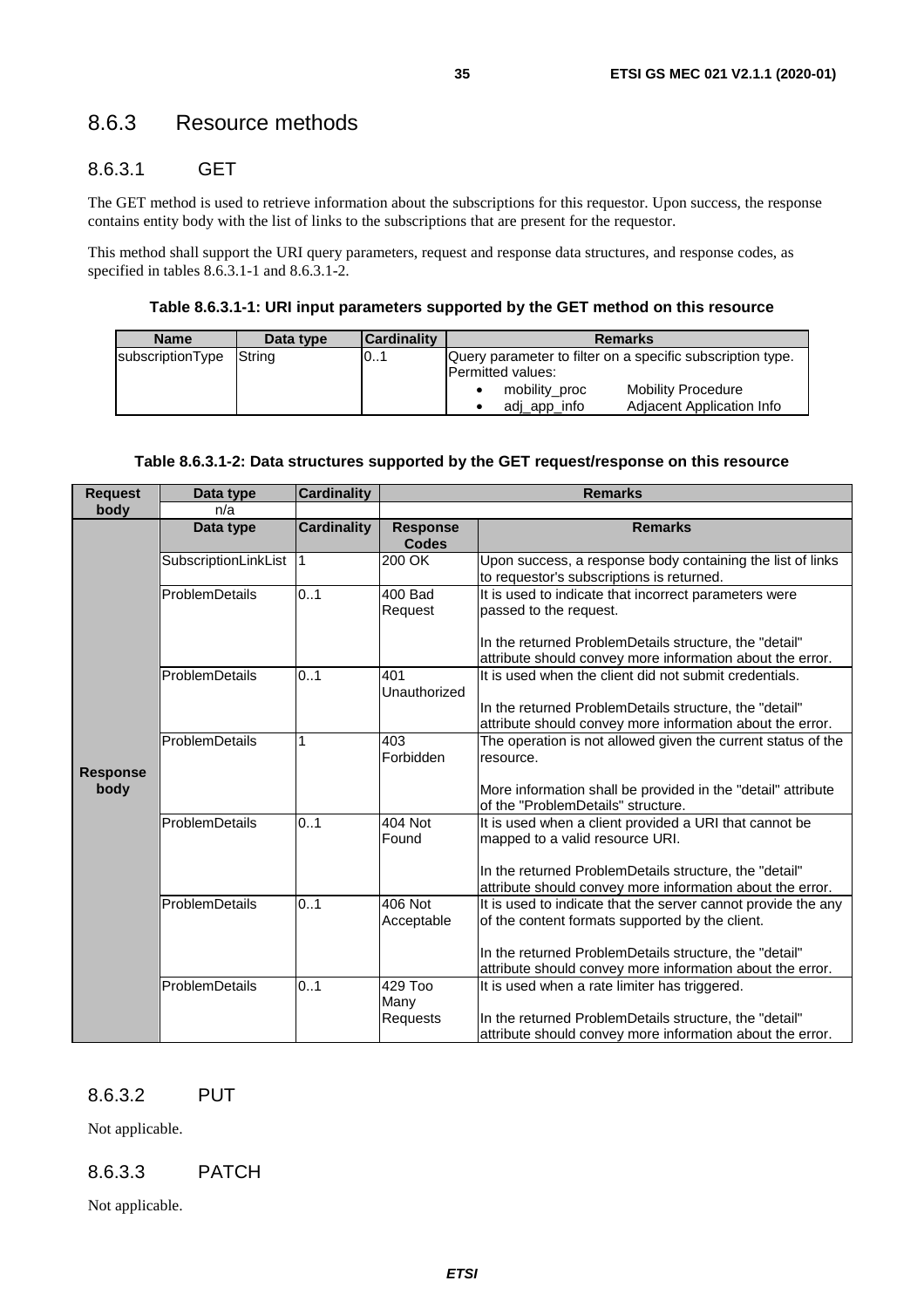#### <span id="page-35-0"></span>8.6.3.4 POST

The POST method is used to create a new subscription to Application Mobility Service notifications. Upon success, the response contains entity body describing the created subscription.

This method shall support the request and response data structures, and response codes, as specified in table 8.6.3.4-1.

**Table 8.6.3.4-1: Data structures supported by the POST request/response on this resource** 

|                        | Data type                  | <b>Cardinality</b> |                             | <b>Remarks</b>                                                                         |
|------------------------|----------------------------|--------------------|-----------------------------|----------------------------------------------------------------------------------------|
|                        | {NotificationSubscription} |                    |                             | The entity body in the request contains data type of the specific                      |
|                        |                            |                    |                             | AMS event subscription that is to be created, where the data                           |
| <b>Request</b><br>body |                            |                    |                             | type options are listed below and defined in clauses 7.3.2                             |
|                        |                            |                    | through 7.3.4:              |                                                                                        |
|                        |                            |                    | $\bullet$                   | MobilityProcedureSubscription.                                                         |
|                        |                            |                    |                             | AdjacentAppInfoSubscription.                                                           |
|                        | Data type                  | <b>Cardinality</b> | <b>Response</b>             | <b>Remarks</b>                                                                         |
|                        | {NotificationSubscription} | 1                  | <b>Codes</b><br>201 Created | Indicates successful resource creation, where                                          |
|                        |                            |                    |                             | the resource URI shall be returned in the                                              |
|                        |                            |                    |                             | <b>HTTP</b> Location header field.                                                     |
|                        |                            |                    |                             |                                                                                        |
|                        |                            |                    |                             | In the returned NotificationSubscription                                               |
|                        |                            |                    |                             | structure, the created subscription is                                                 |
|                        |                            |                    |                             | described using the appropriate data type                                              |
|                        |                            |                    |                             | from the list below and as defined in                                                  |
|                        |                            |                    |                             | clauses 7.3.2 through 7.3.4:                                                           |
|                        |                            |                    |                             | MobilityProcedureSubscription.<br>$\bullet$                                            |
|                        |                            |                    |                             | AdjacentAppInfoSubscription.                                                           |
|                        | ProblemDetails             | 0.1                | 400 Bad                     | It is used to indicate that incorrect parameters                                       |
|                        |                            |                    | Request                     | were passed to the request.                                                            |
|                        |                            |                    |                             | In the returned ProblemDetails structure, the                                          |
|                        |                            |                    |                             | "detail" attribute should convey more                                                  |
|                        |                            |                    |                             | information about the error.                                                           |
|                        | ProblemDetails             | 0.1                | 401                         | It is used when the client did not submit                                              |
|                        |                            |                    | Unauthorized                | credentials.                                                                           |
|                        |                            |                    |                             |                                                                                        |
|                        |                            |                    |                             | In the returned ProblemDetails structure, the                                          |
|                        |                            |                    |                             | "detail" attribute should convey more                                                  |
| <b>Response</b>        |                            |                    |                             | information about the error.                                                           |
| body                   | ProblemDetails             | 1                  | 403 Forbidden               | The operation is not allowed given the current                                         |
|                        |                            |                    |                             | status of the resource.                                                                |
|                        |                            |                    |                             | More information shall be provided in the                                              |
|                        |                            |                    |                             | "detail" attribute of the "ProblemDetails"                                             |
|                        |                            |                    |                             | structure.                                                                             |
|                        | ProblemDetails             | 0.1                | 404 Not Found               | It is used when a client provided a URI that                                           |
|                        |                            |                    |                             | cannot be mapped to a valid resource URI.                                              |
|                        |                            |                    |                             |                                                                                        |
|                        |                            |                    |                             | In the returned ProblemDetails structure, the                                          |
|                        |                            |                    |                             | 'detail" attribute should convey more                                                  |
|                        | ProblemDetails             | 0.1                | 406 Not                     | information about the error.<br>It is used to indicate that the server cannot          |
|                        |                            |                    | Acceptable                  | provide the any of the content formats                                                 |
|                        |                            |                    |                             | supported by the client.                                                               |
|                        |                            |                    |                             |                                                                                        |
|                        |                            |                    |                             | In the returned ProblemDetails structure, the                                          |
|                        |                            |                    |                             | "detail" attribute should convey more                                                  |
|                        |                            |                    |                             | information about the error.                                                           |
|                        | ProblemDetails             | 0.1                | 415                         | It is used to indicate that the server or the                                          |
|                        |                            |                    | Unsupported                 | client does not support the content type of the                                        |
|                        |                            |                    | Media Type                  | entity body.                                                                           |
|                        |                            |                    |                             |                                                                                        |
|                        |                            |                    |                             | In the returned ProblemDetails structure, the<br>"detail" attribute should convey more |
|                        |                            |                    |                             | information about the error.                                                           |
|                        |                            |                    |                             |                                                                                        |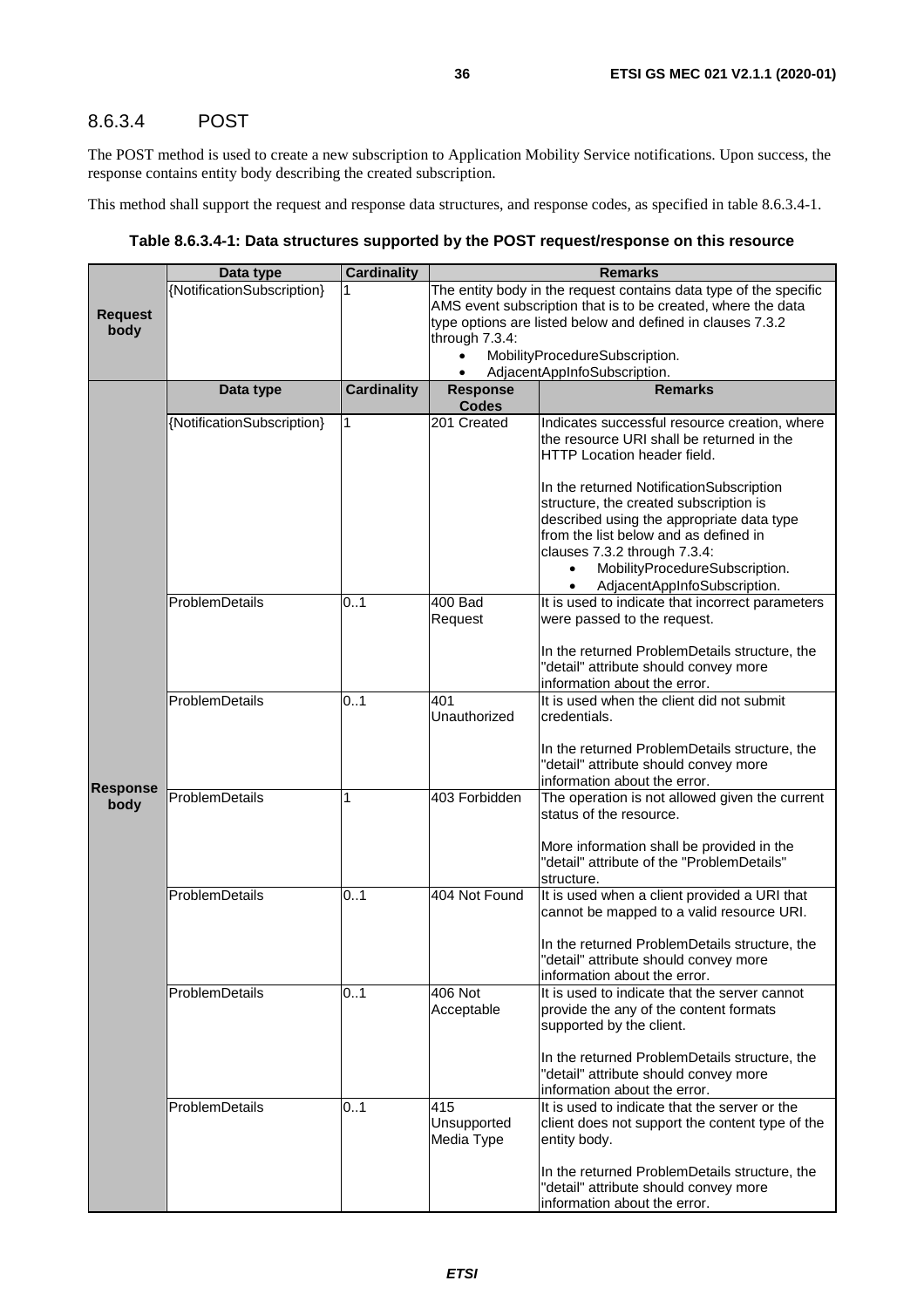<span id="page-36-0"></span>

|                         | Data type             | <b>Cardinality</b> | <b>Response</b><br><b>Codes</b> | <b>Remarks</b>                                                                                                                                                                                                                                                                                                                                                                                                                                                                                                                                                                                                                                                     |
|-------------------------|-----------------------|--------------------|---------------------------------|--------------------------------------------------------------------------------------------------------------------------------------------------------------------------------------------------------------------------------------------------------------------------------------------------------------------------------------------------------------------------------------------------------------------------------------------------------------------------------------------------------------------------------------------------------------------------------------------------------------------------------------------------------------------|
| <b>Response</b><br>body | <b>ProblemDetails</b> | 01                 | 422<br>Unprocessable<br>Entity  | It is used to indicate that the server<br>understands the content type of the request<br>entity and that the syntax of the request entity<br>is correct but that the server is unable to<br>process the contained instructions. This error<br>condition can occur if an JSON request body<br>is syntactically correct but semantically<br>incorrect, for example if the target area for the<br>request is considered too large. This error<br>condition can also occur if the capabilities<br>required by the request are not supported.<br>In the returned ProblemDetails structure, the<br>"detail" attribute should convey more<br>information about the error. |
|                         | <b>ProblemDetails</b> | 0.1                | 429 Too Many<br><b>Requests</b> | It is used when a rate limiter has triggered.                                                                                                                                                                                                                                                                                                                                                                                                                                                                                                                                                                                                                      |
|                         |                       |                    |                                 | In the returned ProblemDetails structure, the<br>"detail" attribute should convey more                                                                                                                                                                                                                                                                                                                                                                                                                                                                                                                                                                             |
|                         |                       |                    |                                 | information about the error.                                                                                                                                                                                                                                                                                                                                                                                                                                                                                                                                                                                                                                       |

### 8.6.3.5 DELETE

Not applicable.

# 8.7 Resource: individual subscription

### 8.7.1 Description

This resource represents a subscription that the client has created to receive AMS event notifications.

### 8.7.2 Resource definition

#### Resource URI: **{apiRoot}/amsi/v1/subscriptions/{subscriptionId}**

This resource shall support the resource URI variables defined in table 8.7.2-1.

#### **Table 8.7.2-1: Resource URI variables for resource "individual subscription"**

| <b>Name</b>    | <b>Definition</b>                                                                           |
|----------------|---------------------------------------------------------------------------------------------|
| lapiRoot       | See clause 8.2                                                                              |
| subscriptionId | Refers to created subscription, where the AMS API allocates a unique resource name for this |
|                | subscription. The resource name can be also used to identify the resource                   |

### 8.7.3 Resource methods

#### 8.7.3.1 GET

The GET method is used to retrieve information about this subscription. Upon success, the response contains entity body with the data type describing the subscription.

This method shall support the URI query parameters, request and response data structures, and response codes, as specified in tables 8.7.3-1-1 and 8.7.3-1-2.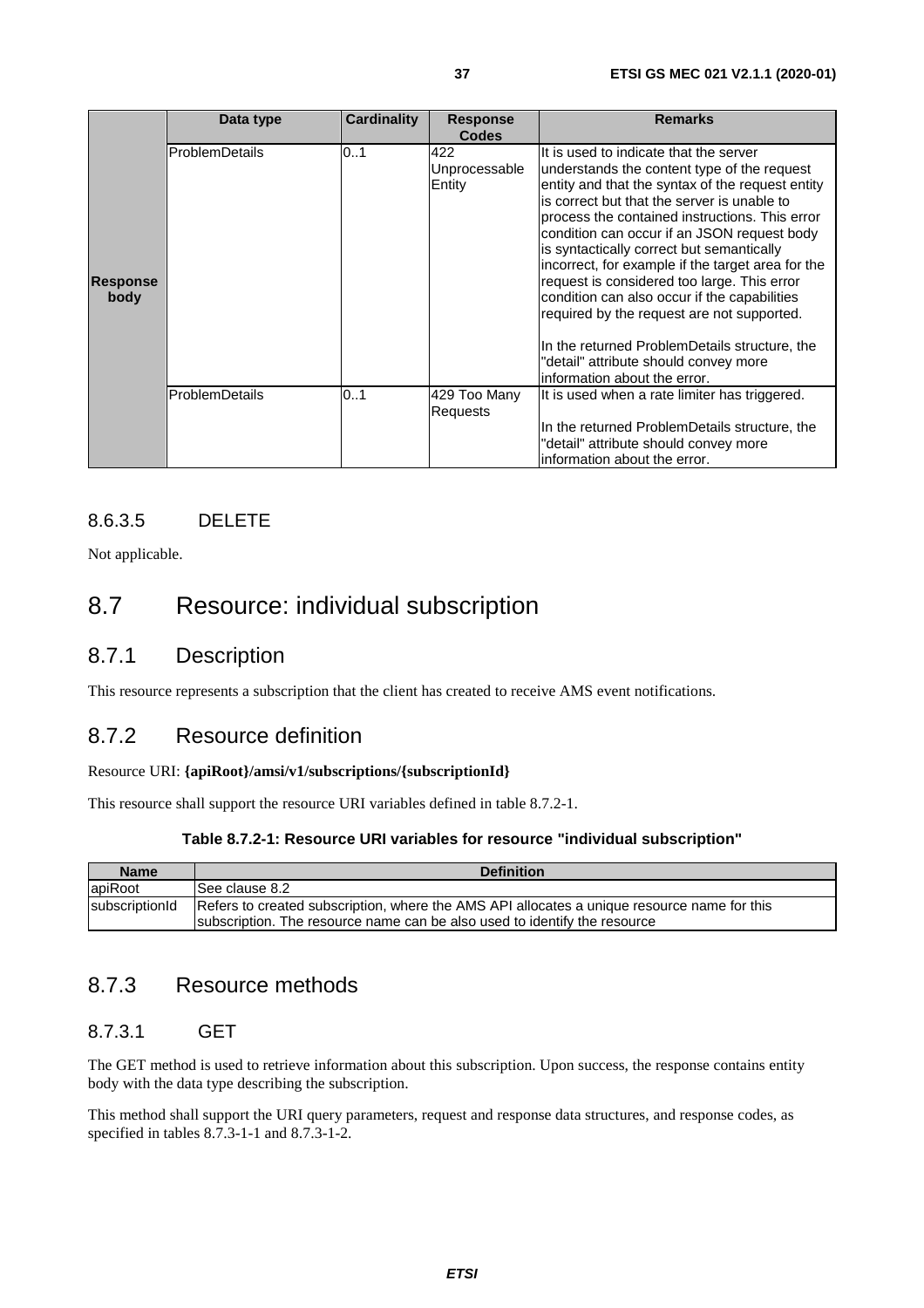#### **Table 8.7.3-1-1: URI input parameters supported by the GET method on this resource**

<span id="page-37-0"></span>

| <b>Name</b> | Data type | <b>Cardinality</b> | Remarks |
|-------------|-----------|--------------------|---------|
| n/a         |           |                    |         |

#### **Table 8.7.3-1-2: Data structures supported by the GET request/response on this resource**

| <b>Request</b>          | Data type                  | <b>Cardinality</b> |                                 | <b>Remarks</b>                                                                                                                                                                                                                                                                                                                    |
|-------------------------|----------------------------|--------------------|---------------------------------|-----------------------------------------------------------------------------------------------------------------------------------------------------------------------------------------------------------------------------------------------------------------------------------------------------------------------------------|
| body                    | n/a                        |                    |                                 |                                                                                                                                                                                                                                                                                                                                   |
|                         | Data type                  | <b>Cardinality</b> | <b>Response</b><br><b>Codes</b> | <b>Remarks</b>                                                                                                                                                                                                                                                                                                                    |
| <b>Response</b><br>body | {NotificationSubscription} | 1                  | 200 OK                          | Upon success, a response body containing<br>data type describing the specific RNI event<br>subscription is returned. The allowed data<br>types for subscriptions are defined in<br>clauses 7.3.2 through 7.3.4 and are as<br>follows:<br>MobilityProcedureSubscription.<br>$\bullet$<br>AdjacentAppInfoSubscription.<br>$\bullet$ |
|                         | ProblemDetails             | 0.1                | 400 Bad<br>Request              | It is used to indicate that incorrect<br>parameters were passed to the request.<br>In the returned ProblemDetails structure, the<br>"detail" attribute should convey more                                                                                                                                                         |
|                         |                            |                    |                                 | information about the error.                                                                                                                                                                                                                                                                                                      |
|                         | ProblemDetails             | 01                 | 401<br>Unauthorized             | It is used when the client did not submit<br>credentials.                                                                                                                                                                                                                                                                         |
|                         |                            |                    |                                 | In the returned ProblemDetails structure, the<br>"detail" attribute should convey more<br>information about the error.                                                                                                                                                                                                            |
|                         | ProblemDetails             | 1                  | 403<br>Forbidden                | The operation is not allowed given the<br>current status of the resource.<br>More information shall be provided in the                                                                                                                                                                                                            |
|                         |                            |                    |                                 | "detail" attribute of the "ProblemDetails"<br>structure.                                                                                                                                                                                                                                                                          |
|                         | <b>ProblemDetails</b>      | 01                 | 404 Not<br>Found                | It is used when a client provided a URI that<br>cannot be mapped to a valid resource URI.                                                                                                                                                                                                                                         |
|                         |                            |                    |                                 | In the returned ProblemDetails structure, the<br>"detail" attribute should convey more<br>information about the error.                                                                                                                                                                                                            |
|                         | ProblemDetails             | 01                 | 406 Not<br>Acceptable           | It is used to indicate that the server cannot<br>provide the any of the content formats<br>supported by the client.<br>In the returned ProblemDetails structure, the                                                                                                                                                              |
|                         |                            |                    |                                 | "detail" attribute should convey more<br>information about the error.                                                                                                                                                                                                                                                             |
|                         | ProblemDetails             | 01                 | 429 Too<br>Many                 | It is used when a rate limiter has triggered.                                                                                                                                                                                                                                                                                     |
|                         |                            |                    | Requests                        | In the returned ProblemDetails structure, the<br>"detail" attribute should convey more<br>information about the error.                                                                                                                                                                                                            |

### 8.7.3.2 PUT

The PUT method is used to update the existing individual subscription. PUT method in this case has "replace" semantics. Upon successful operation, the target resource is updated with new Data Type received within the message body of the PUT request.

This method shall support the URI query parameters, request and response data structures, and response codes, as specified in tables 8.7.3-2-1 and 8.7.3-2-2.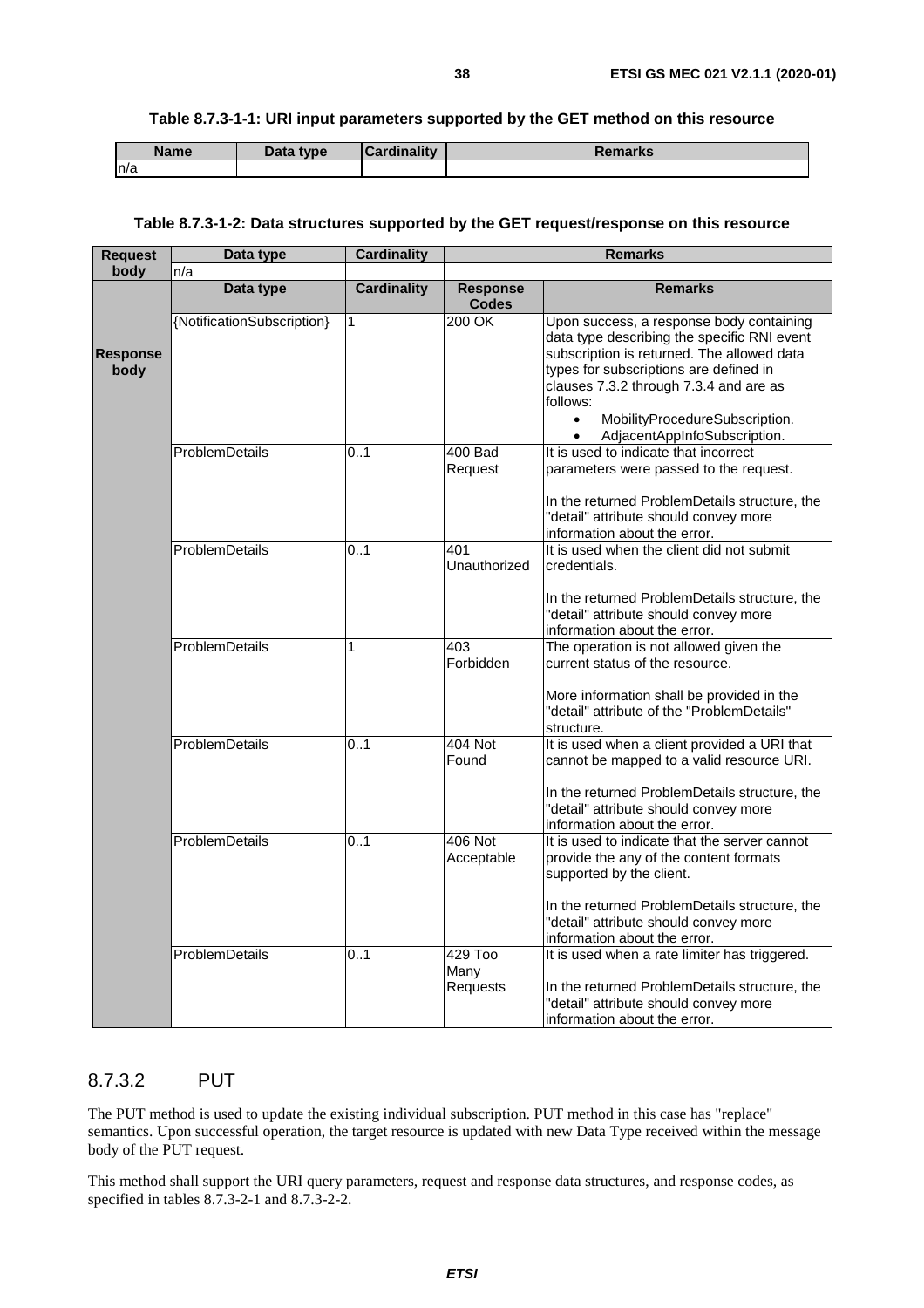#### **Table 8.7.3-2-1: URI input parameters supported by the PUT method on this resource**

| <b>Name</b> | Data type | <b>Cardinality</b> | emarks |
|-------------|-----------|--------------------|--------|
| ln/a        |           |                    |        |
|             |           |                    |        |

### **Table 8.7.3-2-2: Data structures supported by the PUT request/response on this resource**

|                 | Data type                  | <b>Cardinality</b> |                                             | <b>Remarks</b>                                                                          |
|-----------------|----------------------------|--------------------|---------------------------------------------|-----------------------------------------------------------------------------------------|
|                 | {NotificationSubscription} |                    |                                             | New NotificationSubscription is included as entity body of the                          |
| <b>Request</b>  |                            |                    |                                             | request. The allowed data types for subscriptions are defined in                        |
| body            |                            |                    |                                             | clauses 7.3.2 through 7.3.4 and are as follows:                                         |
|                 |                            |                    | MobilityProcedureSubscription.<br>$\bullet$ |                                                                                         |
|                 |                            |                    | $\bullet$                                   | AdjacentAppInfoSubscription.<br><b>Remarks</b>                                          |
|                 | Data type                  | <b>Cardinality</b> | <b>Response</b><br><b>Codes</b>             |                                                                                         |
|                 | {NotificationSubscription} | 1                  | 200 OK                                      | Upon success, a response body containing                                                |
|                 |                            |                    |                                             | data type describing the updated subscription                                           |
|                 |                            |                    |                                             | is returned. The allowed data types for                                                 |
|                 |                            |                    |                                             | subscriptions are defined in clauses 7.3.2                                              |
|                 |                            |                    |                                             | through 7.3.4 and are as follows:                                                       |
|                 |                            |                    |                                             | MobilityProcedureSubscription.                                                          |
|                 |                            |                    |                                             | AdjacentAppInfoSubscription.                                                            |
|                 | <b>ProblemDetails</b>      | 01                 | 400 Bad                                     | It is used to indicate that incorrect parameters                                        |
|                 |                            |                    | Request                                     | were passed to the request.                                                             |
|                 |                            |                    |                                             | In the returned ProblemDetails structure, the                                           |
|                 |                            |                    |                                             | "detail" attribute should convey more                                                   |
|                 |                            |                    |                                             | information about the error.                                                            |
|                 | ProblemDetails             | 0.1                | 401                                         | It is used when the client did not submit                                               |
|                 |                            |                    | Unauthorized                                | credentials.                                                                            |
|                 |                            |                    |                                             |                                                                                         |
|                 |                            |                    |                                             | In the returned ProblemDetails structure, the<br>"detail" attribute should convey more  |
|                 |                            |                    |                                             | information about the error.                                                            |
|                 | ProblemDetails             |                    | 403 Forbidden                               | The operation is not allowed given the current                                          |
| <b>Response</b> |                            |                    |                                             | status of the resource.                                                                 |
| body            |                            |                    |                                             |                                                                                         |
|                 |                            |                    |                                             | More information shall be provided in the<br>"detail" attribute of the "ProblemDetails" |
|                 |                            |                    |                                             | structure.                                                                              |
|                 | <b>ProblemDetails</b>      | 0.1                | 404 Not Found                               | It is used when a client provided a URI that                                            |
|                 |                            |                    |                                             | cannot be mapped to a valid resource URI.                                               |
|                 |                            |                    |                                             |                                                                                         |
|                 |                            |                    |                                             | In the returned ProblemDetails structure, the<br>"detail" attribute should convey more  |
|                 |                            |                    |                                             | information about the error.                                                            |
|                 | <b>ProblemDetails</b>      | 0.1                | 406 Not                                     | It is used to indicate that the server cannot                                           |
|                 |                            |                    | Acceptable                                  | provide the any of the content formats                                                  |
|                 |                            |                    |                                             | supported by the client.                                                                |
|                 |                            |                    |                                             |                                                                                         |
|                 |                            |                    |                                             | In the returned ProblemDetails structure, the                                           |
|                 |                            |                    |                                             | "detail" attribute should convey more<br>information about the error.                   |
|                 | ProblemDetails             | 01                 | 412                                         | It is used when a condition has failed during                                           |
|                 |                            |                    | Precondition                                | conditional requests, e.g. when using ETags                                             |
|                 |                            |                    | Failed                                      | to avoid write conflicts when using PUT.                                                |
|                 |                            |                    |                                             |                                                                                         |
|                 |                            |                    |                                             | In the returned ProblemDetails structure, the                                           |
|                 |                            |                    |                                             | "detail" attribute should convey more<br>information about the error.                   |
|                 |                            |                    |                                             |                                                                                         |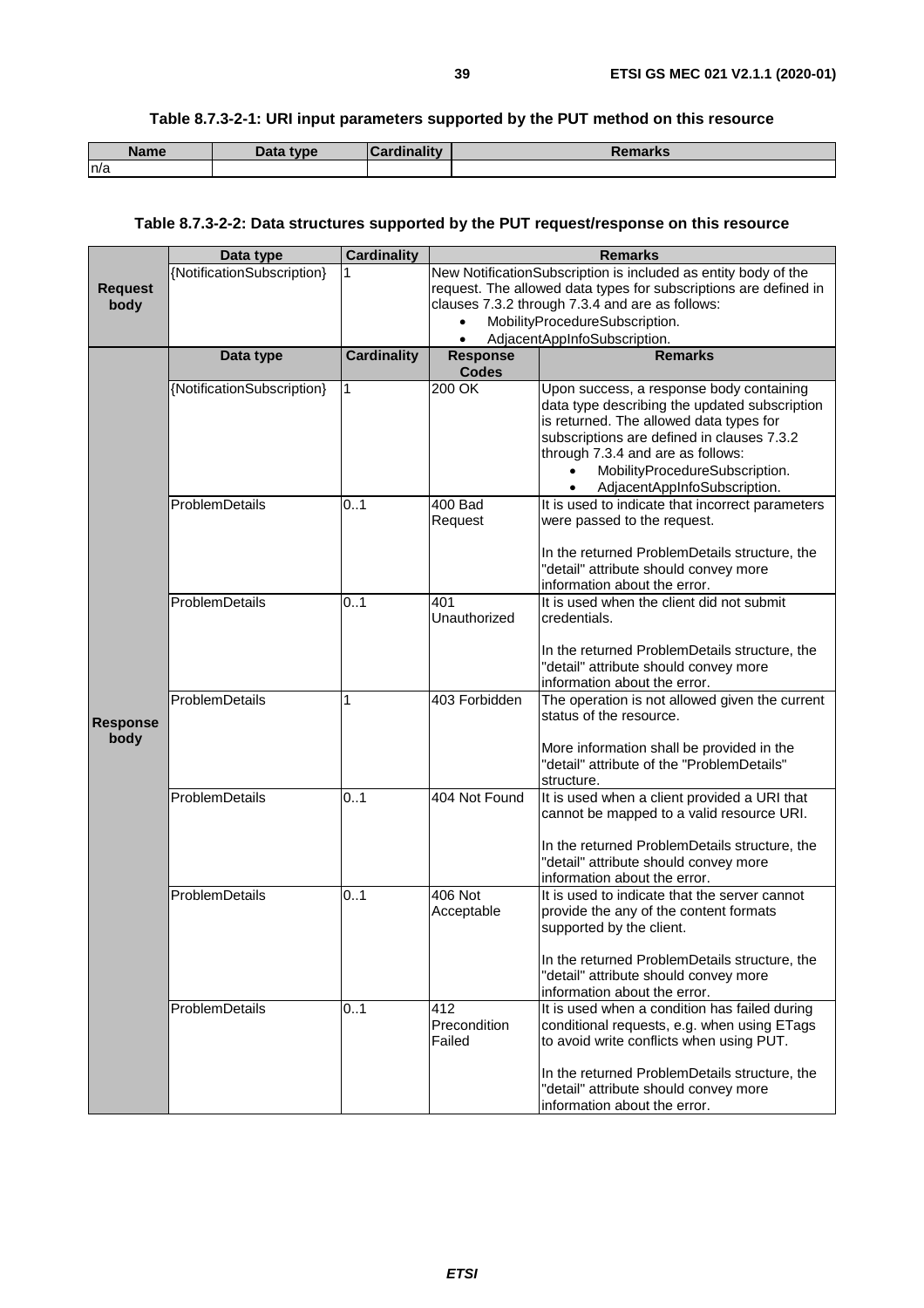<span id="page-39-0"></span>

|                  | Data type       | <b>Cardinality</b> | <b>Response</b><br><b>Codes</b> | <b>Remarks</b>                                                                                                                                                                                                                                                                                                                                                                                                                                                                                                                                                                                                                                                     |
|------------------|-----------------|--------------------|---------------------------------|--------------------------------------------------------------------------------------------------------------------------------------------------------------------------------------------------------------------------------------------------------------------------------------------------------------------------------------------------------------------------------------------------------------------------------------------------------------------------------------------------------------------------------------------------------------------------------------------------------------------------------------------------------------------|
| Response<br>body | lProblemDetails | 01                 | 422<br>Unprocessable<br>Entity  | It is used to indicate that the server<br>understands the content type of the request<br>entity and that the syntax of the request entity<br>is correct but that the server is unable to<br>process the contained instructions. This error<br>condition can occur if an JSON request body<br>is syntactically correct but semantically<br>incorrect, for example if the target area for the<br>request is considered too large. This error<br>condition can also occur if the capabilities<br>required by the request are not supported.<br>In the returned ProblemDetails structure, the<br>"detail" attribute should convey more<br>information about the error. |
|                  | lProblemDetails | 0.1                | 429 Too Many<br>Requests        | It is used when a rate limiter has triggered.                                                                                                                                                                                                                                                                                                                                                                                                                                                                                                                                                                                                                      |
|                  |                 |                    |                                 | In the returned ProblemDetails structure, the<br>"detail" attribute should convey more                                                                                                                                                                                                                                                                                                                                                                                                                                                                                                                                                                             |
|                  |                 |                    |                                 | information about the error.                                                                                                                                                                                                                                                                                                                                                                                                                                                                                                                                                                                                                                       |

### 8.7.3.3 PATCH

Not applicable.

#### 8.7.3.4 POST

Not applicable.

#### 8.7.3.5 DELETE

The DELETE method is used to cancel the existing individual subscription. Cancellation can be made by deleting the resource that represents existing individual subscription.

This method shall support the URI query parameters, request and response data structures, and response codes, as specified in tables  $8.7.3-5-1$  and  $8.7.3-5-2$ .

#### **Table 8.7.3-5-1: URI input parameters supported by the DELETE method on this resource**

| Name | Data type | Cardinality | emarks |
|------|-----------|-------------|--------|
| n/a  |           |             |        |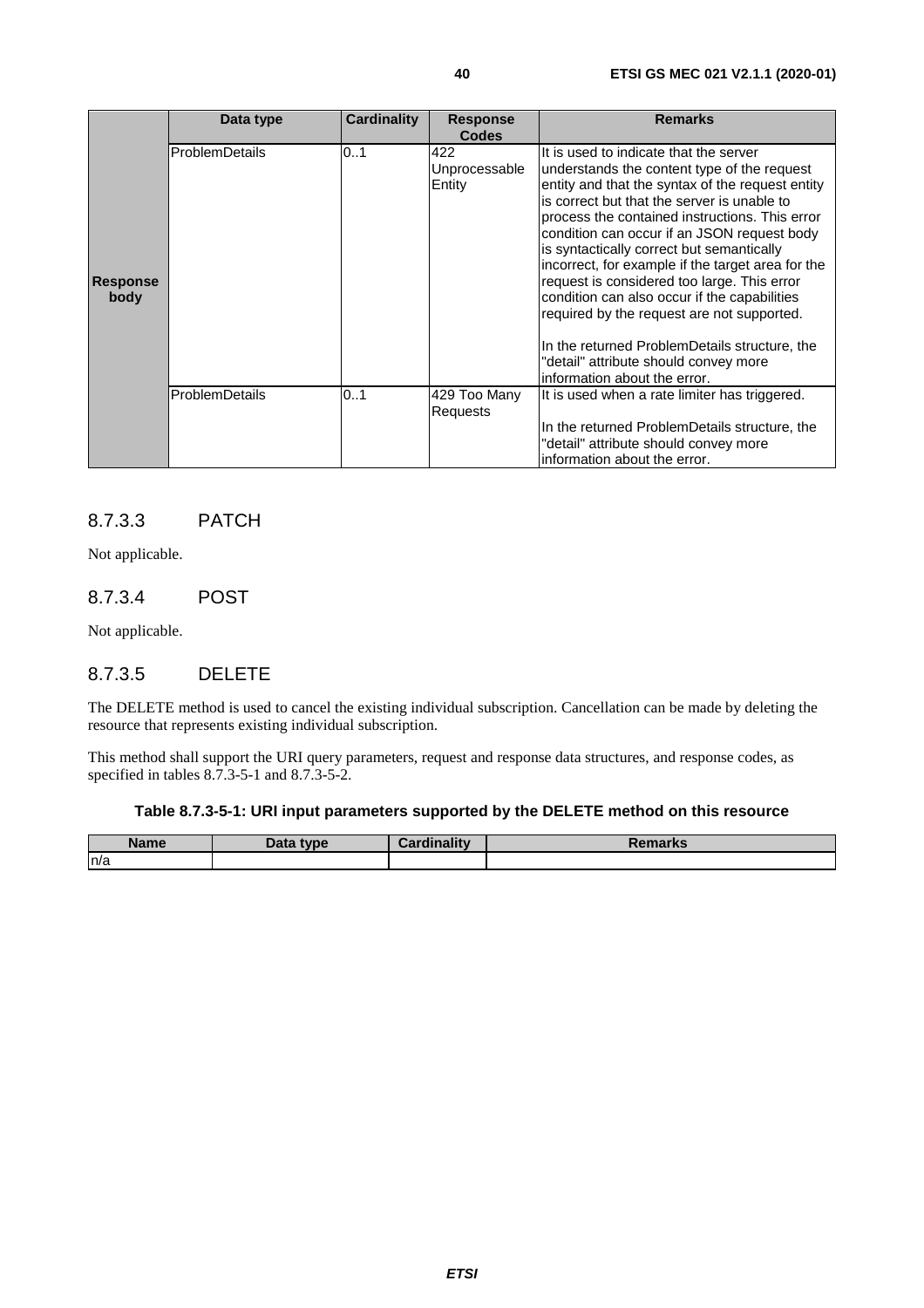| <b>Request</b>          | Data type      | <b>Cardinality</b> | <b>Remarks</b>                  |                                                                                                                        |  |
|-------------------------|----------------|--------------------|---------------------------------|------------------------------------------------------------------------------------------------------------------------|--|
| body                    | In/a           |                    |                                 |                                                                                                                        |  |
|                         | Data type      | <b>Cardinality</b> | <b>Response</b><br><b>Codes</b> | <b>Remarks</b>                                                                                                         |  |
|                         | n/a            |                    | 204 No<br>Content               | Upon success, a response 204 No Content without<br>any response body is returned.                                      |  |
|                         | ProblemDetails | 0.1                | 401<br>Unauthorized             | It is used when the client did not submit credentials.                                                                 |  |
|                         |                |                    |                                 | In the returned ProblemDetails structure, the "detail"<br>attribute should convey more information about the<br>error. |  |
|                         | ProblemDetails |                    | 403 Forbidden                   | The operation is not allowed given the current status<br>of the resource.                                              |  |
| <b>Response</b><br>body |                |                    |                                 | More information shall be provided in the "detail"<br>attribute of the "ProblemDetails" structure.                     |  |
|                         | ProblemDetails | 0.1                | 404 Not<br>Found                | It is used when a client provided a URI that cannot be<br>mapped to a valid resource URI.                              |  |
|                         |                |                    |                                 | In the returned ProblemDetails structure, the "detail"<br>attribute should convey more information about the<br>error. |  |
|                         | ProblemDetails | 0.1                | 429 Too Many<br><b>Requests</b> | It is used when a rate limiter has triggered.                                                                          |  |
|                         |                |                    |                                 | In the returned ProblemDetails structure, the "detail"<br>attribute should convey more information about the<br>error. |  |

<span id="page-40-0"></span>**Table 8.7.3-5-2: Data structures supported by the DELETE request/response on this resource** 

# 8.8 Resource: adjacent application instances

### 8.8.1 Description

This resource represents the information of application instances running on adjacent MEC host(s). A service consumer can use the API of the application mobility service to query the information about the application instance(s) on adjacent MEC host(s).

### 8.8.2 Resource definition

#### Resource URI: **{apiRoot}/amsi/v1/queries/adjacent\_app\_instances**

This resource shall support the resource URI variables defined in table 8.8.2-1.

#### **Table 8.8.2-1: Resource URI variables for resource**

| Name                                      | $D = 0.11112$<br>1Itlon.<br>. . |
|-------------------------------------------|---------------------------------|
| $\overline{\phantom{a}}$<br>lapıl<br>៶୰៴៶ | ററ<br>See<br>use<br>ciai<br>◡.∠ |

### 8.8.3 Resource methods

#### 8.8.3.1 GET

The GET method is to retrieve the information of application instances running on adjacent MEC host(s). Upon success, the response contains entity body with the list of available application instance information.

This method shall support the URI input parameters, request and response data structures, and response codes, as specified in tables 8.8.3.1-1 and 8.8.3.1-2.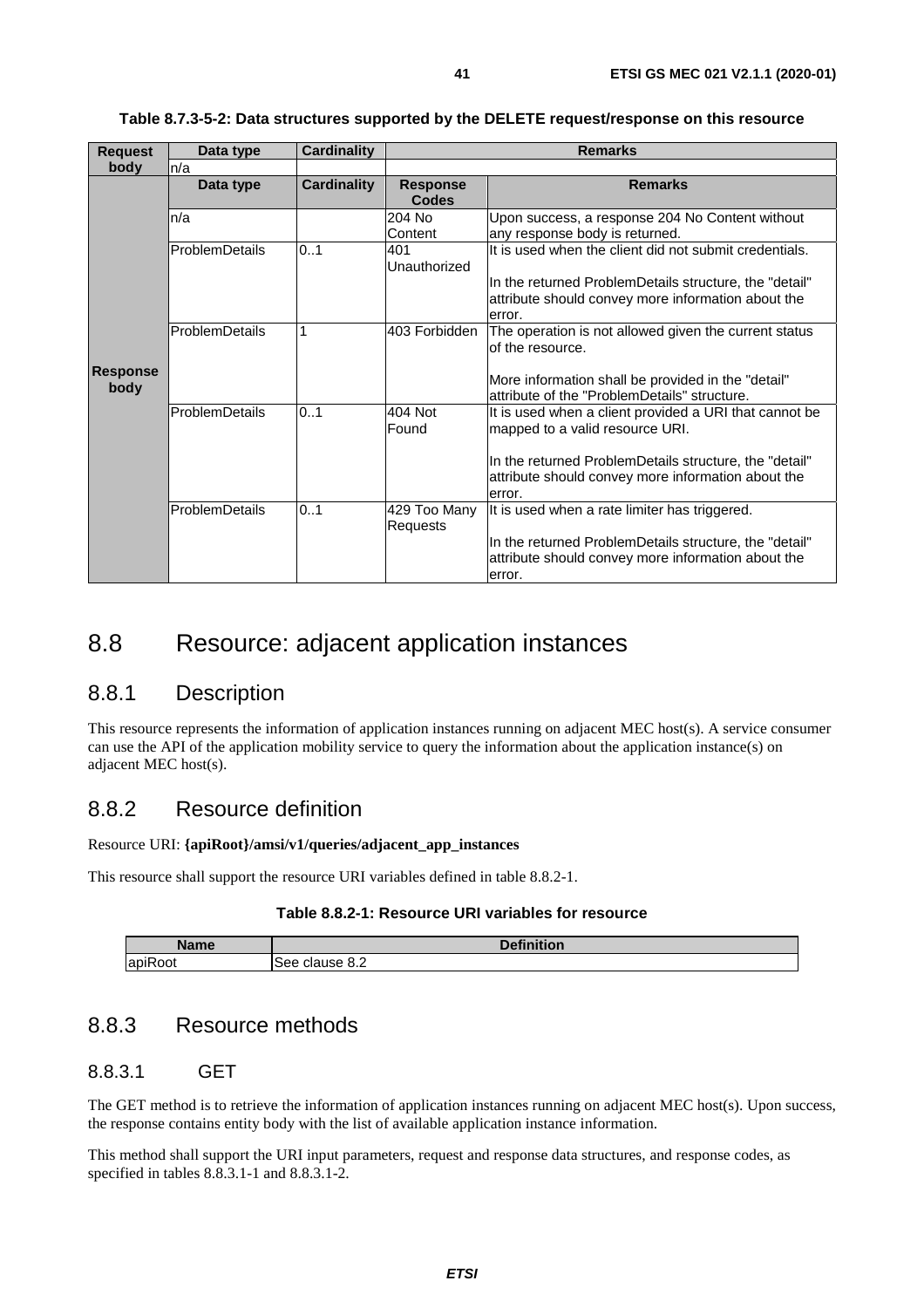|  | Table 8.8.3.1-1: URI input parameters supported by the GET method on this resource |  |  |
|--|------------------------------------------------------------------------------------|--|--|
|--|------------------------------------------------------------------------------------|--|--|

| <b>Name</b>     | <b>Cardinality</b> | <b>Remarks</b>                                                                                                                                                                                                                                                                                                                                                                                                                                     |
|-----------------|--------------------|----------------------------------------------------------------------------------------------------------------------------------------------------------------------------------------------------------------------------------------------------------------------------------------------------------------------------------------------------------------------------------------------------------------------------------------------------|
| filter          | 01                 | Attribute-based filtering parameters according to ETSI GS MEC 011 [5].<br>The API producer shall support receiving filtering parameters as part of the URI<br>query string.<br>All attribute names that appear in the AdjacentAppInstanceInfo and in data<br>types referenced from it shall be supported in attribute-based filtering<br>parameters.                                                                                               |
|                 |                    | See clause 6.19 in ETSI GS MEC 011 [5] for details.                                                                                                                                                                                                                                                                                                                                                                                                |
| all fields      | 01                 | Include all complex attributes in the response. See clause 6.18 in ETSI<br>GS MEC 011 [5] for details. The API producer shall support this parameter.                                                                                                                                                                                                                                                                                              |
| fields          | 01                 | Complex attributes to be included into the response. See clause 6.18 in ETSI<br>GS MEC 011 [5] for details. The API producer should support this parameter.                                                                                                                                                                                                                                                                                        |
| exclude fields  | 01                 | Complex attributes to be excluded from the response. See clause 6.18 in ETSI<br>GS MEC 011 [5] for details. The API producer should support this parameter.                                                                                                                                                                                                                                                                                        |
| exclude default | 01                 | Indicates to exclude the following complex attributes from the response.<br>See clause 6.18 in ETSI GS MEC 011 [5] for details. The API producer shall<br>support this parameter.<br>The following attributes shall be excluded from the AdjacentAppInstanceInfo<br>structure in the response body if this parameter is provided, or none of the<br>parameters "all_fields", "fields", "exclude_fields", "exclude_default" are<br>provided:<br>n/a |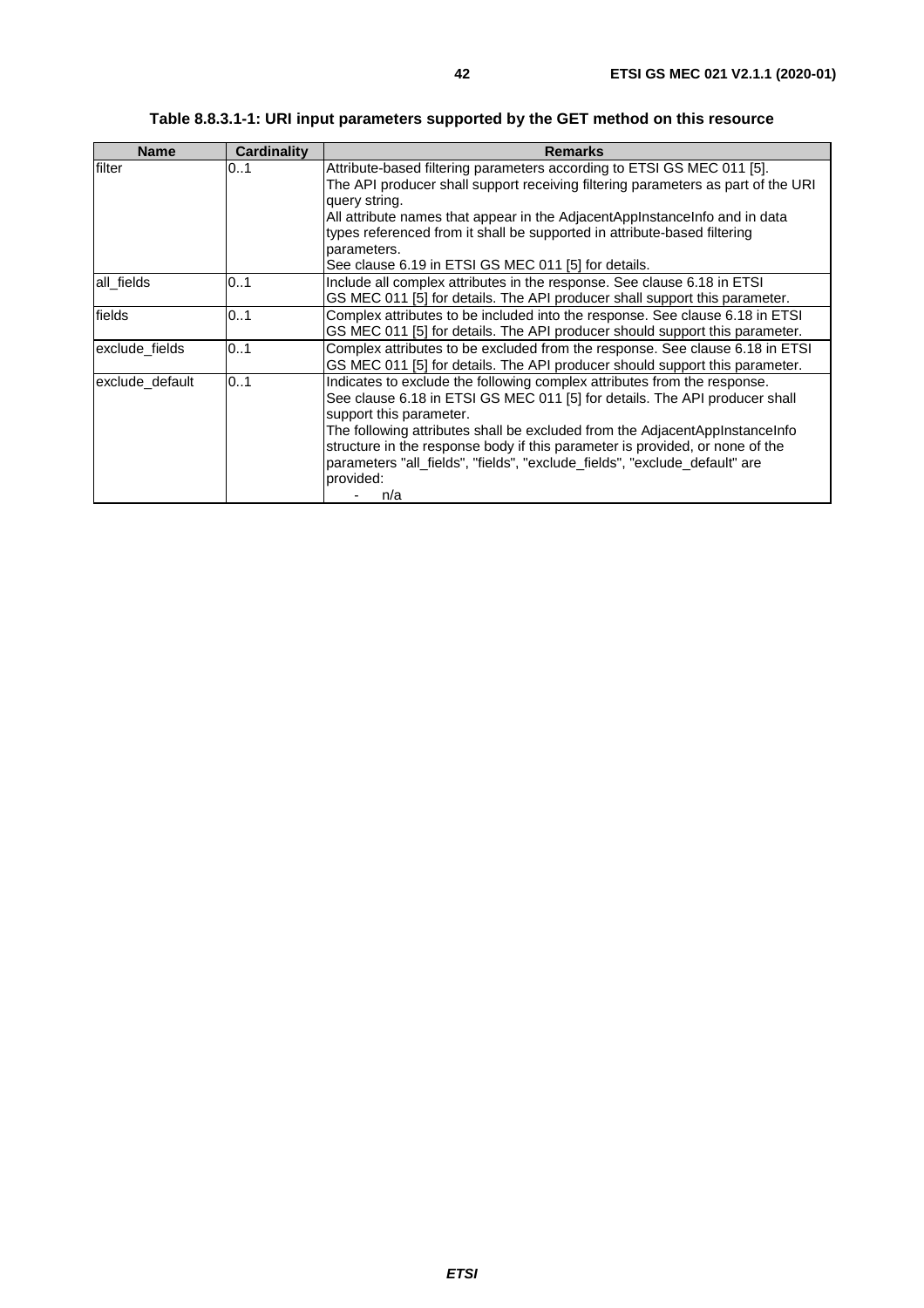<span id="page-42-0"></span>

| <b>Request</b>          | Data type                   | <b>Cardinality</b> | <b>Remarks</b>           |                                                                                                                                  |  |
|-------------------------|-----------------------------|--------------------|--------------------------|----------------------------------------------------------------------------------------------------------------------------------|--|
| body                    | n/a                         | 0                  |                          | The method is to query the information of application instances.                                                                 |  |
|                         | Data type                   | <b>Cardinality</b> | <b>Response</b>          | <b>Remarks</b>                                                                                                                   |  |
|                         |                             |                    | codes                    |                                                                                                                                  |  |
|                         | AdjacentAppInstan<br>celnfo | 0.N                | 200 OK                   | Information about zero or more adjacent<br>application instances was queried successfully.                                       |  |
|                         |                             |                    |                          | The response body shall contain in an array the<br>representations of zero or more adjacent<br>application instance information. |  |
|                         | <b>ProblemDetails</b>       | 0.1                | 400 Bad Request          | It is used to indicate that incorrect parameters<br>were passed to the request.                                                  |  |
|                         |                             |                    |                          | In the returned ProblemDetails structure, the<br>"detail" attribute should convey more information<br>about the error.           |  |
|                         | <b>ProblemDetails</b>       | 0.1                | 401<br>Unauthorized      | It is used when the client did not submit<br>credentials.                                                                        |  |
|                         |                             |                    |                          | In the returned ProblemDetails structure, the<br>"detail" attribute should convey more information<br>about the error.           |  |
| <b>Response</b><br>body | ProblemDetails              | 1                  | 403 Forbidden            | The operation is not allowed given the current<br>status of the resource.                                                        |  |
|                         |                             |                    |                          | More information shall be provided in the "detail"<br>attribute of the "ProblemDetails" structure.                               |  |
|                         | ProblemDetails              | 0.1                | 404 Not Found            | It is used when a client provided a URI that<br>cannot be mapped to a valid resource URI.                                        |  |
|                         |                             |                    |                          | In the returned ProblemDetails structure, the<br>"detail" attribute should convey more information<br>about the error.           |  |
|                         | <b>ProblemDetails</b>       | 0.1                | 406 Not<br>Acceptable    | It is used to indicate that the server cannot<br>provide the any of the content formats supported<br>by the client.              |  |
|                         |                             |                    |                          | In the returned ProblemDetails structure, the<br>"detail" attribute should convey more information<br>about the error.           |  |
|                         | <b>ProblemDetails</b>       | 0.1                | 429 Too Many<br>Requests | It is used when a rate limiter has triggered.                                                                                    |  |
|                         |                             |                    |                          | In the returned ProblemDetails structure, the<br>"detail" attribute should convey more information<br>about the error.           |  |

### **Table 8.8.3.1-2: Data structures supported by the GET request/response on this resource**

#### 8.8.3.2 PUT

Not applicable.

8.8.3.3 PATCH

Not applicable.

8.8.3.4 POST

Not applicable.

### 8.8.3.5 DELETE

Not applicable.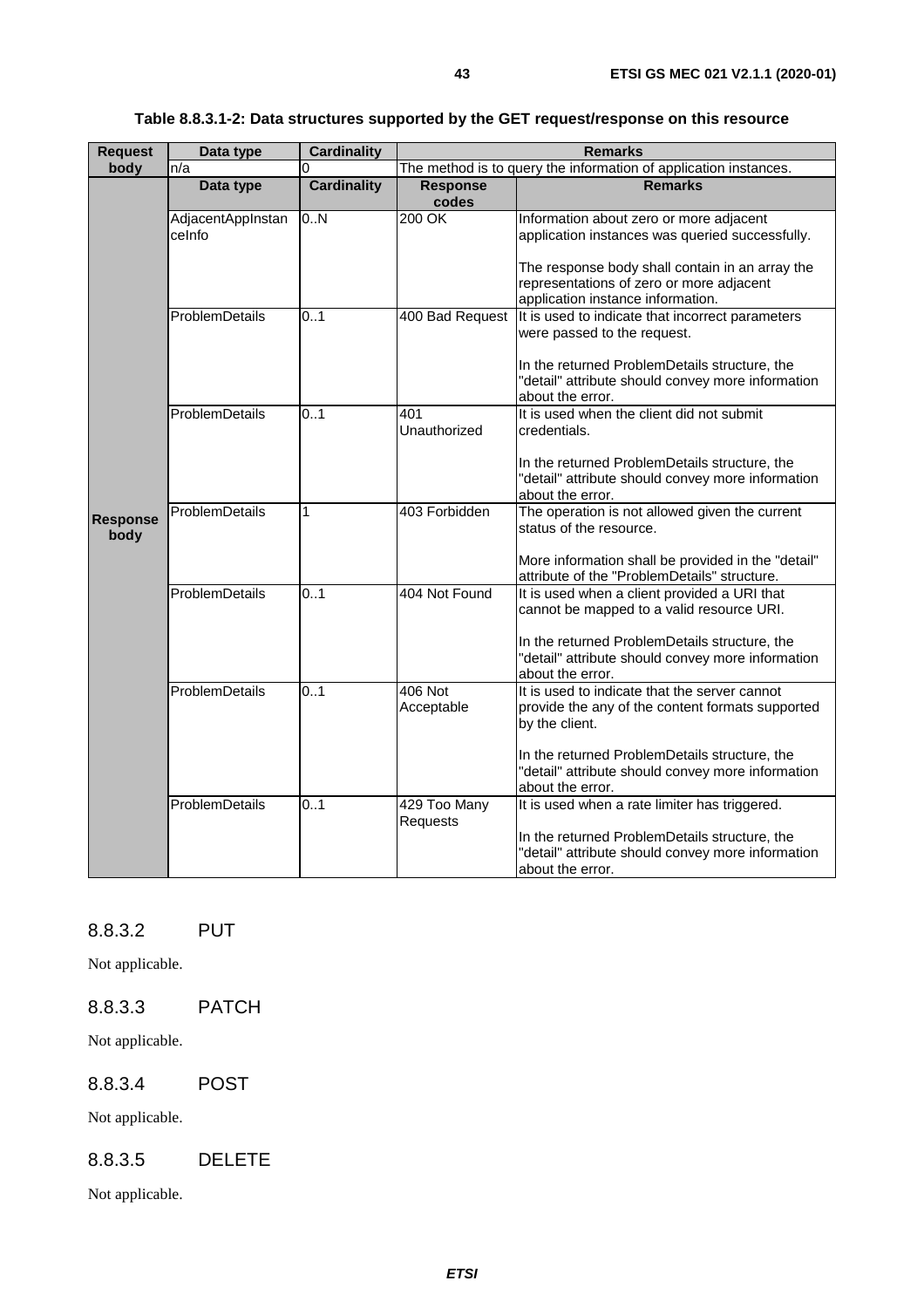# <span id="page-43-0"></span>Annex A (informative): Key concepts

# A.1 Application mobility

# A.1.1 Introduction

MEC is a managed distributed cloud system consisting of system level, host level and network level functional entities. MEC orchestrator as the key system level management entity is in charge of maintaining an overall view of the MEC system, including the hosts, the physical resources, services and system topology. It is also in charge of selecting the MEC host for application instantiation (see ETSI GS MEC 003 [[3\]](#page-6-0)).

MEC application mobility includes the support for the transfer of the user context (i.e. user specific application state) from the source MEC host to the target MEC host, and the ability of the MEC system to instantiate the application in the target MEC host as a consequence of a UE mobility event. Figure A.1.1-1 illustrates the involved actors in MEC application mobility.





#### **Figure A.1.1-1: Actors in MEC application mobility - Intra-MEC system scope**

MEC system level management is connected to the mobile system e.g. to subscribe to the events of interest and to influence the routing in the data plane. MEC system level management, specifically the MEC orchestrator, is connected to all MEC hosts in the system (via host level management), and has the visibility and control over the hosts and can decide the instantiation and termination of the applications in those hosts.

NOTE 1: All interactions between the MEC system and the mobile system are currently not specified.

MEC Platforms (MEP) in different MEC hosts of the MEC system may be connected, provided that the MEPs support the platform-to-platform interface over Mp3 reference point. In the presence of Mp3 MEPs could exchange information via Mp3 to trigger the instantiation and the termination of the applications instances as part of application mobility support procedure.

NOTE 2: Platform-to-platform interface over Mp3 reference point is currently not specified.

A device application, if present in the UE, is connected to the user application lifecycle management proxy via Mx2 reference point, which in turn is connected to the MEC system level management for a specific MEC application's lifecycle management procedures. Via Mx2 to the device application may trigger the instantiation of the application instance as part of user application lifecycle management procedure.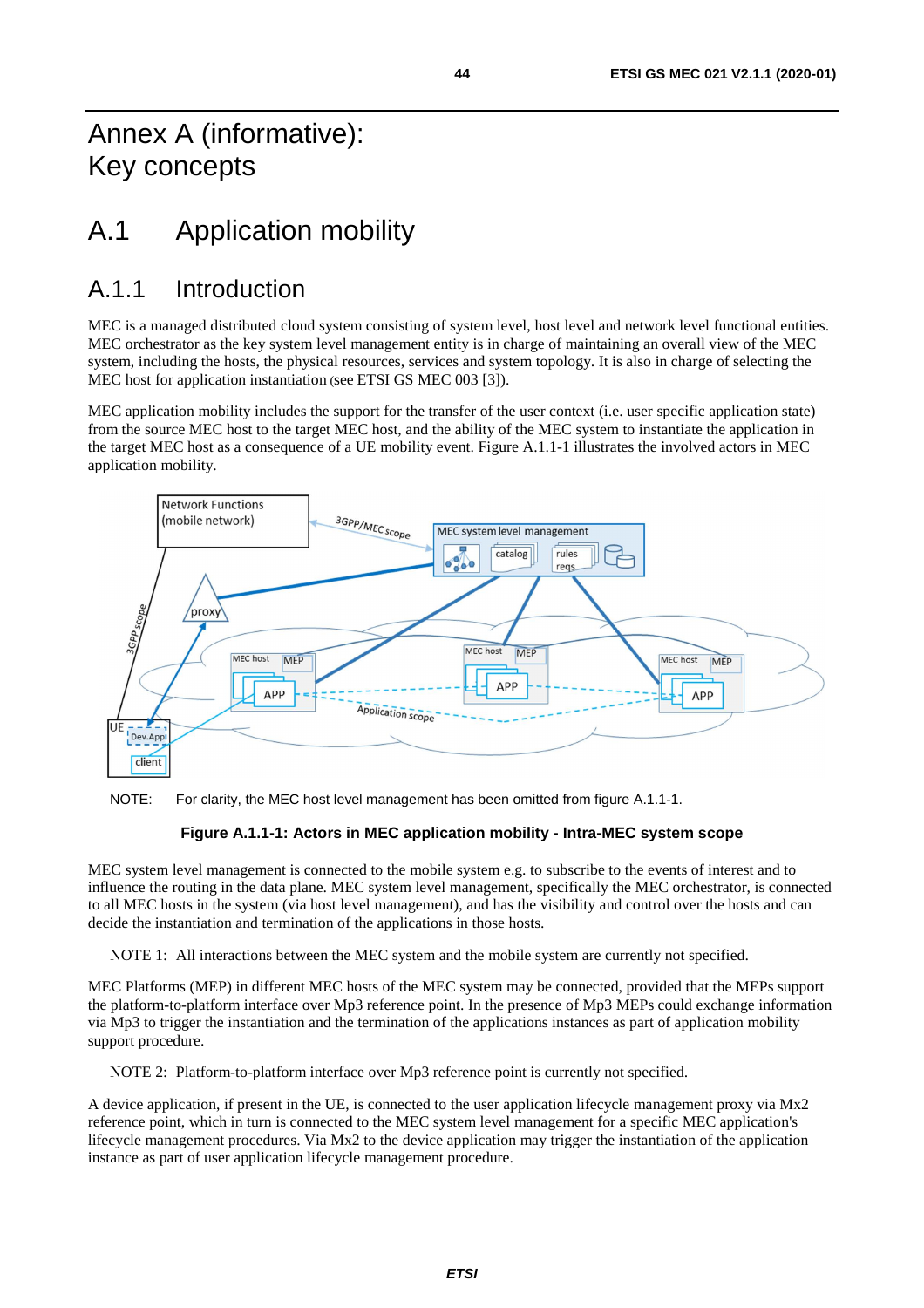<span id="page-44-0"></span>The application client in the UE is connected to its server application instance in a MEC host. The application client in the UE is not expected to be edge aware, i.e. the client is agnostic to the deployment of the server application in the network edge.

Instances of the same MEC application in different MEC hosts may be connected to each other, provided that the application is designed for a distributed deployment and the MEC operator provides them with the connectivity.

# A.1.2 Application availability in the target host

Application needs to be made available in the target MEC host in an event where the selected target does not have the desired application in place to serve the user(s) who is relocated to the said MEC host.

Once the target MEC host has been selected, the MEC orchestrator can determine if instantiation of the application is required or not. MEC orchestrator has the ability to bring the application image down to the selected MEC host and get it instantiated there by the Virtualization Infrastructure Manager (VIM).

Once an instance of the application is available on the selected target MEC host, the application mobility service sets up an interface of the communication link between the source application instance and the target application instance. The paired application instances then execute the user context transfer over that communication link.

# A.1.3 User context transfer

For service continuity for a stateful application service, it is necessary to import the user context from the source application instance into the target application instance in the target MEC host.

As specified in clause 5.1, there are three high level implementation approaches for application state transfer:

- 1) device application assisted state transfer;
- 2) MEC assisted state transfer; and
- 3) application self-controlled state transfer.

The application state transfer is dependent on the capabilities of the application itself and of the underlying operating system of the MEC host. Both of these aspects are outside the scope of MEC specifications.

# A.2 Mapping of permissions for RESTful API and resources

Table A.2-1 lists the permission categories for resources and topics in AMS API specification.

| <b>Permission identifier</b> | Display name                     | <b>Remarks</b>   |
|------------------------------|----------------------------------|------------------|
| app_mobility_services        | Application mobility service     | Create, Query    |
| deregister task              | Deregister application mobility  | Notify           |
|                              | service                          |                  |
| adjacent app instances       | Adjacent application instance    | Query            |
|                              | linformation                     |                  |
| mobility_proc                | Mobility procedure               | Subscribe        |
| adj_app_info                 | Adjacent application information | <b>Subscribe</b> |

#### **Table A.2-1: Definition of permissions for AMS**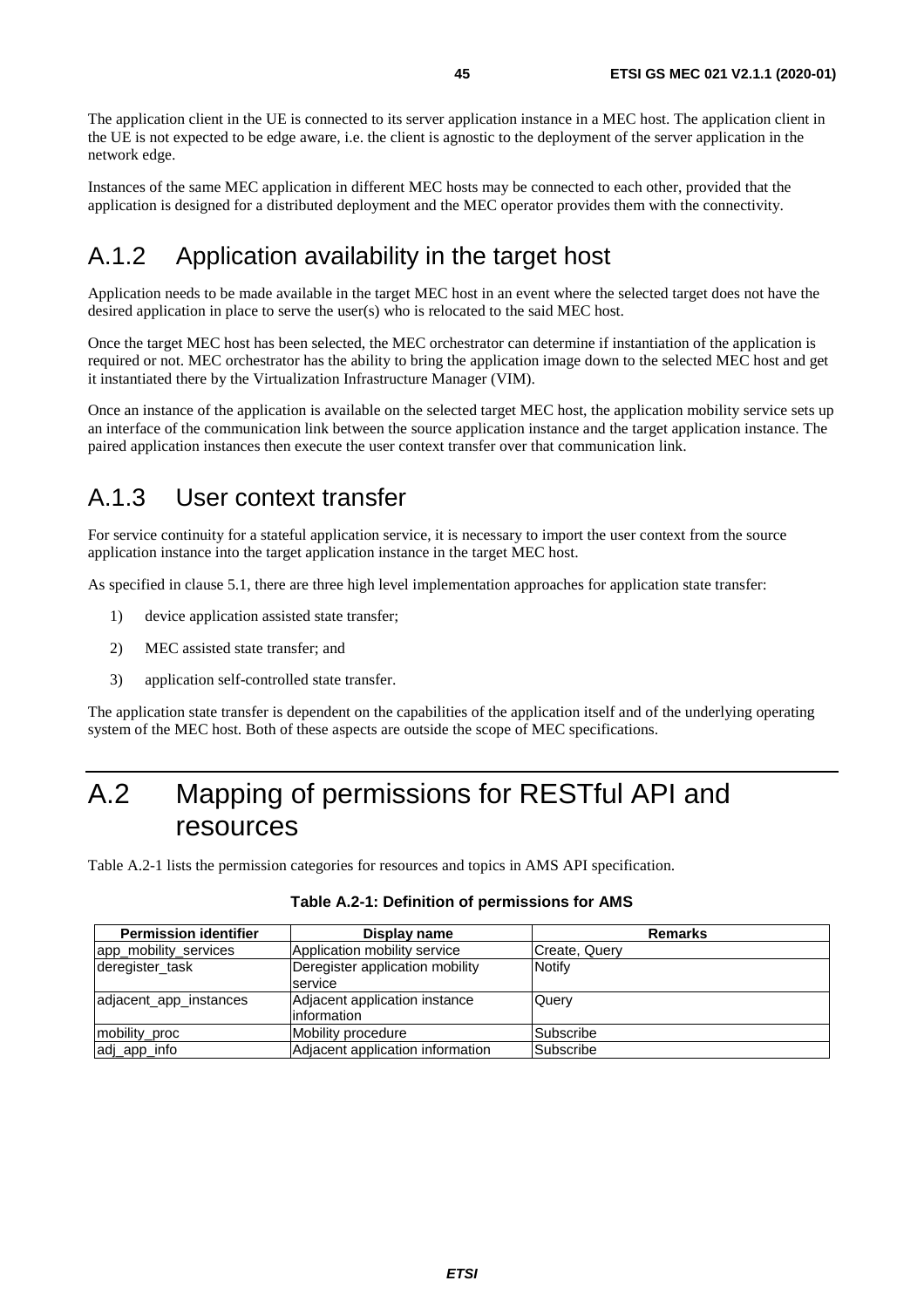Table A.2-2 describes how permission identifiers can be mapped to resources in AMS RESTful API as defined in the present document.

| <b>Permission identifier</b> | <b>Specification</b>                                                            |
|------------------------------|---------------------------------------------------------------------------------|
| app_mobility_services        | Resource: /amsi/v1/app_mobility_services                                        |
| deregister_task              | Resource: /amsi/v1/app_mobility_services/{appMobilityServiceId}/deregister_task |
| adjacent_app_instances       | Resource: /amsi/v1/queries/adjacent_app_instances                               |
| mobility_proc                | Resource: /amsi/v1/subscriptions/mobility_proc                                  |
| adj_app_info                 | Resource: /amsi/v1/subscriptions/adj_app_info                                   |

**Table A.2-2: Permission identifiers mapping for resource**